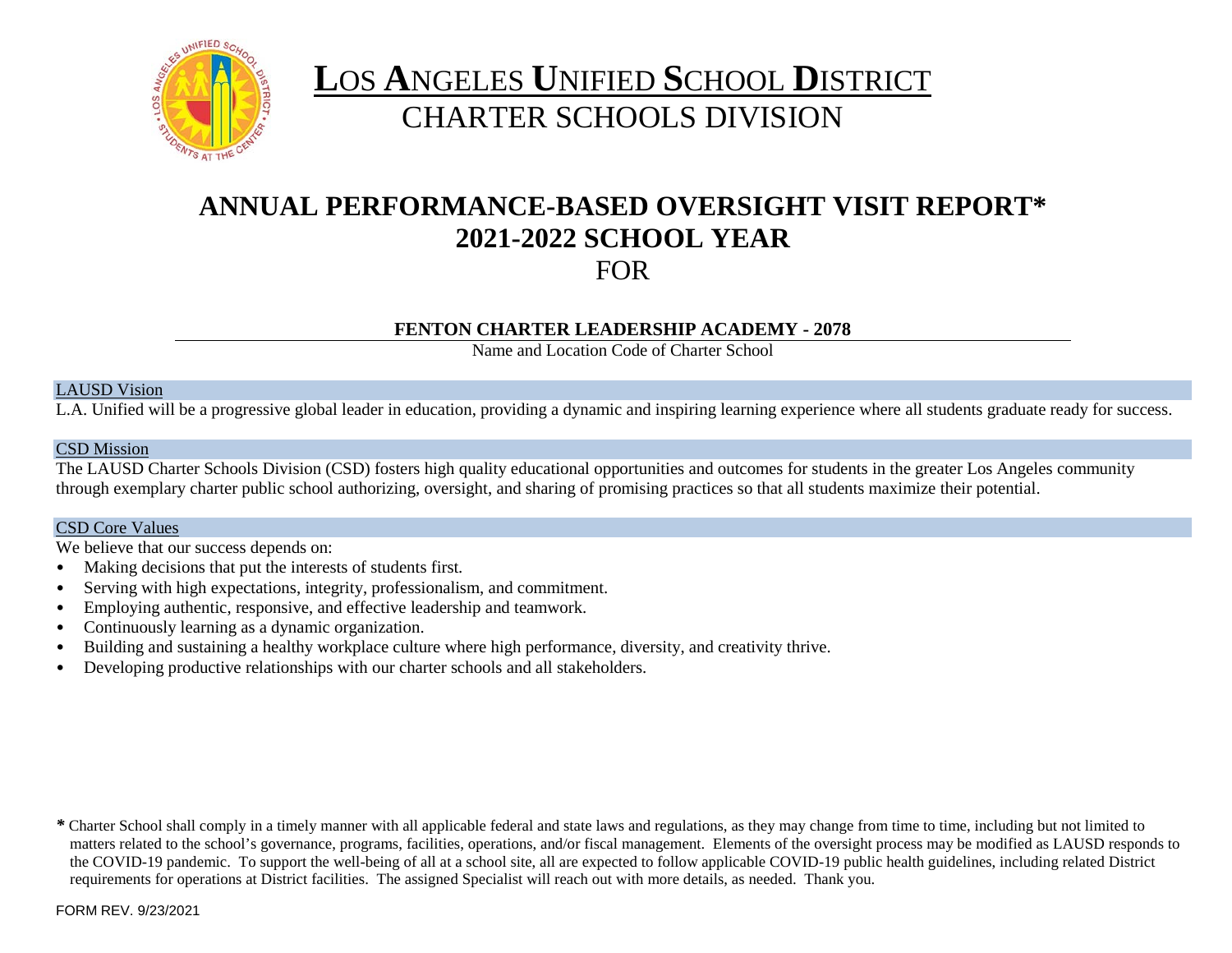

<span id="page-1-0"></span>

| <b>Charter School Name:</b>                                                                                                            |  |  | <b>Fenton Charter Leadership Academy (FCLA)</b> |                                                                                                                                                       |                                                              |                                           |                                     |               |                                            | <b>Location Code:</b>  | 2078                         |  |
|----------------------------------------------------------------------------------------------------------------------------------------|--|--|-------------------------------------------------|-------------------------------------------------------------------------------------------------------------------------------------------------------|--------------------------------------------------------------|-------------------------------------------|-------------------------------------|---------------|--------------------------------------------|------------------------|------------------------------|--|
| <b>Current Address:</b>                                                                                                                |  |  | City:                                           |                                                                                                                                                       |                                                              | <b>ZIP Code:</b>                          |                                     | <b>Phone:</b> |                                            | Fax:                   |                              |  |
| 8926 Sunland Blvd.                                                                                                                     |  |  |                                                 |                                                                                                                                                       | <b>Sun Valley</b>                                            |                                           | 91352                               |               |                                            | 818-252-3636           | 818-252-7170                 |  |
| <b>Current Term of Charter<sup>1</sup>:</b>                                                                                            |  |  |                                                 |                                                                                                                                                       |                                                              |                                           | <b>LAUSD Board District:</b>        |               |                                            |                        | <b>LAUSD Local District:</b> |  |
| July 1, 2010 to June 30, 2026                                                                                                          |  |  |                                                 |                                                                                                                                                       |                                                              |                                           | 6                                   |               |                                            | <b>Northeast</b>       |                              |  |
| <b>Number of Students Currently Enrolled:</b>                                                                                          |  |  |                                                 |                                                                                                                                                       |                                                              | <b>Enrollment Capacity Per Charter:</b>   | <b>Number Above/Below</b>           |               |                                            |                        |                              |  |
| 324                                                                                                                                    |  |  | 600                                             |                                                                                                                                                       |                                                              |                                           |                                     |               | <b>Enrollment Capacity (day of visit):</b> | $-276$                 |                              |  |
| <b>Grades Currently Served:</b>                                                                                                        |  |  |                                                 |                                                                                                                                                       |                                                              | <b>Grades To Be Served Per Charter:</b>   | <b>Percent Above/Below</b>          |               |                                            |                        |                              |  |
| <b>TK-6</b>                                                                                                                            |  |  | <b>TK-6</b>                                     |                                                                                                                                                       |                                                              |                                           |                                     |               | <b>Enrollment Capacity (day of visit):</b> | $-46%$                 |                              |  |
| <b>Norm Enrollment Number:</b>                                                                                                         |  |  |                                                 |                                                                                                                                                       |                                                              | 324                                       |                                     |               |                                            |                        |                              |  |
| <b>Total Number of Staff Members:</b>                                                                                                  |  |  |                                                 | <b>Certificated:</b>                                                                                                                                  | <b>Classified:</b>                                           |                                           |                                     |               |                                            |                        |                              |  |
| <b>Charter School's Leadership Team Members:</b>                                                                                       |  |  |                                                 | Jennifer Miller, Director; Jennifer Pimental, Admin. Coordinator; Cecilia Quijano,<br>Admin. Coordinator; Dr. David Riddick, CEO; Jason Gonzalez, COO |                                                              |                                           |                                     |               |                                            |                        |                              |  |
| <b>Charter School's Contact for Special Education:</b>                                                                                 |  |  |                                                 | <b>Judy Werner, Special Education</b><br>Coordinator                                                                                                  |                                                              | <b>SELPA &amp;</b><br><b>Option:</b>      |                                     |               | 3                                          |                        |                              |  |
| <b>CSD Assigned Administrator:</b>                                                                                                     |  |  | <b>Yolanda Jordan</b>                           |                                                                                                                                                       |                                                              |                                           | <b>CSD Fiscal Services Manager:</b> |               |                                            | <b>Sandra Melendez</b> |                              |  |
| <b>Other School/CSD Team Members:</b>                                                                                                  |  |  | N/A                                             |                                                                                                                                                       |                                                              |                                           |                                     |               |                                            |                        |                              |  |
| <b>Oversight Visit Date(s):</b>                                                                                                        |  |  |                                                 | <b>February 18, 2022</b>                                                                                                                              |                                                              | <b>Fiscal Review Date (if different):</b> |                                     |               | N/A                                        |                        |                              |  |
| Is school located on a District facility?                                                                                              |  |  |                                                 |                                                                                                                                                       | <b>LAUSD Co-Location Campus(es)</b><br>(if applicable):      |                                           |                                     | N/A           |                                            |                        |                              |  |
| If so, please indicate the applicable program<br>(e.g. Prop 39, PSC, conversion, etc.):                                                |  |  | N <sub>0</sub>                                  |                                                                                                                                                       | Date of Co-Location meeting with<br><b>Operations Team:</b>  |                                           |                                     | N/A           |                                            |                        |                              |  |
| <b>Certificate of Occupancy (COO) or</b><br><b>Temporary Certificate of Occupancy Type:</b><br>(if a TCO, please note expiration date) |  |  | $COO$ and $TCO$ (exp. $8/10/22$ )               |                                                                                                                                                       | <b>COO/TCO Approved Grade Levels</b><br>and Occupancy Loads: |                                           |                                     |               | K-6/1,482 max occ. load                    |                        |                              |  |

<sup>&</sup>lt;sup>1</sup> AB 130 added Section 47607.4 to California Ed Code, which extends the term of all charter schools whose term expires on or between January 1, 2022, and June 30, 2025, inclusive, by two years.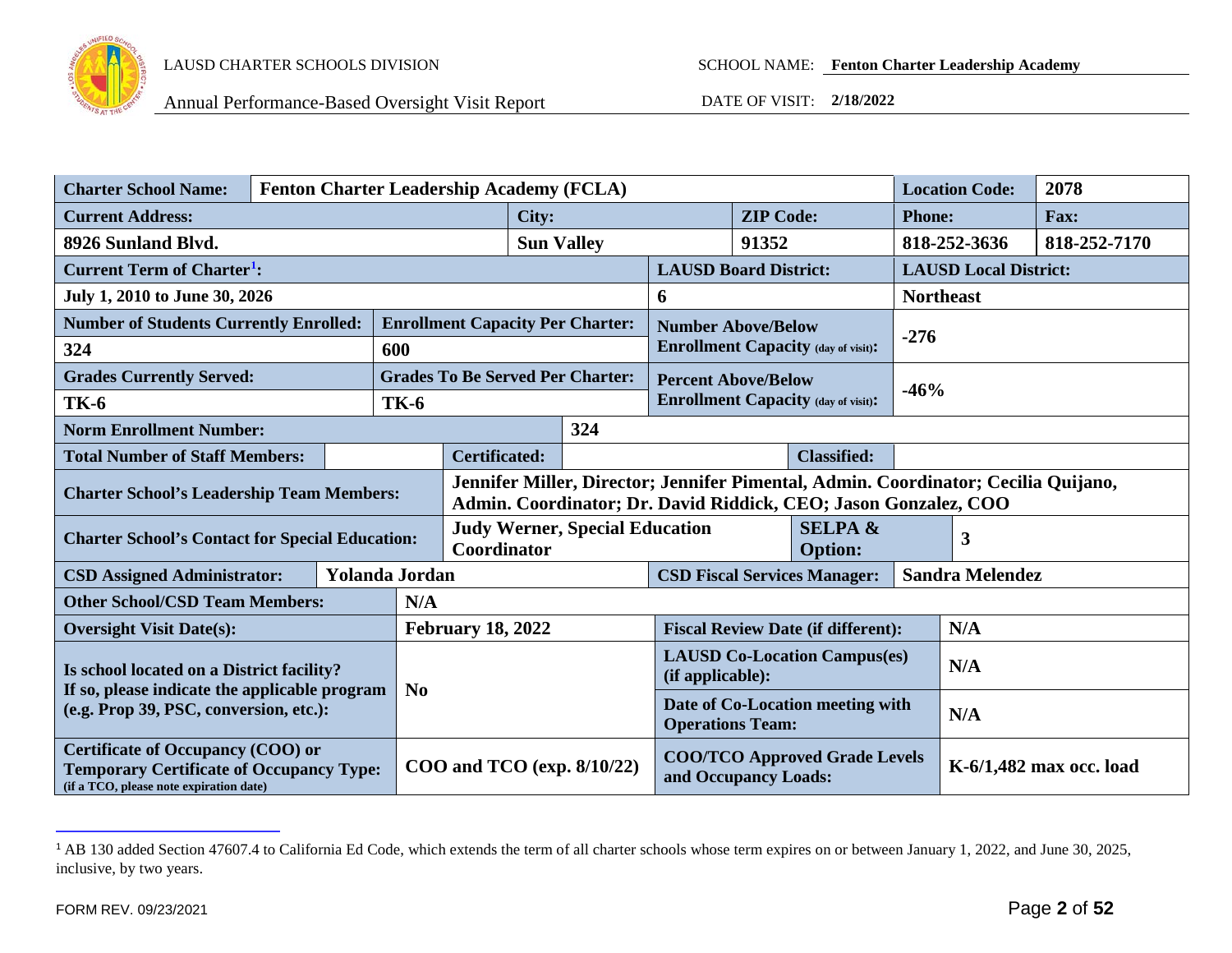

| <b>SUMMARY OF RATINGS</b><br>$(4)=$ Accomplished $(3)=$ Proficient $(2)=$ Developing $(1)=$ Unsatisfactory |                                                                  |                                                                                |                          |
|------------------------------------------------------------------------------------------------------------|------------------------------------------------------------------|--------------------------------------------------------------------------------|--------------------------|
| Governance                                                                                                 | <b>Student Achievement and</b><br><b>Educational Performance</b> | <b>Organizational</b><br><b>Management, Programs, and</b><br><b>Operations</b> | <b>Fiscal Operations</b> |
|                                                                                                            | <b>No Rating</b>                                                 |                                                                                |                          |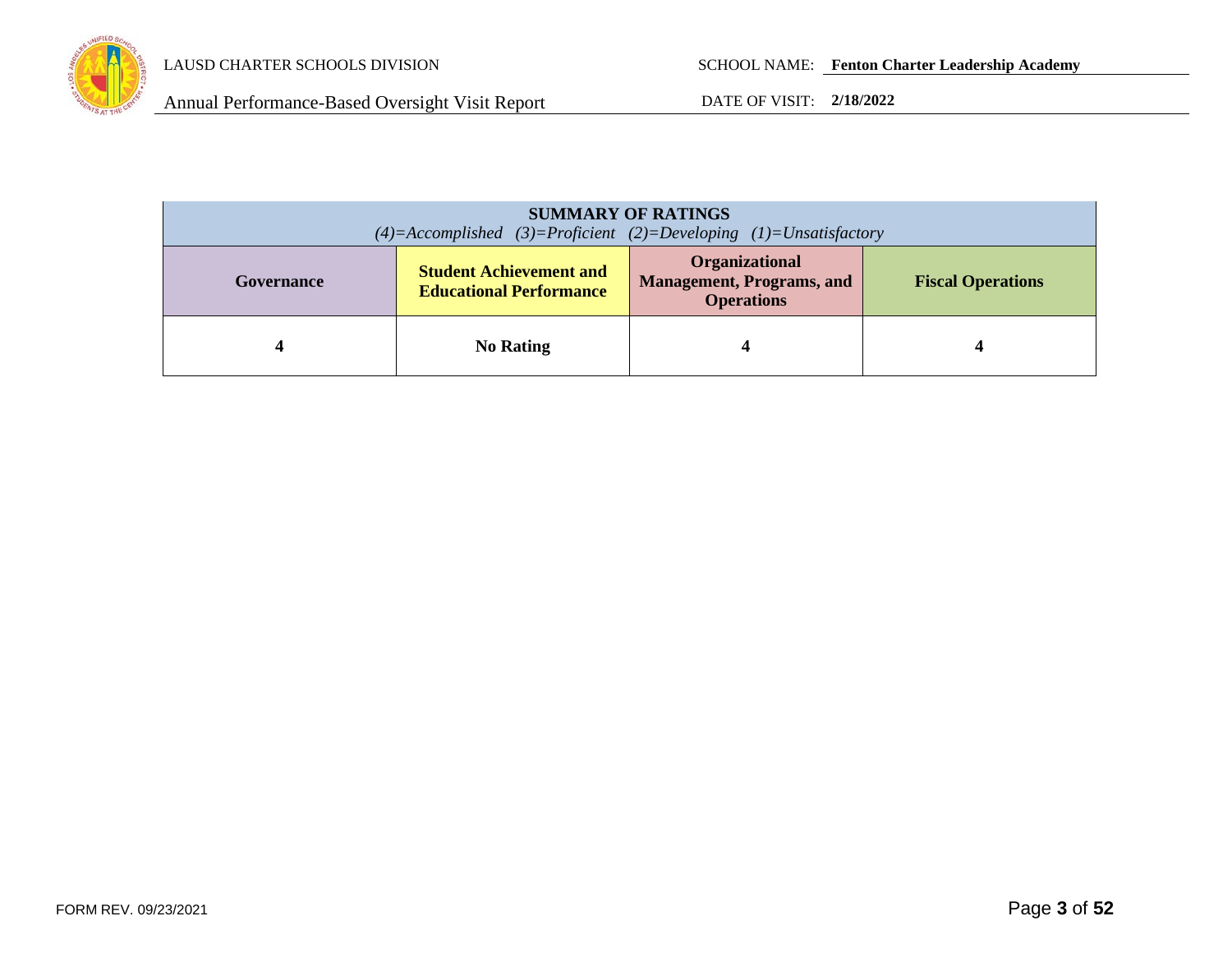

### **CHARTER RENEWAL CRITERIA**

In accordance with Education Code §§ 47605, 47607, and 47607.2, in order to renew a charter, the District must determine whether the charter school has met the statutory requirements.

## **REPORT GUIDE**

LAUSD's oversight procedures are intended to balance a charter school's autonomy of operation with its accountability to the public. LAUSD utilizes a holistic, performance-based approach to evaluate all charter schools, guided principally by making decisions in the best interest of students. The CSD observes and monitors each charter school in accordance with applicable laws, regulations, LAUSD policy, memoranda of understanding, and the school's operative charter. Information gathered through oversight serves as part of the charter school's ongoing record for the District to make informed decisions about charter school authorization, renewal, material revisions, sharing of promising practices, and if need be, revocation. While LAUSD is responsible to provide oversight of its charter schools and the entities managing charter schools, the primary oversight of each charter school must first and foremost be performed by the charter school's own Governing Board. The Governing Board of a charter school has an ongoing responsibility to oversee the operations of its charter school(s), ensuring that every charter school it oversees is providing a high-quality educational program for students enrolled, is successfully fulfilling the terms of their charter, is fiscally sound, and complies with applicable laws, regulations, and court orders. In designing this document, the District has considered California charter school law, as well as the *LAUSD Policy and Procedures for Charter Schools,* California State Board of Education's criteria for evaluating charter schools, and the National Association of Charter School Authorizers' *Principles and Standards of Quality Authorizing*. This reporting tool provides guidelines and criteria used by the CSD to observe, record, assess, and reflect with the charter school on school performance as captured during the annual oversight visit process in these four categories:

*Governance* – demonstrating fulfillment of the Governing Board's fiduciary responsibility to effectively direct and provide oversight for the charter public school, including but not limited to enactment and monitoring of policies and procedures to ensure the school's full compliance with applicable law, policy, and the terms of the charter approved by the LAUSD Board of Education

*Student Achievement and Educational Performance* – demonstrating positive academic achievement and growth for all students

*Organizational Management, Programs, and Operations* – demonstrating effective leadership and implementation of the governing board's policies and procedures, as well as the school's educational program and systems and procedures for the day-to-day operations of the school

*Fiscal Operations* – demonstrating sound fiscal management, appropriate use of public funds, and compliance with regulatory requirements

This report, including the ratings in each category, is based on information and evidence gathered at the time of the annual oversight visit. The CSD considers evidence provided through CSD staff observations, document review, interviews, and discussion with school representatives and stakeholders. All charter schools are expected to prepare for the visit and have available, as applicable, all documentation requested in the *Annual Performance Based Oversight Visit Preparation Guide 2021-2022.* The "Sources of Evidence" sections below identify key information sources generally relevant to their respective indicators; these lists are not exhaustive, however, and some items may not be applicable to the grades served. Schools may present additional evidence as deemed relevant and appropriate. As needed, CSD staff also may request additional information and/or documentation prior to, during, and/or following the visit.

The tool employs the following four-point rubric to rate the school's performance in each category: *(4) Accomplished, (3) Proficient, (2) Developing, and (1) Unsatisfactory*. In addition, the *Summary of School Performance* section in each category captures key findings under one or more of the following headings: (1) Areas of Demonstrated Strength and/or Progress (Note: potential "promising practices" are identified within this section with an asterisk [\*]); (2) Areas Noted for Further Growth and/or Improvement; and, if applicable, (3) Corrective Action Required. Under "Corrective Action Required," the CSD reports findings of material noncompliance with applicable law, LAUSD charter policy, or the school's approved charter. **If the report includes any findings under "Corrective Action Required," the charter**  school must take immediate and appropriate steps to remedy the identified concern. In accordance with its "tiered intervention" approach to charter school non-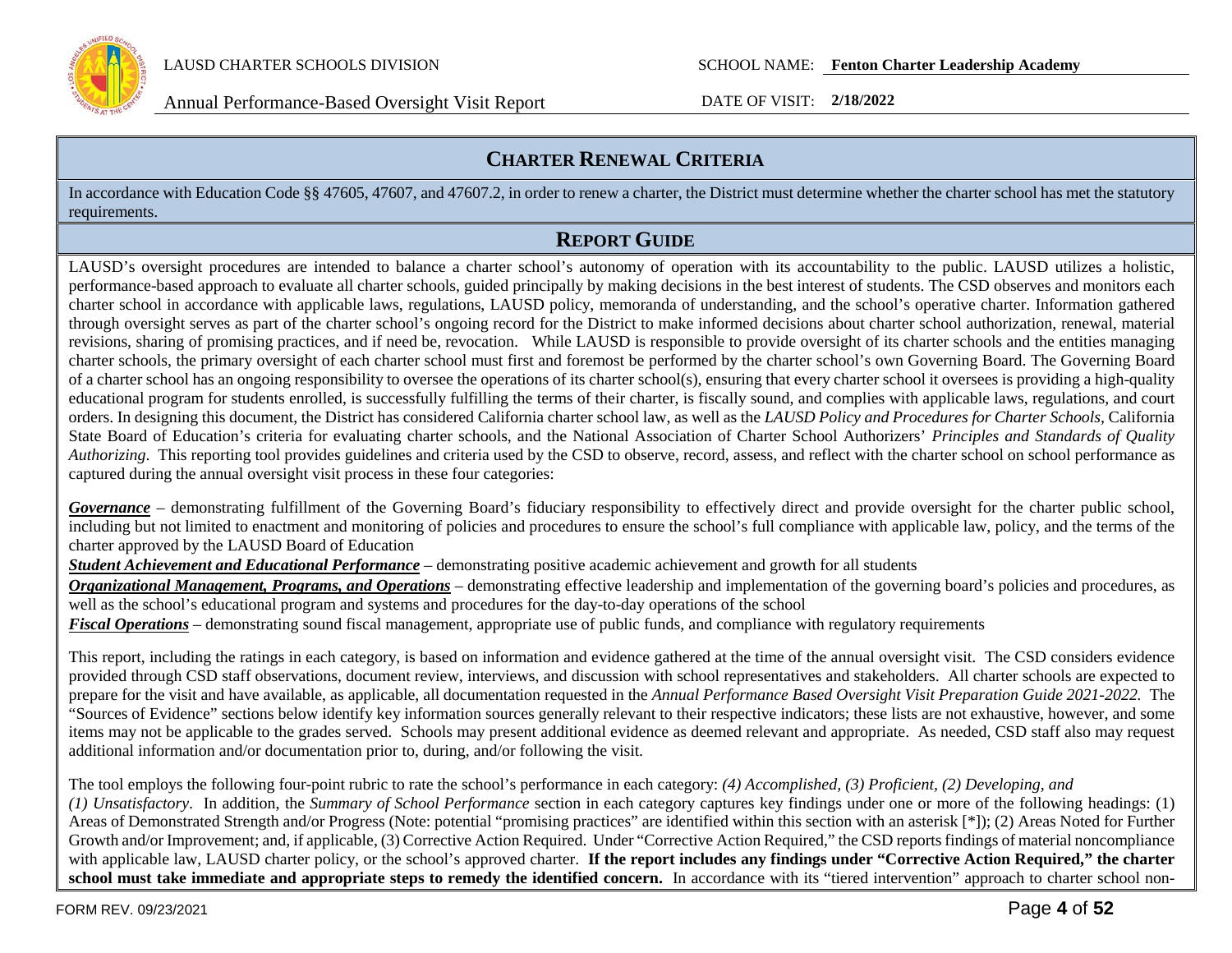

compliance and poor performance, the CSD may also send the school appropriate notices, separate and apart from this report, to provide and document time-specific follow-up as necessary. At the other end of the spectrum of performance, any school that earns a rating of *Accomplished* in any category is encouraged to submit to the CSD a summary of those "promising practices" that the school believes have contributed to its success, in order to support the CSD's ongoing efforts to promote and facilitate reciprocal sharing of promising practices among education leaders from across all LAUSD schools.

| <b>GOVERNANCE</b>                                                                                                                                                                                                                                                                                                                                                                                                                                                       | RATING*                                                                                                                                                          |  |  |  |  |
|-------------------------------------------------------------------------------------------------------------------------------------------------------------------------------------------------------------------------------------------------------------------------------------------------------------------------------------------------------------------------------------------------------------------------------------------------------------------------|------------------------------------------------------------------------------------------------------------------------------------------------------------------|--|--|--|--|
| <b>Summary of School Performance</b>                                                                                                                                                                                                                                                                                                                                                                                                                                    | 4                                                                                                                                                                |  |  |  |  |
| Areas of Demonstrated Strength and/or Progress<br>a system for the evaluation of the school's executive level leadership.                                                                                                                                                                                                                                                                                                                                               | G1: The Governing Board continues to fully implement the organizational structure set forth in approved charter, including any mandated committees/councils, and |  |  |  |  |
| As evidenced by information in Binder 1, the committees meet at least once per month. The committees include the following: Instruction, Finance and<br>$\bullet$<br>Safety, Personnel, Enrollment/Advertising, Ad-Hoc Committee, and Parent/Community Advocacy. Sub-committees include: Intervention,<br>PBIS/Restorative Discipline, MTSS, Social, Publicity/Enrollment, and Mutt-i-grees. There was also evidence of School Site Council (SSC) and ELAC<br>meetings. |                                                                                                                                                                  |  |  |  |  |
| As evidenced in Binder 1, there is an evaluation system for each leadership role (e.g., Executive Director, Chief Operating Officer, Director, and Assistant<br>Director)                                                                                                                                                                                                                                                                                               |                                                                                                                                                                  |  |  |  |  |
| G4: The Governing Board continues to regularly consider school performance, stakeholder input, and other data to inform decision-making (e.g., approving action<br>plans, resources, evaluation criteria).                                                                                                                                                                                                                                                              |                                                                                                                                                                  |  |  |  |  |
| As evidenced in Binder 1, there is a report submitted and discussed at Board meetings from each school director and an academic report from the Chief<br>$\bullet$<br>Executive Officer. The reports include, but not limited to the following: Student attendance rate, internal assessment data, enrollment data, current<br>stakeholder activities, and staffing data.                                                                                               |                                                                                                                                                                  |  |  |  |  |
| Per the CEO, in addition to Brown Act training, Board members receive professional development related to expectations and their respective roles and<br>$\bullet$<br>responsibilities.                                                                                                                                                                                                                                                                                 |                                                                                                                                                                  |  |  |  |  |
| Areas Noted for Further Growth and/or Improvement<br>None                                                                                                                                                                                                                                                                                                                                                                                                               |                                                                                                                                                                  |  |  |  |  |
| <b>Corrective Action Required</b><br>None noted that require immediate action to remedy concerns indicated in this report.                                                                                                                                                                                                                                                                                                                                              |                                                                                                                                                                  |  |  |  |  |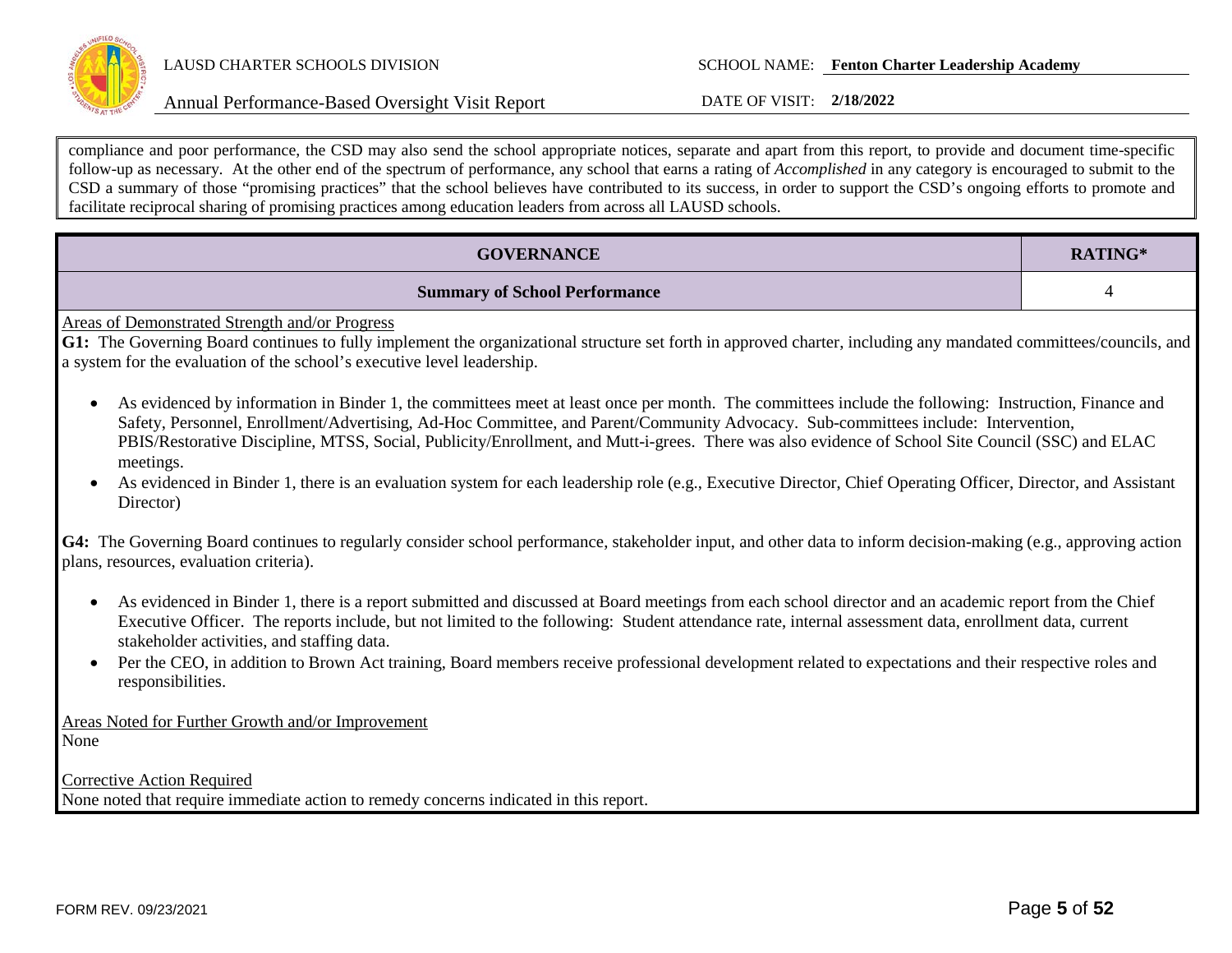

Notes: None

*\*NOTE: If the CSD gathers or otherwise receives substantial evidence of conflict(s) of interest with respect to a Governing Board member or person in a school leadership position (e.g. CEO or principal), a charter school shall receive a rating of 1 in this category.*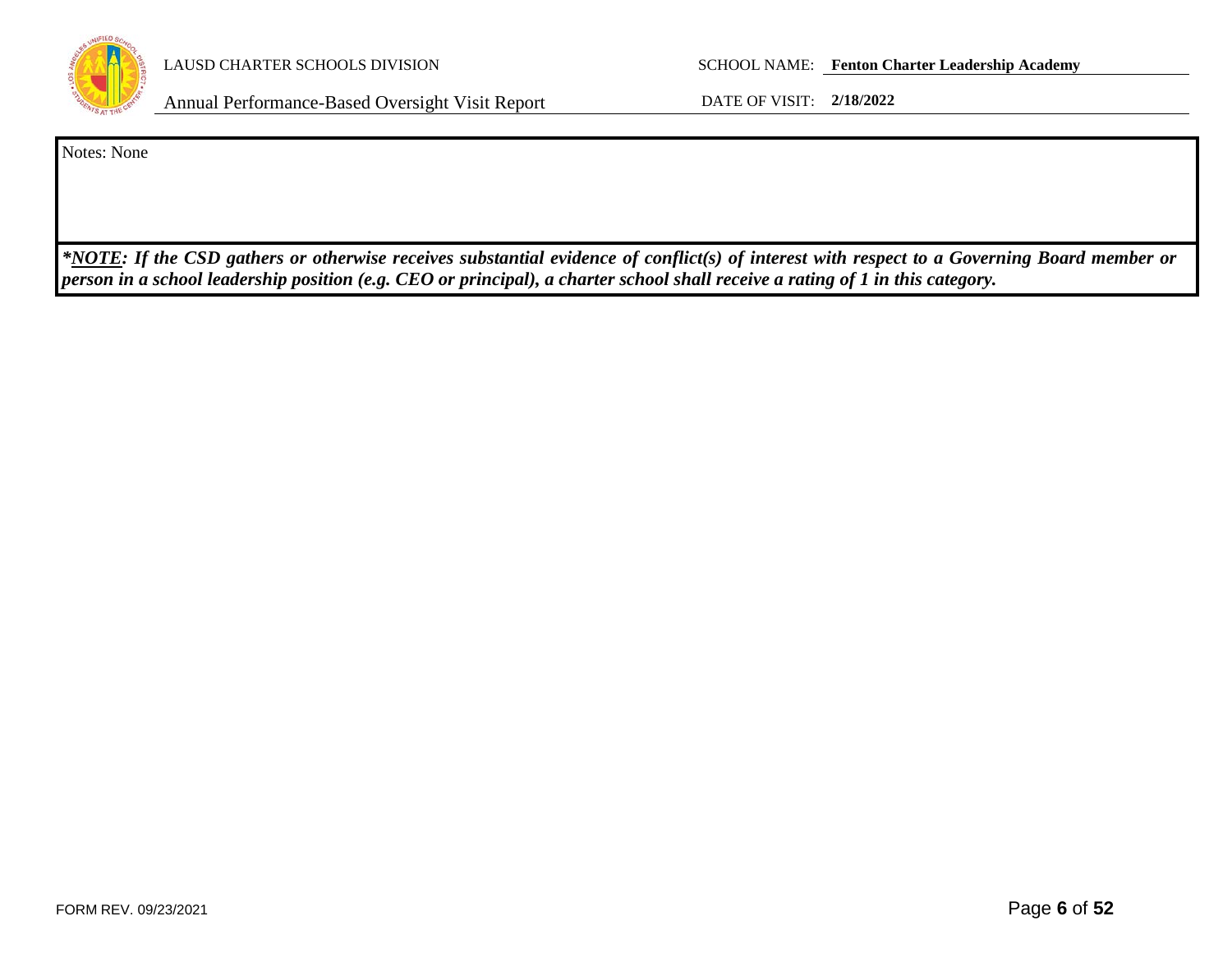

#### **G1: GOVERNANCE STRUCTURE AND EVALUATION OF SCHOOL LEADER(S)** - QUALITY INDICATOR #1

*The Governing Board has implemented the organizational structure, roles and responsibilities set forth in the approved charter, including:*

- Governing Board composition, structure, roles, and responsibilities
- Governing Board seeks input from committees/councils described in the school's charter including but not limited to those mandated by laws or regulations as applicable (e.g., SSC and ELAC)
- Evaluation of school's executive level leadership (including, but not limited to, those positions reporting to the Governing Board, as indicated in Element 4, such as Executive Director, Area Superintendent, Principal, etc.)

|   | <b>Rubric</b>                                                                                                                                                                                                                                                                                                                                                                                                                                                                                                                                                                                                                                                                                                                                                                                                                                                                                                                                                                           | <b>Sources of Evidence</b>                                                                                                                                                                                                                                                                                                                                                                                                                                                                                 |
|---|-----------------------------------------------------------------------------------------------------------------------------------------------------------------------------------------------------------------------------------------------------------------------------------------------------------------------------------------------------------------------------------------------------------------------------------------------------------------------------------------------------------------------------------------------------------------------------------------------------------------------------------------------------------------------------------------------------------------------------------------------------------------------------------------------------------------------------------------------------------------------------------------------------------------------------------------------------------------------------------------|------------------------------------------------------------------------------------------------------------------------------------------------------------------------------------------------------------------------------------------------------------------------------------------------------------------------------------------------------------------------------------------------------------------------------------------------------------------------------------------------------------|
| Б | $\boxtimes$ The Governing Board has fully implemented the organizational structure set forth in<br>approved charter, including any mandated committees/councils, and a system for the<br>evaluation of the school's executive level leadership<br>$\Box$ The Governing Board has substantially implemented the organizational structure set<br>forth in approved charter, including any mandated committees/councils, and a system for<br>the evaluation of the school's executive level leadership<br>$\Box$ The Governing Board has partially implemented the organizational structure set forth in<br>approved charter, including any mandated committees/councils, and a system for the<br>evaluation of the school's executive level leadership<br>$\Box$ The Governing Board has not implemented the organizational structure set forth in<br>approved charter, nor any mandated committees/councils or a system for the evaluation<br>of the school's executive level leadership | $\boxtimes$ Organizational chart (B1.1)<br>$\boxtimes$ Bylaws ( <b>B1.2</b> )<br>$\boxtimes$ Board member roster (B1.3)<br>$\boxtimes$ Board meeting agendas and minutes (B1.4)<br>$\boxtimes$ Observation of Governing Board meeting<br>$\boxtimes$ Committee/council calendars, agendas,<br>minutes, and sign-ins $(B1.6)$<br>$\boxtimes$ Documentation related to system for evaluation of executive<br>level leadership. $(B1.7)$<br>$\boxtimes$ Discussion with leadership<br>$\Box$ Other: (Specify) |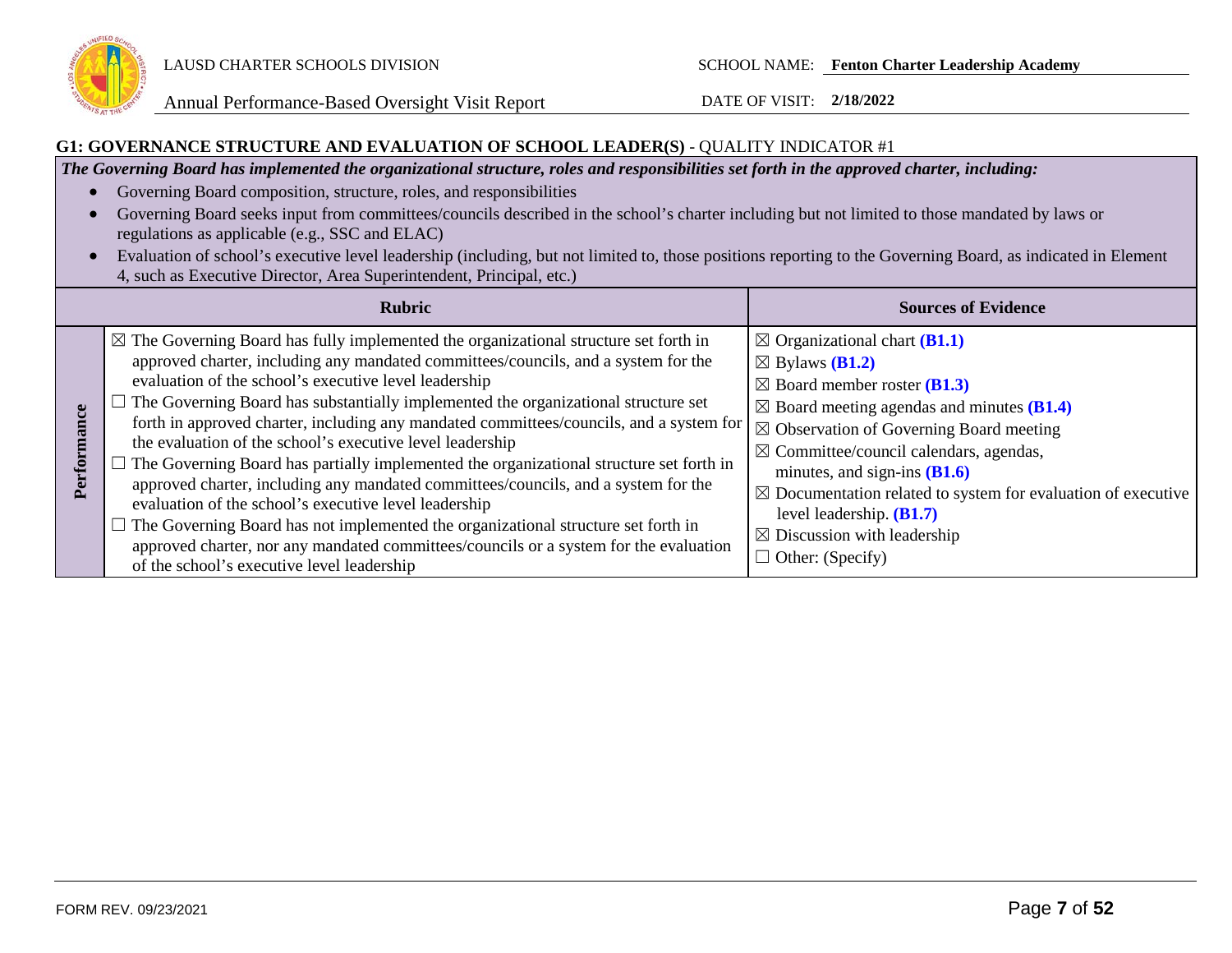

#### **G2: BROWN ACT** - QUALITY INDICATOR #2

*The Governing Board has a system in place to ensure it is adhering to applicable open meeting requirements, which protect the public interest in transparency and help to ensure that decisions are made without apparent or actual conflicts of interest:*

- Governing Board meetings occur regularly, are conducted openly, and provide opportunity for public participation in accordance with the Brown Act
- Governing Board holds its meetings at a location(s) and in a manner that complies with teleconferencing, closed session, and access and Reasonable Accommodation requirements and the public has access to the meetings from a location(s) within the jurisdictional boundaries of LAUSD, as noted in the charter petition
- Governing Board meeting agendas are posted and maintained, as appropriate, including on the school's website and in accordance with the Brown Act and with sufficient specificity
- Governing Board meetings are held in accordance with the requirements of E.C. 47604.1

|       | <b>Rubric</b>                                                                                                                                                                                                                                                                                                                                           | <b>Sources of Evidence</b>                                                                                                                                                                                                                                                                                                                                                                                           |
|-------|---------------------------------------------------------------------------------------------------------------------------------------------------------------------------------------------------------------------------------------------------------------------------------------------------------------------------------------------------------|----------------------------------------------------------------------------------------------------------------------------------------------------------------------------------------------------------------------------------------------------------------------------------------------------------------------------------------------------------------------------------------------------------------------|
| erfor | $\boxtimes$ The Governing Board complies with all material provisions of the Brown Act<br>$\Box$ The Governing Board complies with most material provisions of the Brown Act<br>$\Box$ The Governing Board complies with some material provisions of the Brown Act<br>$\Box$ The Governing Board complies with few material provisions of the Brown Act | $\boxtimes$ Board meeting agendas (B1.4)<br>$\boxtimes$ Board meeting calendar (B1.5)<br>$\boxtimes$ Brown Act training documentation (B1.8a)<br>$\boxtimes$ Compliance with E.C. 47604.1 (B1.8b)<br>$\boxtimes$ Documentation of the school's agenda posting procedures<br>(B1.9)<br>$\boxtimes$ Observation of Governing Board meeting<br>$\boxtimes$ Discussion with school leadership<br>$\Box$ Other: (Specify) |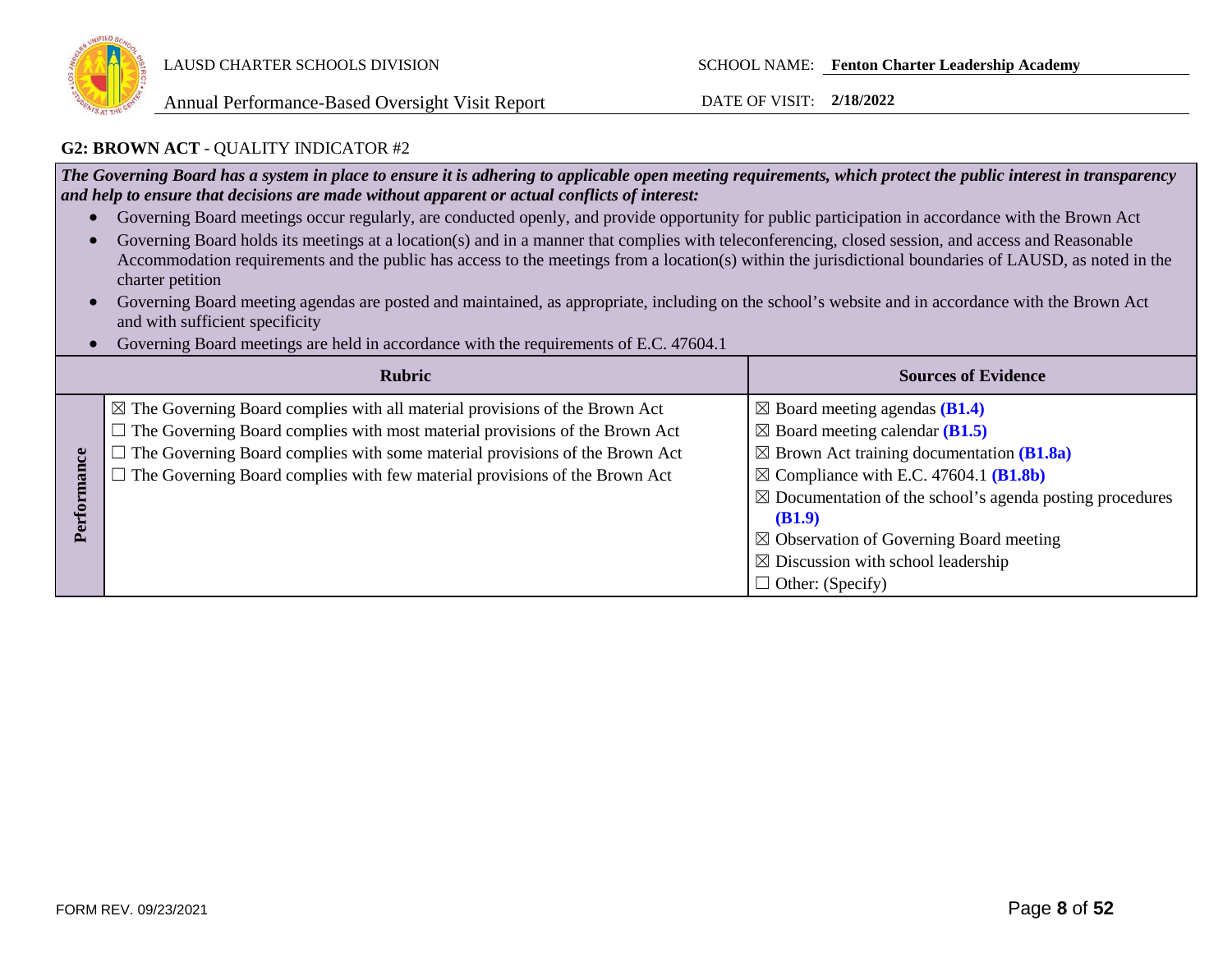

#### **G3: DUE PROCESS** - QUALITY INDICATOR #3

*The Governing Board has systems in place to ensure that the school provides adequate due process, in accordance with applicable law, the school's charter, and LAUSD charter policy, to honor and protect the rights of students, employees, parents, and the public in the following areas***:**

- Student discipline
- Employee grievances and discipline
- Parent/stakeholder complaint resolution procedure (complaints outside regulatory scope of UCP)
- Uniform Complaint Procedures

|             | <b>Rubric</b>                                                                                                                                                                                                                                                                                                                                                                                                                                                                                                                                                                                                                                                                                                                                                                                                                                                                                                                                                                                                                                           | <b>Sources of Evidence</b>                                                                                                                                                                                                                                                                                                                                                                                                                                                                                                                      |
|-------------|---------------------------------------------------------------------------------------------------------------------------------------------------------------------------------------------------------------------------------------------------------------------------------------------------------------------------------------------------------------------------------------------------------------------------------------------------------------------------------------------------------------------------------------------------------------------------------------------------------------------------------------------------------------------------------------------------------------------------------------------------------------------------------------------------------------------------------------------------------------------------------------------------------------------------------------------------------------------------------------------------------------------------------------------------------|-------------------------------------------------------------------------------------------------------------------------------------------------------------------------------------------------------------------------------------------------------------------------------------------------------------------------------------------------------------------------------------------------------------------------------------------------------------------------------------------------------------------------------------------------|
| Performance | $\boxtimes$ The Governing Board has highly developed systems in place to ensure that the school<br>provides adequate due process, in accordance with applicable law, the charter, and<br>LAUSD charter policy, for students, employees, parents, and the public<br>$\Box$ The Governing Board has well-developed systems in place to ensure that the school<br>provides adequate due process, in accordance with applicable law, the charter, and<br>LAUSD charter policy, for students, employees, parents, and the public<br>$\Box$ The Governing Board has partially developed systems in place to ensure that the school<br>provides adequate due process, in accordance with applicable law, the charter, and<br>LAUSD charter policy, for students, employees, parents, and the public<br>$\Box$ The Governing Board has minimal or no systems in place to ensure that the school<br>provides adequate due process, in accordance with applicable law, the charter, and<br>LAUSD charter policy, for students, employees, parents, and the public | $\boxtimes$ Board meeting agendas and minutes (B1.4)<br>$\boxtimes$ Parent-Student Handbook(s) ( <b>B1.10a</b> )<br>$\boxtimes$ Employee Handbook(s) ( <b>B1.10b</b> )<br>$\boxtimes$ Uniform Complaint Procedures policy and form(s) ( <b>B1.11</b> )<br>$\boxtimes$ Stakeholder complaint procedures and form(s) (B1.12)<br>$\boxtimes$ H.R. policies and procedures regarding staff due process<br>(B1.13)<br>$\boxtimes$ Observation of Governing Board meeting<br>$\boxtimes$ Discussion with school leadership<br>$\Box$ Other: (Specify) |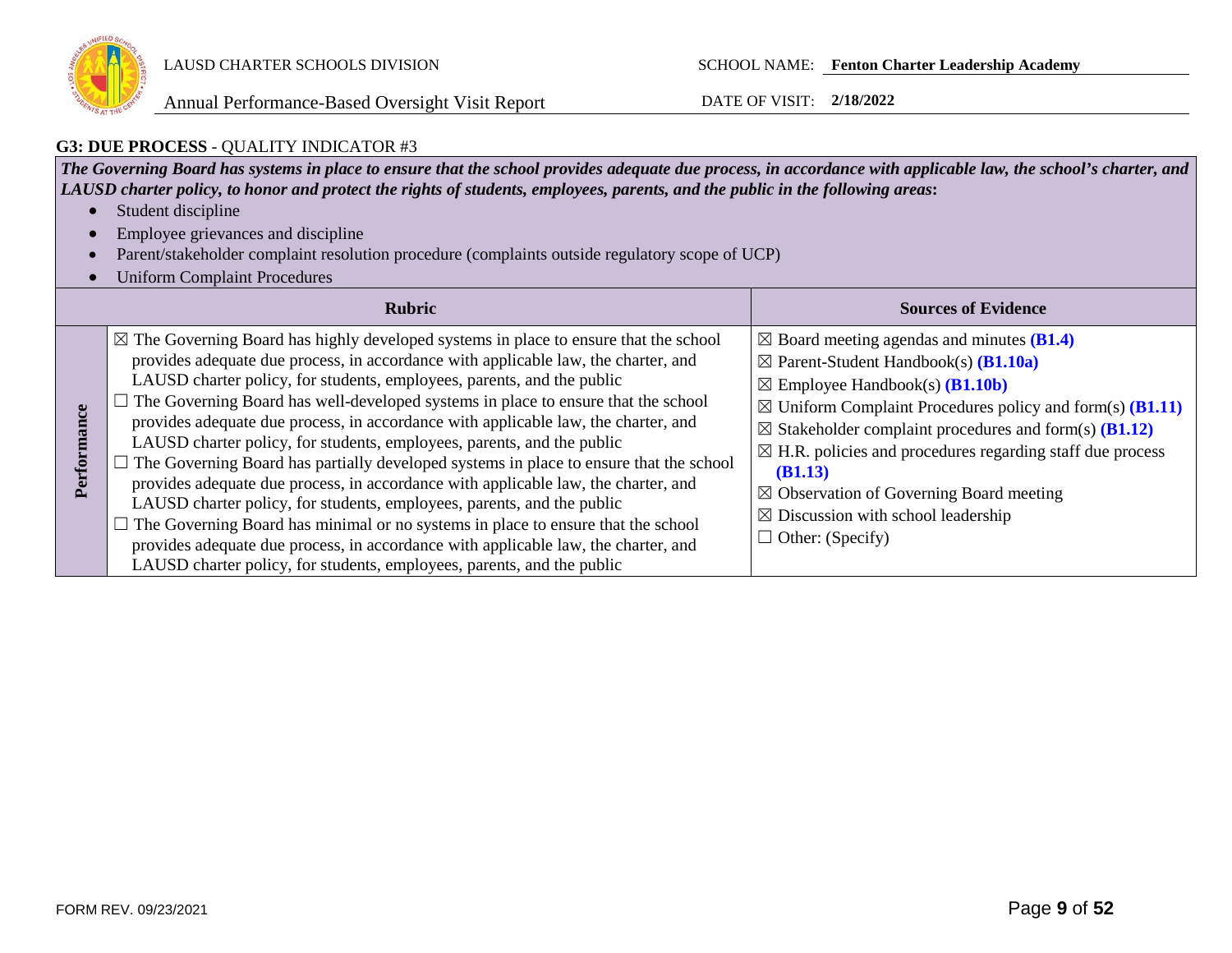

#### **G4: RESPONSIVE AND ACCOUNTABLE GOVERNANCE** - QUALITY INDICATOR #4

#### *The Governing Board has systems in place to ensure ongoing:*

- Review and use of academic performance (e.g., CA School Dashboard, internal assessments, etc.) and other school data and information to ensure sound Governing Board decision-making in support of continuous improvement of student achievement, fiscal viability, compliance, and overall public school excellence
- Monitoring of the school's implementation of its LCAP and additional school plans, e.g., CSI, SPSA (action plans and progress toward LCAP goals)
- Transparent governance and accountability to stakeholders
- Monitoring of staffing needs and compliance with all applicable credentialing, clearance, and training requirements

|             | <b>Rubric</b>                                                                                                                                                                                                                                                                                                                                                                                                                                                                                                                                                                                                                                                                                                                                                                                                   | <b>Sources of Evidence</b>                                                                                                                                                                                                                                                                                                                                                                                                                                                                                                                                                                                                                                                                                                                                                                                                                                                                                                                                                                                                                                                                         |
|-------------|-----------------------------------------------------------------------------------------------------------------------------------------------------------------------------------------------------------------------------------------------------------------------------------------------------------------------------------------------------------------------------------------------------------------------------------------------------------------------------------------------------------------------------------------------------------------------------------------------------------------------------------------------------------------------------------------------------------------------------------------------------------------------------------------------------------------|----------------------------------------------------------------------------------------------------------------------------------------------------------------------------------------------------------------------------------------------------------------------------------------------------------------------------------------------------------------------------------------------------------------------------------------------------------------------------------------------------------------------------------------------------------------------------------------------------------------------------------------------------------------------------------------------------------------------------------------------------------------------------------------------------------------------------------------------------------------------------------------------------------------------------------------------------------------------------------------------------------------------------------------------------------------------------------------------------|
| Performance | $\boxtimes$ The Governing Board regularly considers school performance, stakeholder input, and<br>other data to inform decision-making (e.g., approving action plans, resources, evaluation<br>criteria)<br>The Governing Board considers school performance, stakeholder input, and other data to<br>inform decision-making (e.g., approving action plans, resources, evaluation criteria, etc.)<br>The Governing Board inconsistently considers school performance, stakeholder input,<br>and other data to inform decision-making (e.g., approving action plans, resources,<br>evaluation criteria, etc.)<br>The Governing Board seldom considers school performance, stakeholder input, and other<br>data to inform decision-making (e.g., approving action plans, resources, evaluation<br>criteria, etc.) | $\boxtimes$ Board meeting agendas and minutes with supporting<br>materials and evidence of school performance and other<br>internal data, including but not limited to: (B1.4)<br>□ CA School Dashboard Academic Performance<br>Indicators (ELA, MATH, ELPI, CCI)<br>$\Box$ CA School Dashboard Academic Engagement<br>Indicators (Chronic Absenteeism, Graduation Rate)<br>$\Box$ CA School Dashboard Conditions and Climate Indicator<br>(Suspension Rate)<br>$\boxtimes$ Attendance rate<br>$\boxtimes$ Internal assessment data<br>$\boxtimes$ Enrollment data<br>$\boxtimes$ Staffing data (retention, turnover, certification, etc.)<br>$\boxtimes$ Board meeting calendar (B1.5)<br>$\boxtimes$ Other evidence of a system for Board review and analysis<br>of internal school data to inform decision-making (B1.14a)<br>$\boxtimes$ Board member training documentation (roles,<br>responsibilities, etc.) $(B1.14b)$<br>$\boxtimes$ Observation of Governing Board meeting<br>$\boxtimes$ Discussion with school leadership<br>$\Box$ Stakeholder focus group<br>$\Box$ Other: (Specify) |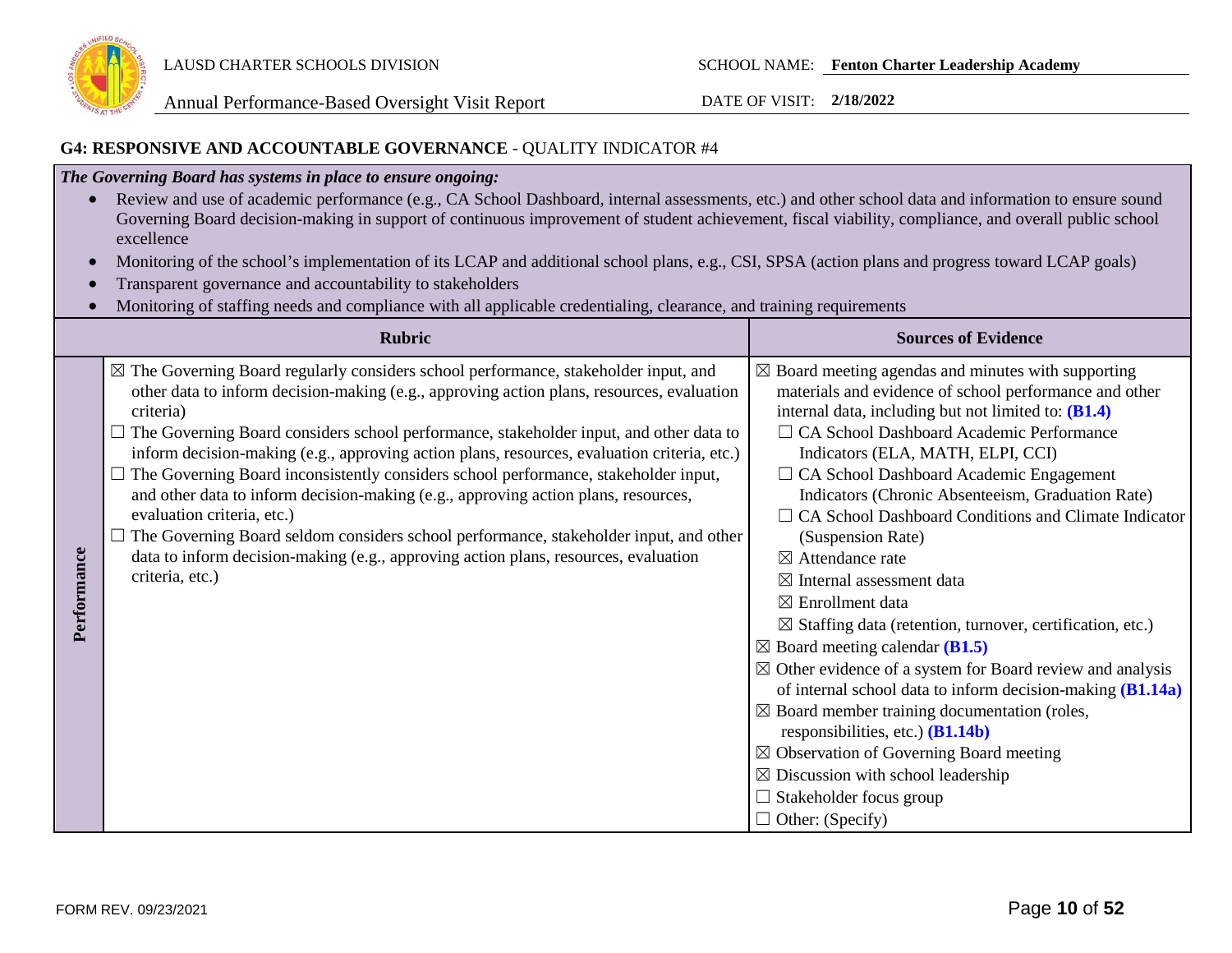

#### **G5: FISCAL CONDITION** - QUALITY INDICATOR #5 *The Governing Board has a system in place to ensure fiscal viability:* • The school is fiscally strong and net assets are positive in the prior two independent audit reports. • If applicable, all LAUSD Board of Education-approved fiscal condition-related benchmark(s) are met by the required deadline(s). **Rubric Sources of Evidence**  $\boxtimes$  The school is fiscally strong with positive net assets in the prior two independent audit ☒ Board meeting agendas and minutes **(B1.4)** reports, and, if applicable, all LAUSD Board of Education-approved fiscal-condition □ Other evidence of a system for Board review and related benchmark(s) are met by the required deadline(s) monitoring of fiscal policies, procedures, budget, and  $\Box$  The school is fiscally stable, with positive net assets in the most current independent finances **(B1.15)** audit report**\***  $\Box$  Observation of Governing Board meeting  $\Box$  The school is fiscally weak or unstable\*\*, net assets are negative in the most current  $\boxtimes$  Discussion with leadership independent audit report, **or** the school does not have an independent audit report on file  $\boxtimes$  Independent audit report(s) with the Charter Schools Division**\***  $\boxtimes$  Other financial information submitted by the school  $\Box$  The school is consistently fiscally weak, net assets are negative in the prior two Performance **Performance**  $\boxtimes$  Other: (see Fiscal Operations section below) independent audit reports, **or** the school does not have an independent audit report on file with the Charter Schools Division**\* \***Additional considerations that could influence the rating may include: inadequate cash flow, financial condition and/or enrollment reflecting a downward trend or beginning to show signs that illustrate or contribute to deteriorating financial health potentially leading to negative net assets in the current fiscal year and/or the foreseeable future fiscal years, multi-year reliance on financing resources for the school's operations (e.g., factoring of receivables, intraorganizational loans, third party loans, continuing deficit spending, etc.). \*\*For example, the school's financial condition fluctuates from year to year, with significant net losses, leading to negative net assets in the current fiscal year and/or the foreseeable future fiscal years.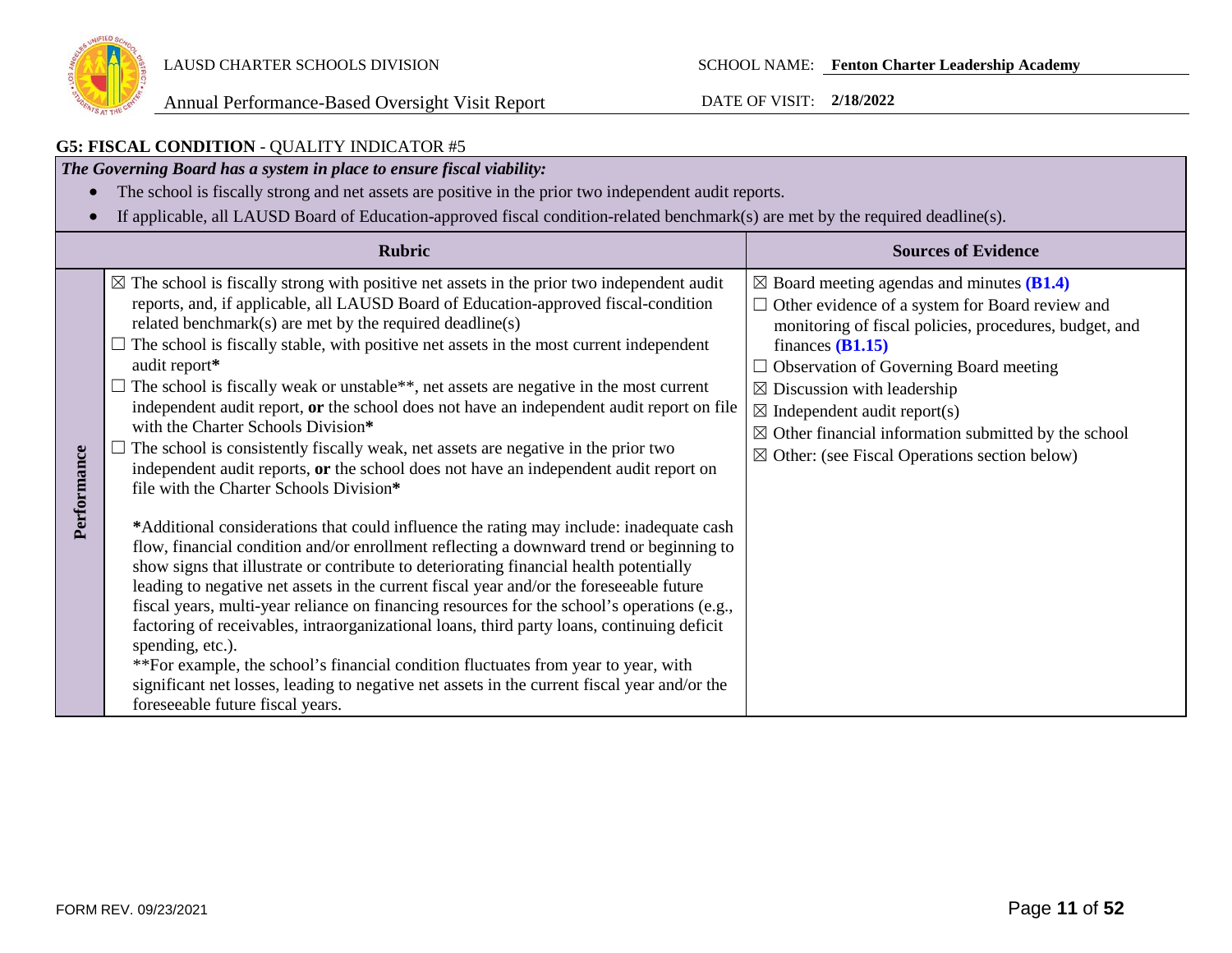

#### **G6: FISCAL MANAGEMENT AND ACCOUNTABILITY** - QUALITY INDICATOR #6

*The Governing Board has a system in place to ensure sound fiscal management and accountability:*

- The school adheres to the Governing Board approved fiscal policies and procedures, and does not have any areas noted for improvement.
- The two most current annual independent audits show no material weaknesses, deficiencies, and/or findings.

|             | <b>Rubric</b>                                                                                                                                                                                                                                                                                                                                                                                                                                                                                                                                                                                                                                                                                                                                                                                                                                                                                                                                                                                                                                                                                                                     | <b>Sources of Evidence</b>                                                                                                                                                                                                                                                                                                                                                                       |
|-------------|-----------------------------------------------------------------------------------------------------------------------------------------------------------------------------------------------------------------------------------------------------------------------------------------------------------------------------------------------------------------------------------------------------------------------------------------------------------------------------------------------------------------------------------------------------------------------------------------------------------------------------------------------------------------------------------------------------------------------------------------------------------------------------------------------------------------------------------------------------------------------------------------------------------------------------------------------------------------------------------------------------------------------------------------------------------------------------------------------------------------------------------|--------------------------------------------------------------------------------------------------------------------------------------------------------------------------------------------------------------------------------------------------------------------------------------------------------------------------------------------------------------------------------------------------|
| Performance | $\boxtimes$ The school consistently adheres to the Governing Board approved fiscal policies and<br>procedures, does not have any areas noted for improvement, and the two most current<br>annual independent audits show no material weaknesses, deficiencies, and/or findings<br>The school generally adheres to the Governing Board approved fiscal policies and<br>procedures, but has areas noted for improvement, and the most current annual<br>independent audit shows no material weaknesses, deficiencies, and/or findings<br>$\Box$ The school is <b>not adhering</b> to the Governing Board approved fiscal policies and<br>procedures, and has areas noted for improvement, or has significant fiscal-related issues<br>(e.g., fiscal mismanagement, audit findings, unresolved recurring issues, potential<br>conflicts of interest, etc.)<br>$\Box$ The school is <b>continuously not adhering</b> to the Governing Board approved fiscal<br>policies and procedures, or has significant and recurring fiscal-related issues (e.g., fiscal<br>mismanagement, audit findings, potential conflicts of interest, etc.) | $\boxtimes$ Board meeting agendas and minutes (B1.4)<br>$\Box$ Other evidence of a system for Board review and<br>monitoring of fiscal policies, procedures, budget, and<br>finances $(B1.15)$<br>$\Box$ Observation of Governing Board meeting<br>$\boxtimes$ Discussion with leadership<br>$\boxtimes$ Independent audit report(s)<br>$\boxtimes$ Other: (see Fiscal Operations section below) |
|             | Progress on LAUSD Board of Education Benchmarks and/or MOU related to GOVERNANCE (if applicable):                                                                                                                                                                                                                                                                                                                                                                                                                                                                                                                                                                                                                                                                                                                                                                                                                                                                                                                                                                                                                                 |                                                                                                                                                                                                                                                                                                                                                                                                  |
| N/A         |                                                                                                                                                                                                                                                                                                                                                                                                                                                                                                                                                                                                                                                                                                                                                                                                                                                                                                                                                                                                                                                                                                                                   |                                                                                                                                                                                                                                                                                                                                                                                                  |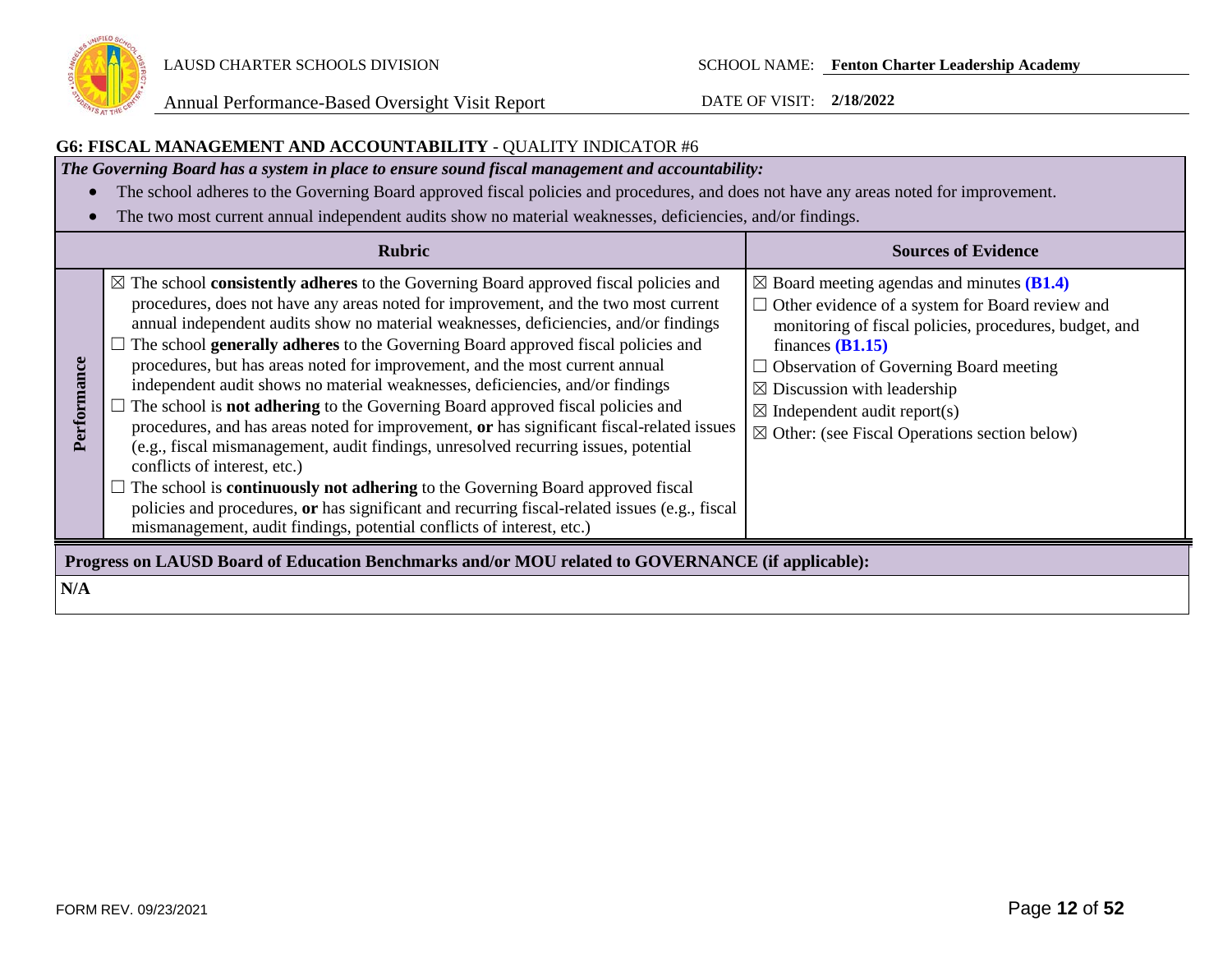

| STUDENT ACHIEVEMENT AND EDUCATIONAL PERFORMANCE                                                                                                                                                                                                                                                                                                                                                                                                                                                                                                                                                                                                                                                             | RATING*           |  |  |  |
|-------------------------------------------------------------------------------------------------------------------------------------------------------------------------------------------------------------------------------------------------------------------------------------------------------------------------------------------------------------------------------------------------------------------------------------------------------------------------------------------------------------------------------------------------------------------------------------------------------------------------------------------------------------------------------------------------------------|-------------------|--|--|--|
| <b>Summary of School Performance</b>                                                                                                                                                                                                                                                                                                                                                                                                                                                                                                                                                                                                                                                                        | No Rating         |  |  |  |
| <b>California Department of Education's (CDE) Charter School's Performance Category</b>                                                                                                                                                                                                                                                                                                                                                                                                                                                                                                                                                                                                                     | Middle Performing |  |  |  |
| Does the charter school qualify for technical assistance? $\Box$ YES $\boxtimes$ NO<br>Is the charter school a state-identified school under the Every Student Succeeds Act (ESSA)? $\Box$ YES $\boxtimes$ NO<br>If yes, what is the school's identification? (See additional information within "Notes" section below)<br>$\Box$ Comprehensive Support and Improvement (CSI)<br>$\Box$ Additional Targeted Support and Improvement (ATSI)                                                                                                                                                                                                                                                                  |                   |  |  |  |
| Areas of Demonstrated Strength and/or Progress                                                                                                                                                                                                                                                                                                                                                                                                                                                                                                                                                                                                                                                              |                   |  |  |  |
| <b>**PLEASE SEE NOTES SECTION**</b><br>Areas Noted for Further Growth and/or Improvement<br>A11: The school did not reclassify any of its English Learners<br>Per the California Department of Education Dataquest, FPC's reclassification rate was 0% for the 2020-2021 school year, compared to the state at 6.9%<br>Per school leadership, due to the pandemic, it was a challenge to get students on campus to administer the ELPAC. Additionally, teacher did not<br>have sufficient data to properly reclassify students. PLEASE SEE INDICATOR O4 FOR MORE INFORMATION.<br><b>Corrective Action Required</b><br>None noted that require immediate action to remedy concerns indicated in this report. |                   |  |  |  |
| Notes:<br>Due to the COVID-19 pandemic, state law suspended the reporting of state indicators on the 2021 Dashboard. Accordingly, no overall score will be issued in the<br>Student Achievement and Educational Performance category for the 2021-2022 Annual Performance-Based Oversight Report. Please note that, although the<br>overall Student Achievement and Educational Performance category is not scored, Indicator A11: English Learner Reclassification below is scored based on 2020-<br>2021 reclassification data.<br>Rate of "At Risk" ELs is 13.7%, compared to the state average of 10.1%<br>Rate of "LTEL" is 4.0%, compared to the state average of 17.1%                               |                   |  |  |  |
| FORM REV. 09/23/2021                                                                                                                                                                                                                                                                                                                                                                                                                                                                                                                                                                                                                                                                                        | Page 13 of 52     |  |  |  |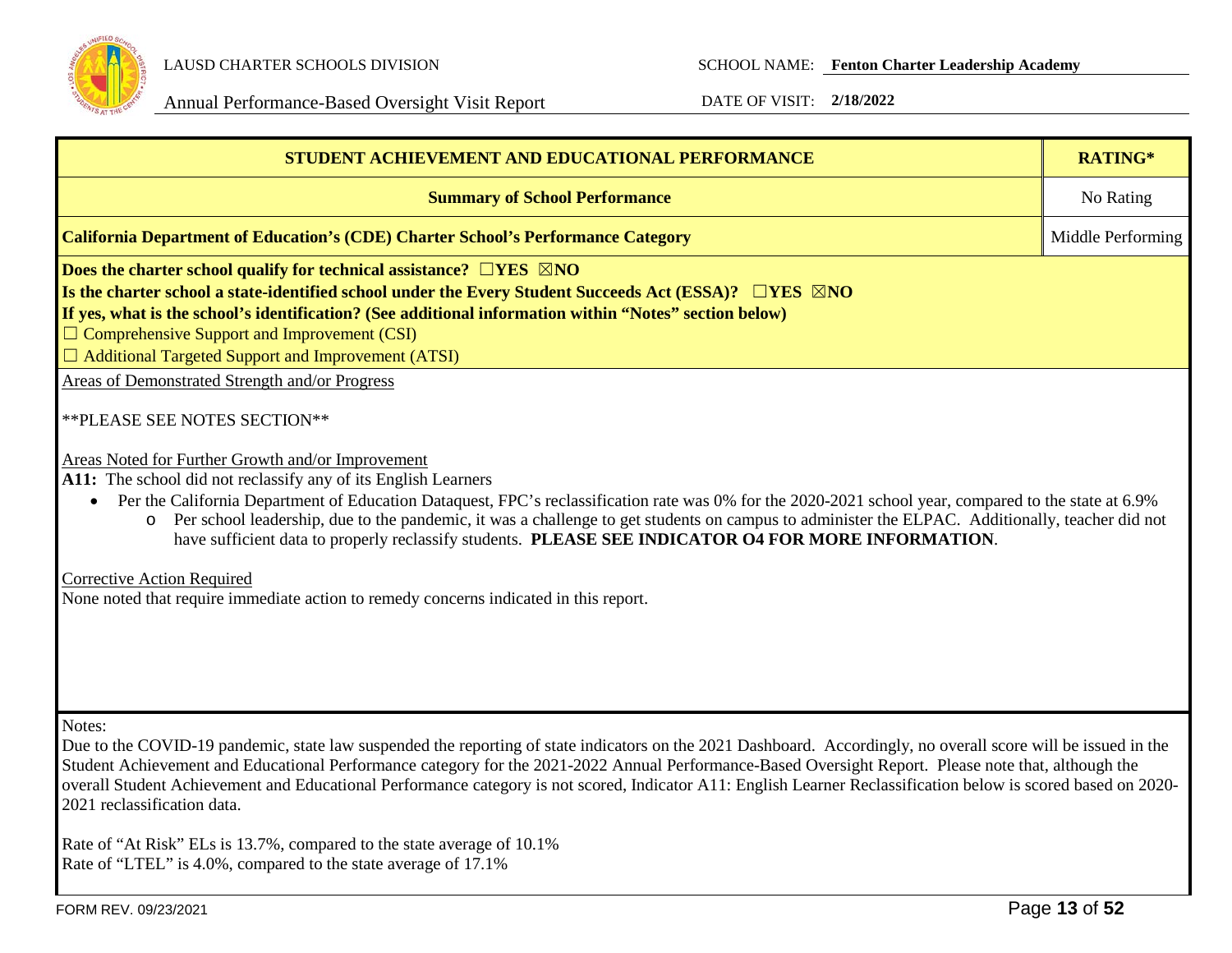

Reclassification criteria:

- 1. Assessment of ELP, using an objective assessment instrument, including, but not limited to, the state test of ELPAC; and (ELPAC overall score of 4)
- 2. Teacher evaluation, including, but not limited to, a review of the student's curriculum mastery; and (Report Card Scores of a 3)
- 3. Parent opinion and consultation; and
- 4. Comparison of student performance in basic skills against an empirically established range of performance in basic skills based on the performance of English proficient students of the same age. Examples may include one of the following:
	- a. Smarter Balanced Summative Assessment Results (Score of a 3 or 4)
	- b. Local Assessments
		- i. MAP Assessments (Reading and/or Language) (41 Percentile or Above)
		- ii. Publisher Assessments (Score comparable to native English speakers)

*\*NOTE: A charter school cannot receive a rating in this category greater than a 1 if the school has been identified as Low performing charter school based on the state's published list.*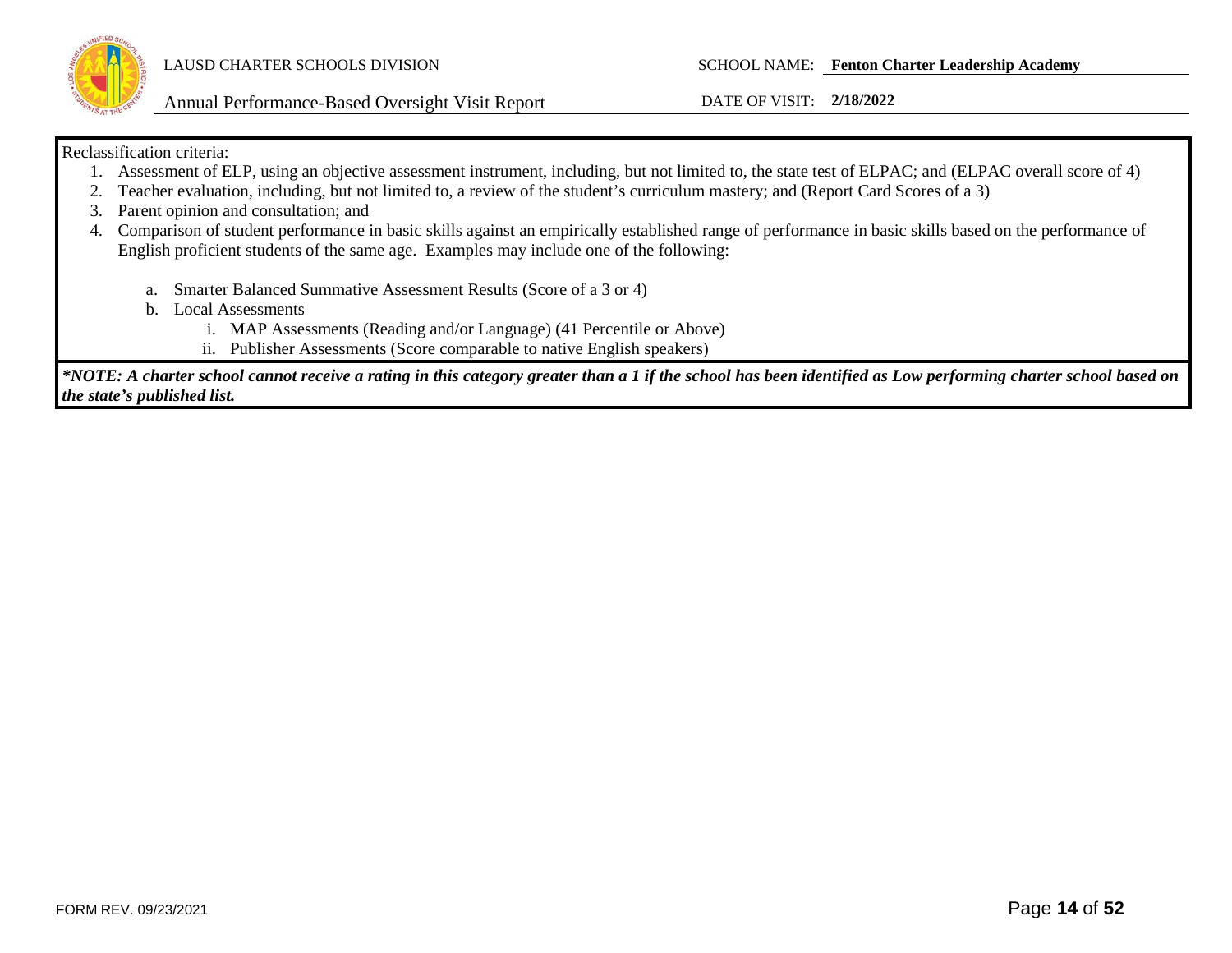

#### **A1: DASHBOARD SCHOOLWIDE ELA INDICATOR -** QUALITY INDICATOR #1

*The school demonstrates student academic achievement, including progress towards closing the achievement gap, as measured by:*

• California School Dashboard Schoolwide ELA data (CDE)

|           | <b>Rubric</b>                                                                                                                                                                                                                                                                                                                                                                                                          | <b>Sources of Evidence</b>                                                                                                                               |
|-----------|------------------------------------------------------------------------------------------------------------------------------------------------------------------------------------------------------------------------------------------------------------------------------------------------------------------------------------------------------------------------------------------------------------------------|----------------------------------------------------------------------------------------------------------------------------------------------------------|
| cfol<br>බ | $\Box$ The schoolwide Dashboard ELA Indicator color is Blue<br>The schoolwide Dashboard ELA Indicator color is Green; or Yellow and at/above<br>statewide average<br>$\Box$ The schoolwide Dashboard ELA Indicator color is Yellow and below statewide average;<br>or Orange<br>The schoolwide Dashboard ELA Indicator color is Red<br>$\Box$ Not Available - No color assigned for the ELA Indicator on the Dashboard | $\Box$ California School Dashboard Report (CDE)<br>$\Box$ LAUSD Office of Data &<br>Accountability's Data Set ( <b>B2.1</b> )<br>$\Box$ Other: (Specify) |

#### **A2: DASHBOARD SCHOOLWIDE MATH INDICATOR** - QUALITY INDICATOR #2

*The school demonstrates student academic achievement, including progress towards closing the achievement gap, as measured by:*

• California School Dashboard Schoolwide Math data (CDE)

| <b>Rubric</b>                                                                      | <b>Sources of Evidence</b>                      |
|------------------------------------------------------------------------------------|-------------------------------------------------|
| $\Box$ The schoolwide Dashboard Math Indicator color is Blue                       | $\Box$ California School Dashboard Report (CDE) |
| The schoolwide Dashboard Math Indicator color is Green; or Yellow and at/above     | $\Box$ LAUSD Office of Data &                   |
| statewide average                                                                  | Accountability's Data Set (B2.1)                |
| $\Box$ The schoolwide Dashboard Math Indicator color is Yellow and below statewide | $\Box$ Other: (Specify)                         |
| average; or Orange                                                                 |                                                 |
| $\Box$ The schoolwide Dashboard Math Indicator color is Red                        |                                                 |
| $\Box$ Not Available - No color assigned for the Math Indicator on the Dashboard   |                                                 |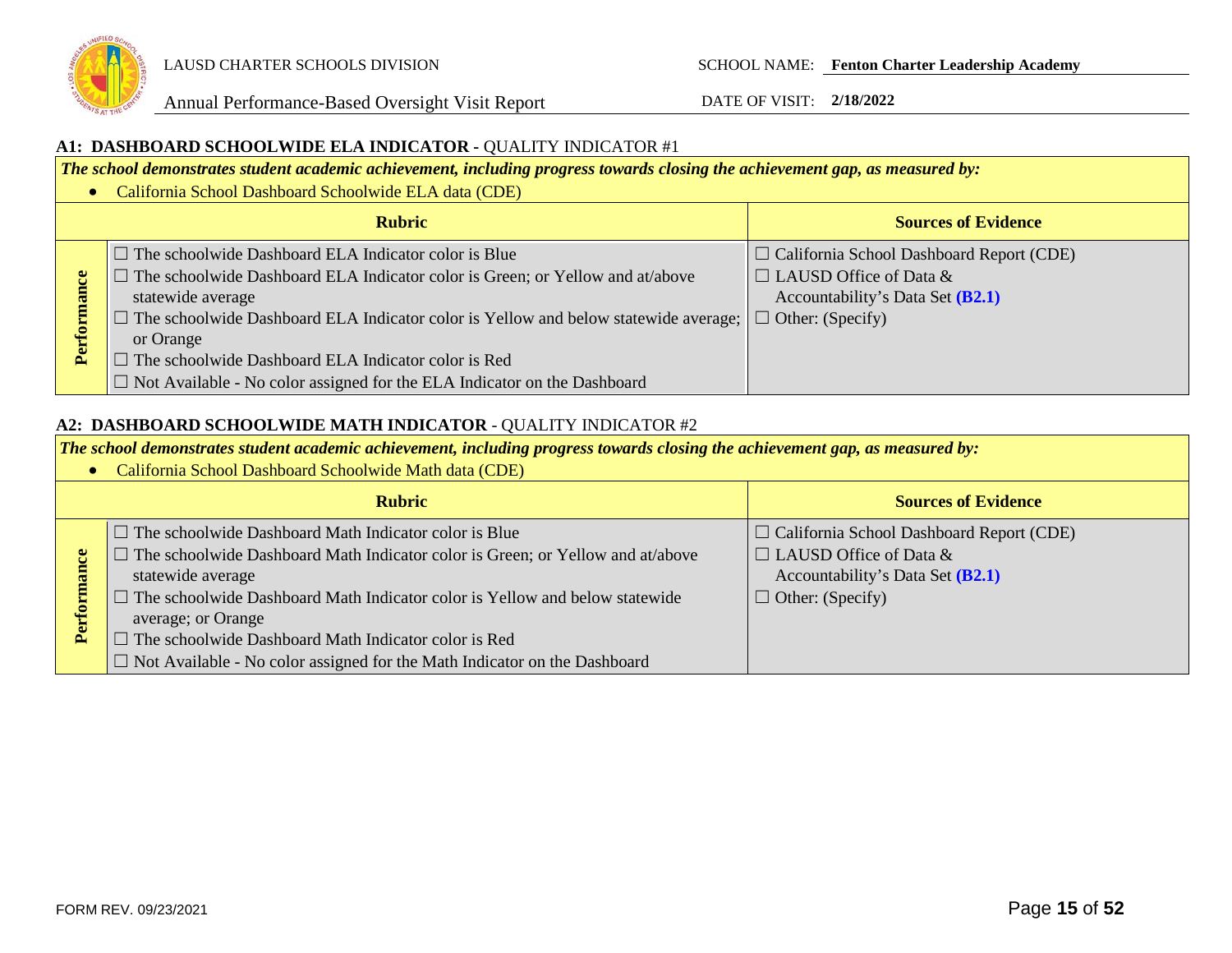

#### **A3: DASHBOARD SCHOOLWIDE ENGLISH LEARNER PROGRESS INDICATOR (ELPI) -** QUALITY INDICATOR #3

*The school demonstrates student academic achievement, including progress towards closing the achievement gap, as measured by:*

• California School Dashboard Schoolwide ELPI data (CDE)

|     | <b>Rubric</b>                                                                                                                                                                                                                                                                                                                                                                          | <b>Sources of Evidence</b>                                                                                                                                                                             |
|-----|----------------------------------------------------------------------------------------------------------------------------------------------------------------------------------------------------------------------------------------------------------------------------------------------------------------------------------------------------------------------------------------|--------------------------------------------------------------------------------------------------------------------------------------------------------------------------------------------------------|
| Per | $\Box$ The schoolwide Dashboard ELPI color is Blue<br>$\Box$ The schoolwide Dashboard ELPI color is Green; or Yellow and at/above statewide<br>percentage<br>$\Box$ The schoolwide Dashboard ELPI color is Yellow and below statewide percentage; or<br>Orange<br>The schoolwide Dashboard ELPI color is Red<br>$\Box$ Not Available - No color assigned for the ELPI on the Dashboard | $\Box$ California School Dashboard Report (CDE)<br>$\Box$ LAUSD Office of Data &<br>Accountability's Data Set (B2.1)<br>$\Box$ Summative ELPAC report (CDE) ( <b>B2.3</b> )<br>$\Box$ Other: (Specify) |

#### **A4: DASHBOARD SCHOOLWIDE COLLEGE/CAREER INDICATOR (CCI)** - **(GRADES 9-12)** - QUALITY INDICATOR #4

*The school demonstrates student academic achievement, including progress towards closing the achievement gap, as measured by:*

• California School Dashboard Schoolwide CCI data (CDE)

|      | <b>Rubric</b>                                                                                     | <b>Sources of Evidence</b>                      |
|------|---------------------------------------------------------------------------------------------------|-------------------------------------------------|
|      | $\Box$ The schoolwide Dashboard CCI color is Blue                                                 | $\Box$ California School Dashboard Report (CDE) |
|      | $\Box$ The schoolwide Dashboard CCI color is Green; or Yellow and at/above statewide              | $\Box$ LAUSD Office of Data &                   |
| Pert | percentage                                                                                        | Accountability's Data Set (B2.1)                |
|      | $\Box$ The schoolwide Dashboard CCI color is Yellow and below statewide percentage; or            | $\Box$ Other: (Specify)                         |
|      | Orange                                                                                            |                                                 |
|      | $\Box$ The schoolwide Dashboard CCI color is Red                                                  |                                                 |
|      | $\Box$ Not Available - No color assigned for the CCI on the Dashboard                             |                                                 |
|      | $\Box$ Not Applicable - CCI is not applicable for the grade levels assigned at the charter school |                                                 |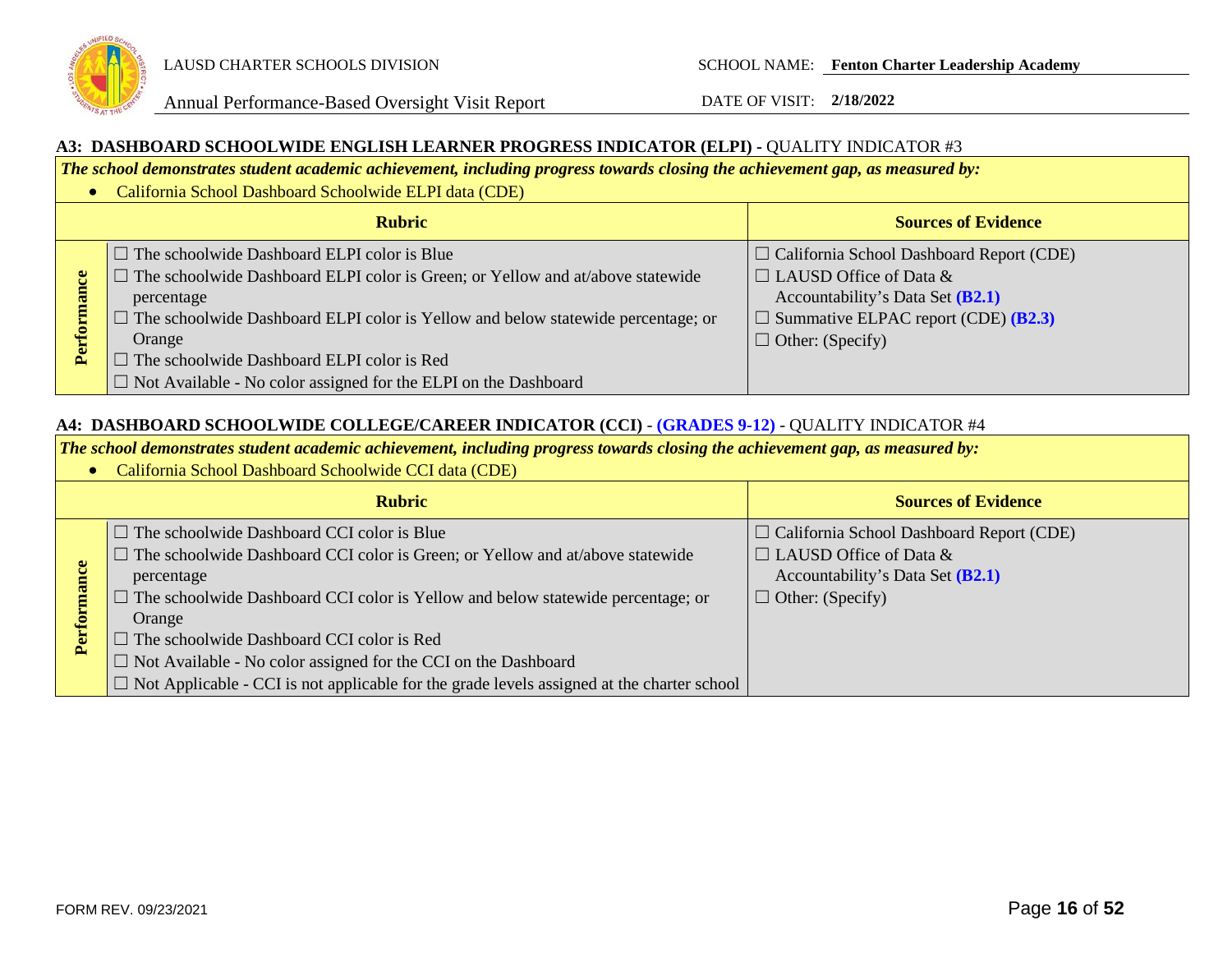

#### **A5: DASHBOARD SCHOOLWIDE CHRONIC ABSENTEEISM INDICATOR** - **(GRADES K-8)** - QUALITY INDICATOR #5

*The school demonstrates student academic achievement, including progress towards closing the achievement gap, as measured by:*

• California School Dashboard Schoolwide Chronic Absenteeism Indicator data (CDE)

|                         | <b>Rubric</b>                                                                                                                                                                                                                                                                                                                                                                                                                                                                                                                                                                                                                                         | <b>Sources of Evidence</b>                                                                                                                               |
|-------------------------|-------------------------------------------------------------------------------------------------------------------------------------------------------------------------------------------------------------------------------------------------------------------------------------------------------------------------------------------------------------------------------------------------------------------------------------------------------------------------------------------------------------------------------------------------------------------------------------------------------------------------------------------------------|----------------------------------------------------------------------------------------------------------------------------------------------------------|
| $\bullet$<br>Performanc | $\Box$ The schoolwide Dashboard Chronic Absenteeism Indicator color is Blue<br>$\Box$ The schoolwide Dashboard Chronic Absenteeism Indicator color is green; or Yellow<br>and at/above statewide percentage<br>The schoolwide Dashboard Chronic Absenteeism Indicator color is Yellow and below<br>statewide percentage; or Orange<br>The schoolwide Dashboard Chronic Absenteeism Indicator color is Red<br>$\Box$ Not Available - No color assigned for the Chronic Absenteeism Indicator on the<br>Dashboard<br>$\Box$ Not Applicable - The Chronic Absenteeism Indicator is not applicable for the grade<br>levels assigned at the charter school | $\Box$ California School Dashboard Report (CDE)<br>$\Box$ LAUSD Office of Data &<br>Accountability's Data Set ( <b>B2.1</b> )<br>$\Box$ Other: (Specify) |

#### **A6: DASHBOARD SCHOOLWIDE SUSPENSION RATE INDICATOR** - QUALITY INDICATOR #6

*The school demonstrates student academic achievement, including progress towards closing the achievement gap, as measured by:*

• California School Dashboard Schoolwide Suspension Rate Indicator data (CDE)

|   | <b>Rubric</b>                                                                               | <b>Sources of Evidence</b>                      |
|---|---------------------------------------------------------------------------------------------|-------------------------------------------------|
|   | $\Box$ The schoolwide Dashboard Suspension Rate Indicator color is Blue                     | $\Box$ California School Dashboard Report (CDE) |
|   | $\Box$ The schoolwide Dashboard Suspension Rate Indicator color is Green; or Yellow and     | $\Box$ LAUSD Office of Data &                   |
|   | at/below statewide percentage                                                               | Accountability's Data Set (B2.1)                |
|   | $\Box$ The schoolwide Dashboard Suspension Rate Indicator color is Yellow and above         | $\Box$ Other: (Specify)                         |
|   | statewide percentage; or Orange                                                             |                                                 |
| ≏ | $\Box$ The schoolwide Dashboard Suspension Rate Indicator color is Red                      |                                                 |
|   | $\Box$ Not Available - No color assigned for the Suspension Rate Indicator on the Dashboard |                                                 |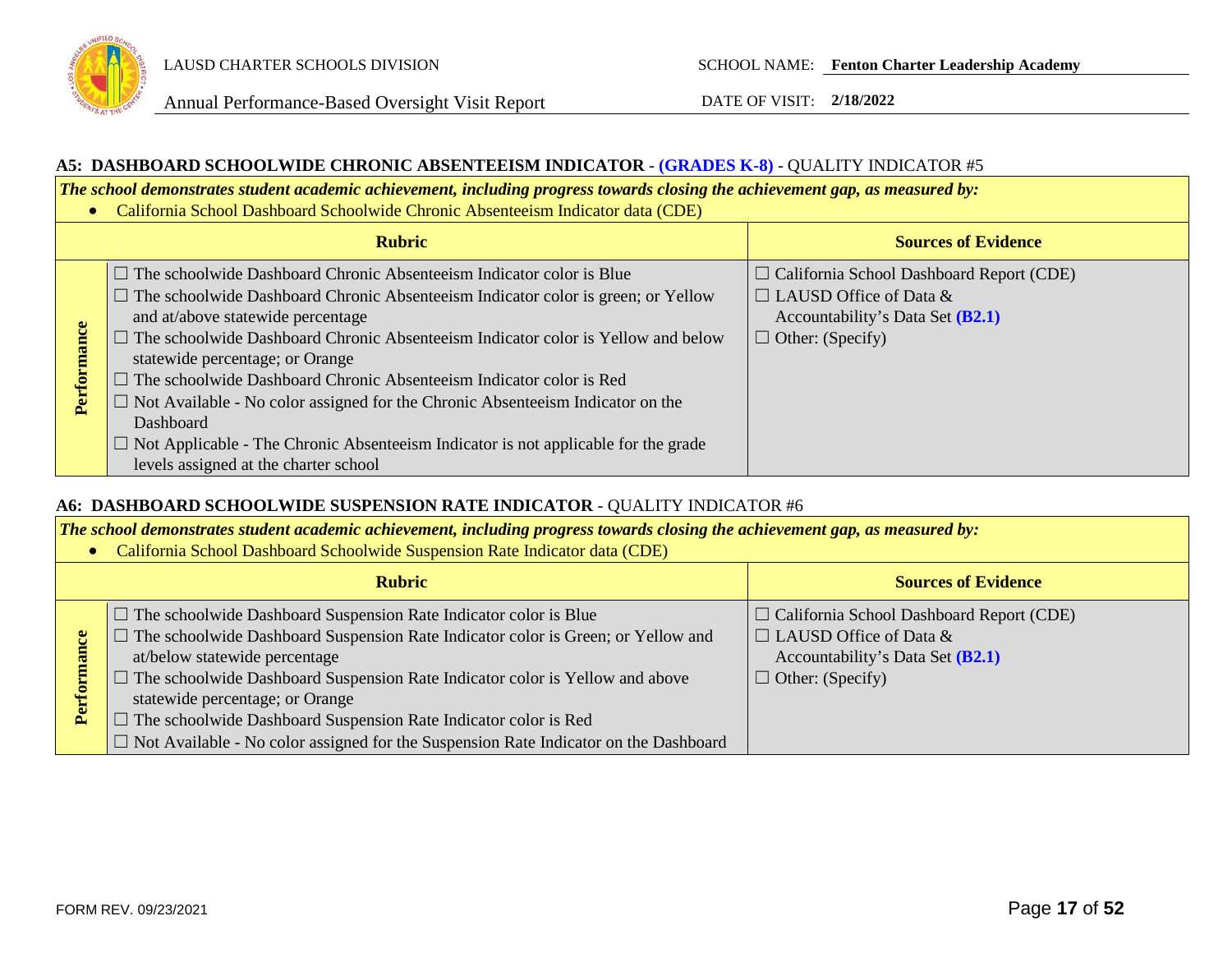

#### **A7: DASHBOARD SCHOOLWIDE GRADUATION RATE INDICATOR - (GRADES 9-12)** - QUALITY INDICATOR #7

*The school demonstrates student academic achievement, including progress towards closing the achievement gap, as measured by:*

• California School Dashboard Schoolwide Graduation Rate Indicator data (CDE)

|        | <b>Rubric</b>                                                                                                                                                                                                                                                                                                                                                                                                                                                                                                                                                                                                                        | <b>Sources of Evidence</b>                                                                                                                                                                                                                                  |
|--------|--------------------------------------------------------------------------------------------------------------------------------------------------------------------------------------------------------------------------------------------------------------------------------------------------------------------------------------------------------------------------------------------------------------------------------------------------------------------------------------------------------------------------------------------------------------------------------------------------------------------------------------|-------------------------------------------------------------------------------------------------------------------------------------------------------------------------------------------------------------------------------------------------------------|
| E<br>Ã | $\Box$ The schoolwide Dashboard Graduation Rate Indicator color is Blue<br>$\Box$ The schoolwide Dashboard Graduation Rate Indicator color is Green; or Yellow and<br>at/above statewide percentage<br>$\Box$ The schoolwide Dashboard Graduation Rate Indicator color is Yellow and below<br>statewide percentage; or Orange<br>$\Box$ The schoolwide Dashboard Graduation Rate Indicator color is Red<br>$\Box$ Not Available - No color assigned for the Graduation Rate Indicator on the Dashboard<br>$\Box$ Not Applicable - Graduation Rate Indicator is not applicable for the grade levels<br>assigned at the charter school | $\Box$ California School Dashboard Report (CDE)<br>$\Box$ LAUSD Office of Data &<br>Accountability's Data Set ( <b>B2.1</b> )<br>$\Box$ Provide Graduation Requirements<br>(Additional info within "Notes" section above) (B2.5)<br>$\Box$ Other: (Specify) |

#### **A8: DASHBOARD SUBGROUP ELA** - QUALITY INDICATOR #8

*The school demonstrates student academic achievement, including progress towards closing the achievement gap, as measured by:*

• Performance of all numerically significant subgroups (30 or more students) on the California School Dashboard ELA (Students with Disabilities, English Learners, Socioeconomically Disadvantaged, etc.)(CDE)

|             | <b>Rubric</b>                                                                                                                                                                                                                                                                                                                                                                                                                                                                                                                                                                            | <b>Sources of Evidence</b>                                                                                                                               |
|-------------|------------------------------------------------------------------------------------------------------------------------------------------------------------------------------------------------------------------------------------------------------------------------------------------------------------------------------------------------------------------------------------------------------------------------------------------------------------------------------------------------------------------------------------------------------------------------------------------|----------------------------------------------------------------------------------------------------------------------------------------------------------|
| Performance | $\Box$ All numerically significant subgroups have "Status/Distance From Standard (DFS)"<br>scores above the statewide averages<br>$\Box$ The majority of numerically significant subgroups have "Status/DFS" scores above the<br>statewide averages<br>$\Box$ Less than a majority of the numerically significant subgroups have "Status/DFS" scores<br>above the statewide averages<br>$\Box$ None of the school's numerically significant subgroups have "Status/DFS" scores above<br>the statewide averages<br>$\Box$ Not Available - No assessment of performance for this indicator | $\Box$ California School Dashboard Report (CDE)<br>$\Box$ LAUSD Office of Data &<br>Accountability's Data Set ( <b>B2.1</b> )<br>$\Box$ Other: (Specify) |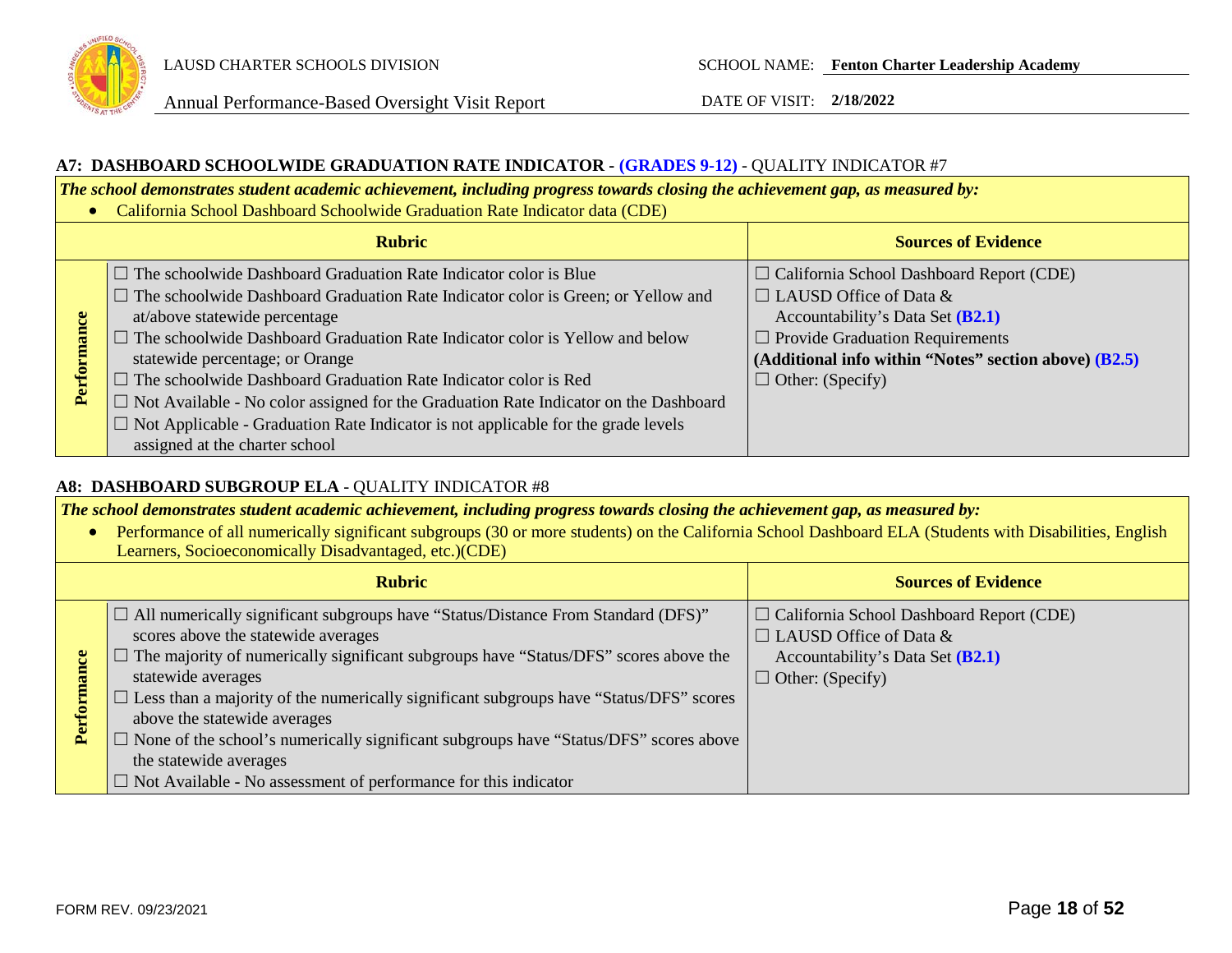

#### **A9: DASHBOARD SUBGROUP MATH** - QUALITY INDICATOR #9

*The school demonstrates student academic achievement, including progress towards closing the achievement gap, as measured by:*

• Performance of all numerically significant subgroups (30 or more students) on the California School Dashboard Math (Students with Disabilities, English Learners, Socioeconomically Disadvantaged, etc.)(CDE)

|         | <b>Rubric</b>                                                                                                                                                                                                                                                                                                                                                                                                                                                                                                                                                   | <b>Sources of Evidence</b>                                                                                                                      |
|---------|-----------------------------------------------------------------------------------------------------------------------------------------------------------------------------------------------------------------------------------------------------------------------------------------------------------------------------------------------------------------------------------------------------------------------------------------------------------------------------------------------------------------------------------------------------------------|-------------------------------------------------------------------------------------------------------------------------------------------------|
| Perforn | $\Box$ All numerically significant subgroups have "Status/DFS" scores above the statewide<br>averages<br>$\Box$ The majority of numerically significant subgroups have "Status/DFS" scores above the<br>statewide averages<br>$\Box$ Less than a majority of the numerically significant subgroups have "Status/DFS" scores<br>above the statewide averages<br>$\Box$ None of the school's numerically significant subgroups have "Status/DFS" scores above<br>the statewide averages<br>$\Box$ Not Available - No assessment of performance for this indicator | $\Box$ California School Dashboard Report (CDE)<br>$\Box$ LAUSD Office of Data &<br>Accountability's Data Set (B2.1)<br>$\Box$ Other: (Specify) |

#### **A10: DASHBOARD SUBGROUP COLLEGE/CAREER INDICATOR (CCI)** - **(GRADES 9-12)** - QUALITY INDICATOR #10

*The school demonstrates student academic achievement, including progress towards closing the achievement gap, as measured by:*

• Performance of all numerically significant subgroups (30 or more students) on the California School Dashboard CCI (Students with Disabilities, English Learners, and Socioeconomically Disadvantaged, etc.)(CDE)

|             | <b>Rubric</b>                                                                                                                                                                                                                                                                                                                                                                                                                                                                                                                                                                                                                                                                       | <b>Sources of Evidence</b>                                                                                                                |
|-------------|-------------------------------------------------------------------------------------------------------------------------------------------------------------------------------------------------------------------------------------------------------------------------------------------------------------------------------------------------------------------------------------------------------------------------------------------------------------------------------------------------------------------------------------------------------------------------------------------------------------------------------------------------------------------------------------|-------------------------------------------------------------------------------------------------------------------------------------------|
| Performance | $\Box$ All numerically significant subgroups have "Status/DFS" scores above the statewide<br>percentages<br>$\Box$ The majority of numerically significant subgroups have "Status/DFS" scores above the<br>statewide percentages<br>$\square$ Less than a majority of the numerically significant subgroups have "Status/DFS" scores<br>above the statewide percentages<br>$\Box$ None of the school's numerically significant subgroups have "Status/DFS" scores above<br>the statewide percentages<br>$\Box$ Not Available - No assessment of performance for this indicator<br>$\Box$ Not Applicable - CCI is not applicable for the grade levels assigned at the charter school | $\Box$ California School Dashboard Report (CDE)<br>$\Box$ Office of Data &<br>Accountability's Data Set (B2.1)<br>$\Box$ Other: (Specify) |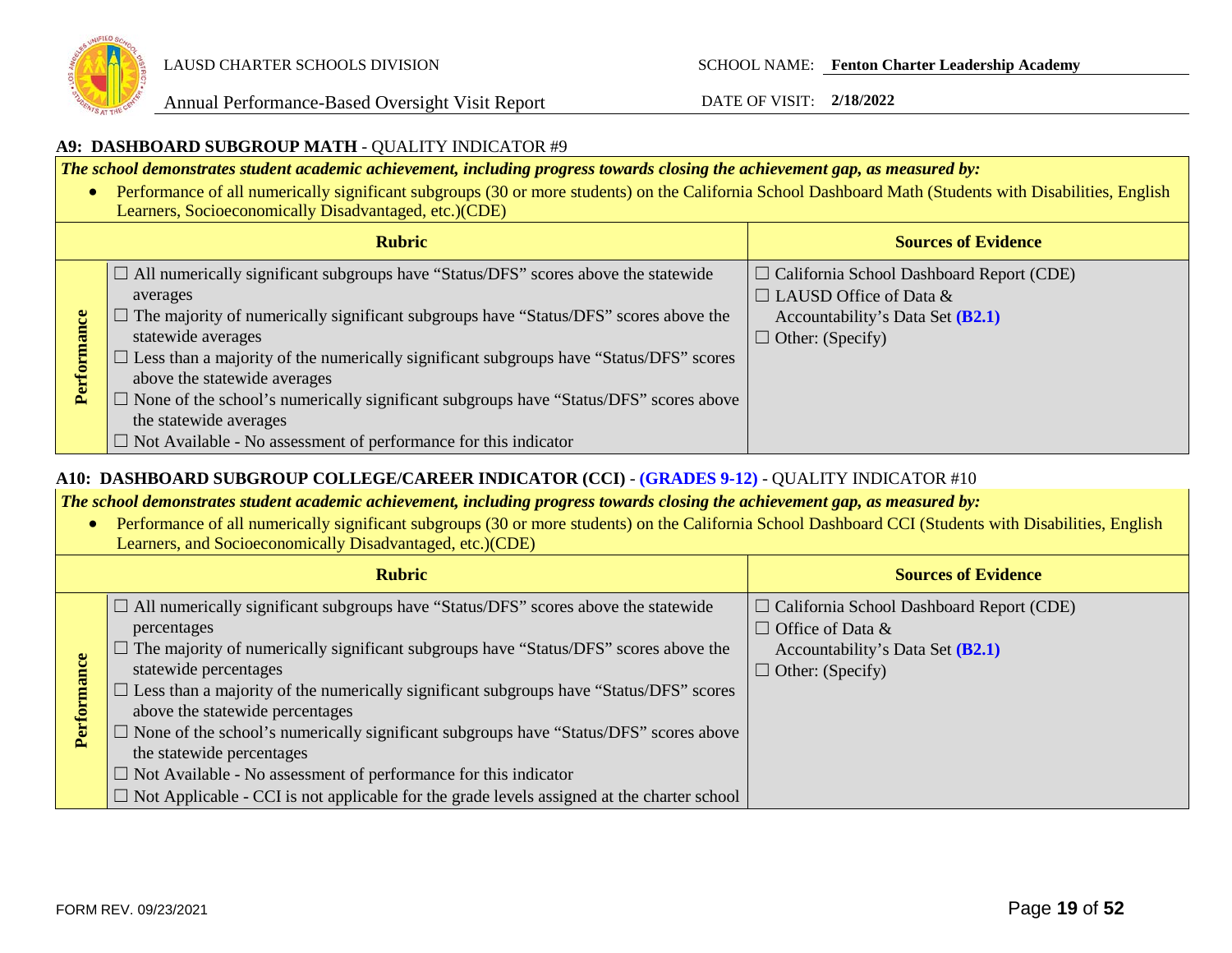

#### **A11: ENGLISH LEARNER RECLASSIFICATION** - QUALITY INDICATOR #11

*The school demonstrates student academic achievement, including progress towards closing the achievement gap, as measured by:*

• English Learner reclassification rate for 2020-2021 (CDE)

|             | <b>Rubric</b>                                                                           | <b>Sources of Evidence</b>                                            |
|-------------|-----------------------------------------------------------------------------------------|-----------------------------------------------------------------------|
|             | $\Box$ The school reclassifies English Learners at a rate higher than the state average | $\boxtimes$ Reclassification report (CDE)                             |
|             | $\Box$ The school reclassifies English Learners at a rate similar to the state average  | $\boxtimes$ Office of Data &                                          |
|             | $\Box$ The school reclassifies English Learners at a rate lower than the state average  | Accountability's Data Set (B2.1)                                      |
|             | $\boxtimes$ The school did not reclassify any of its English Learners                   | $\Box$ Summative ELPAC report (CDE) ( <b>B2.3</b> )                   |
|             | $\Box$ Not Available - The school did not have any English Learners                     | $\boxtimes$ Reclassification Criteria for all applicable grade levels |
|             | $\Box$ Not Applicable - No assessment of performance for this indicator                 | (Additional info within "Notes" section above) (B2.4)                 |
|             |                                                                                         | $\boxtimes$ Rate of "At Risk" ELs in comparison to the state average  |
|             |                                                                                         | $\boxtimes$ Higher                                                    |
| Performance |                                                                                         | $\Box$ Same                                                           |
|             |                                                                                         | $\Box$ Lower                                                          |
|             |                                                                                         | (Additional info within "Notes" section above)                        |
|             |                                                                                         | $\boxtimes$ Rate of "LTELs" in comparison to the state average        |
|             |                                                                                         | $\Box$ Higher                                                         |
|             |                                                                                         | $\Box$ Same                                                           |
|             |                                                                                         | $\boxtimes$ Lower                                                     |
|             |                                                                                         | (Additional info within "Notes" section above)                        |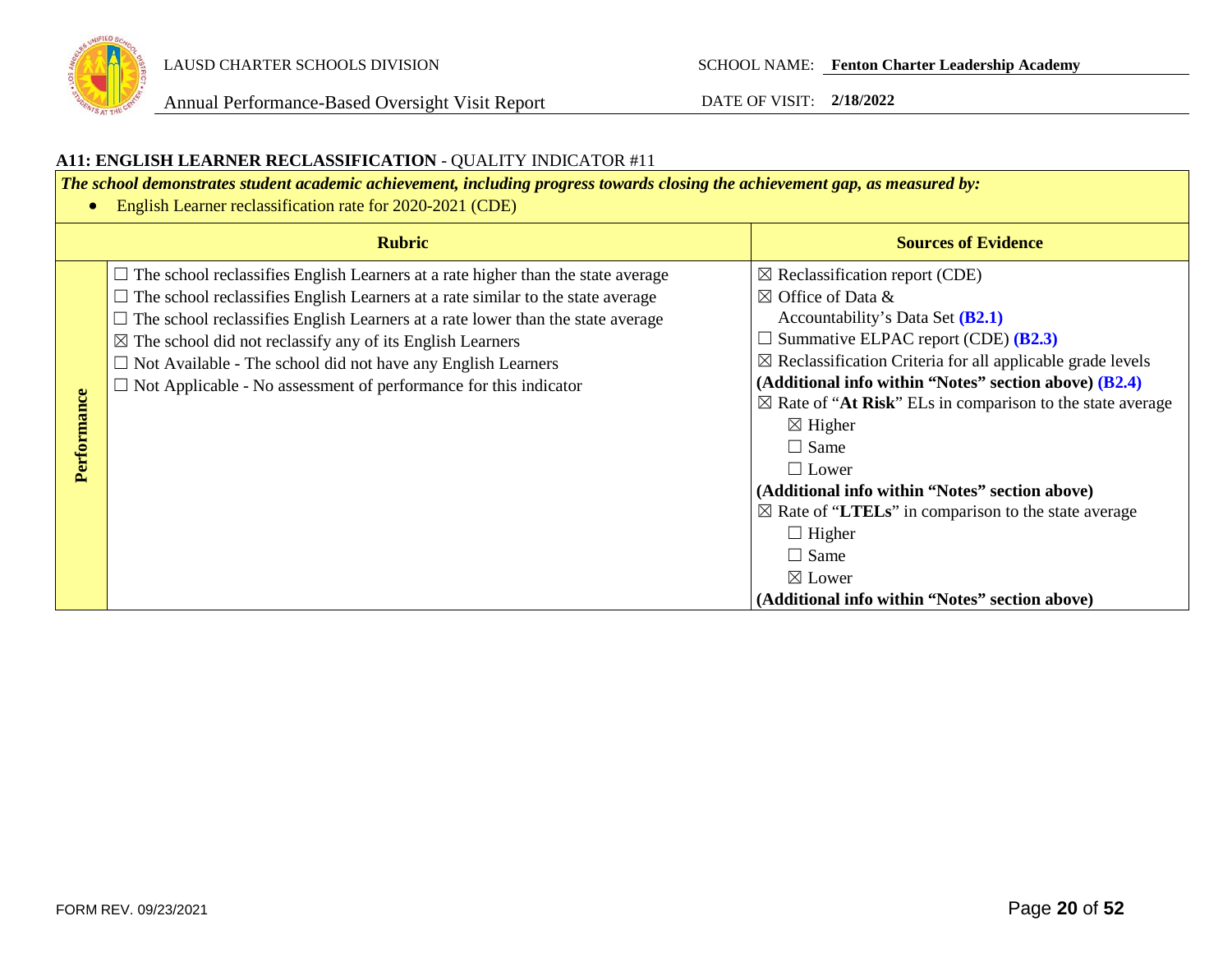

LAUSD CHARTER SCHOOLS DIVISION SCHOOL NAME: **Fenton Charter Leadership Academy**

| A12: VERIFIED DATA - PERFORMANCE QUALITY INDICATOR #12                                                                                                                                                                                                                                                                                                                                                          |                                                                                                                                         |                                                                                                                                                                                                                                                                                                                                                                                                                                                                                                              |  |  |
|-----------------------------------------------------------------------------------------------------------------------------------------------------------------------------------------------------------------------------------------------------------------------------------------------------------------------------------------------------------------------------------------------------------------|-----------------------------------------------------------------------------------------------------------------------------------------|--------------------------------------------------------------------------------------------------------------------------------------------------------------------------------------------------------------------------------------------------------------------------------------------------------------------------------------------------------------------------------------------------------------------------------------------------------------------------------------------------------------|--|--|
|                                                                                                                                                                                                                                                                                                                                                                                                                 | <b>VERIFIED DATA</b>                                                                                                                    |                                                                                                                                                                                                                                                                                                                                                                                                                                                                                                              |  |  |
|                                                                                                                                                                                                                                                                                                                                                                                                                 | For Informational Use (Not Scored at This Time)                                                                                         |                                                                                                                                                                                                                                                                                                                                                                                                                                                                                                              |  |  |
| postsecondary outcomes, as defined by college enrollment, persistence, and completion rates equal to similar peers (Ed. Code, § 47607(c)(2)(B).                                                                                                                                                                                                                                                                 |                                                                                                                                         | The information provided on verified data is to determine the charter school's verified data implementation. The renewal criteria for charter schools identified by<br>the CDE as Middle and Low performing shall include the consideration of clear and convincing data, demonstrated by verified data, showing either of the following:<br>(a) The charter school achieved measurable increases in academic achievement, as defined by at least one year's progress for each year in school, or (b) Strong |  |  |
|                                                                                                                                                                                                                                                                                                                                                                                                                 | The information below is based on charter school's self-reported data and responses to questions provided prior to the oversight visit. |                                                                                                                                                                                                                                                                                                                                                                                                                                                                                                              |  |  |
| The State Board of Education (SBE), at its November 2020 meeting, approved the criteria to define verified data and the list of valid and reliable assessments and<br>measure of postsecondary outcomes (https://www.cde.ca.gov/sp/ch/verifdata.asp). The charter school identified the academic progress indicator(s) (verified data)<br>used by the charter school during the 2021-2022 academic school year. |                                                                                                                                         |                                                                                                                                                                                                                                                                                                                                                                                                                                                                                                              |  |  |
| $\Box$ Adaptive, Diagnostic Assessment of Mathematics<br>(ADAM)/Diagnostic Online Math Assessment<br>(DOMA) by Let's Go Learn                                                                                                                                                                                                                                                                                   | $\Box$ FastBridge by Illuminate                                                                                                         | $\Box$ RAPID by Lexia Learning                                                                                                                                                                                                                                                                                                                                                                                                                                                                               |  |  |
| $\Box$ California Assessment of Student Performance and<br>Progress (English Language Arts/Literacy and<br>Mathematics) (methodology mutually agreed upon<br>by the chartering authority and charter school)                                                                                                                                                                                                    | $\boxtimes$ iReady by Curriculum Associates                                                                                             | $\Box$ Reading Inventory by Houghton Mifflin Harcourt                                                                                                                                                                                                                                                                                                                                                                                                                                                        |  |  |
| $\Box$ Diagnostic Online Reading Assessment (DORA) by<br>Let's Go Learn                                                                                                                                                                                                                                                                                                                                         | $\Box$ Math Inventory by Houghton Mifflin Harcourt                                                                                      | $\Box$ SAT Suite by College Board                                                                                                                                                                                                                                                                                                                                                                                                                                                                            |  |  |
| $\Box$ easyCBM by Riverside Insights                                                                                                                                                                                                                                                                                                                                                                            | $\Box$ mCLASS by Amplify                                                                                                                | $\Box$ Star Assessments by Renaissance                                                                                                                                                                                                                                                                                                                                                                                                                                                                       |  |  |
| $\Box$ ELPAC by Educational Testing Service                                                                                                                                                                                                                                                                                                                                                                     | $\Box$ Measures of Academic Progress by NWEA                                                                                            | $\Box$ The school is not using a state approved verified data<br>(see Verified Data Notes below):                                                                                                                                                                                                                                                                                                                                                                                                            |  |  |
|                                                                                                                                                                                                                                                                                                                                                                                                                 |                                                                                                                                         |                                                                                                                                                                                                                                                                                                                                                                                                                                                                                                              |  |  |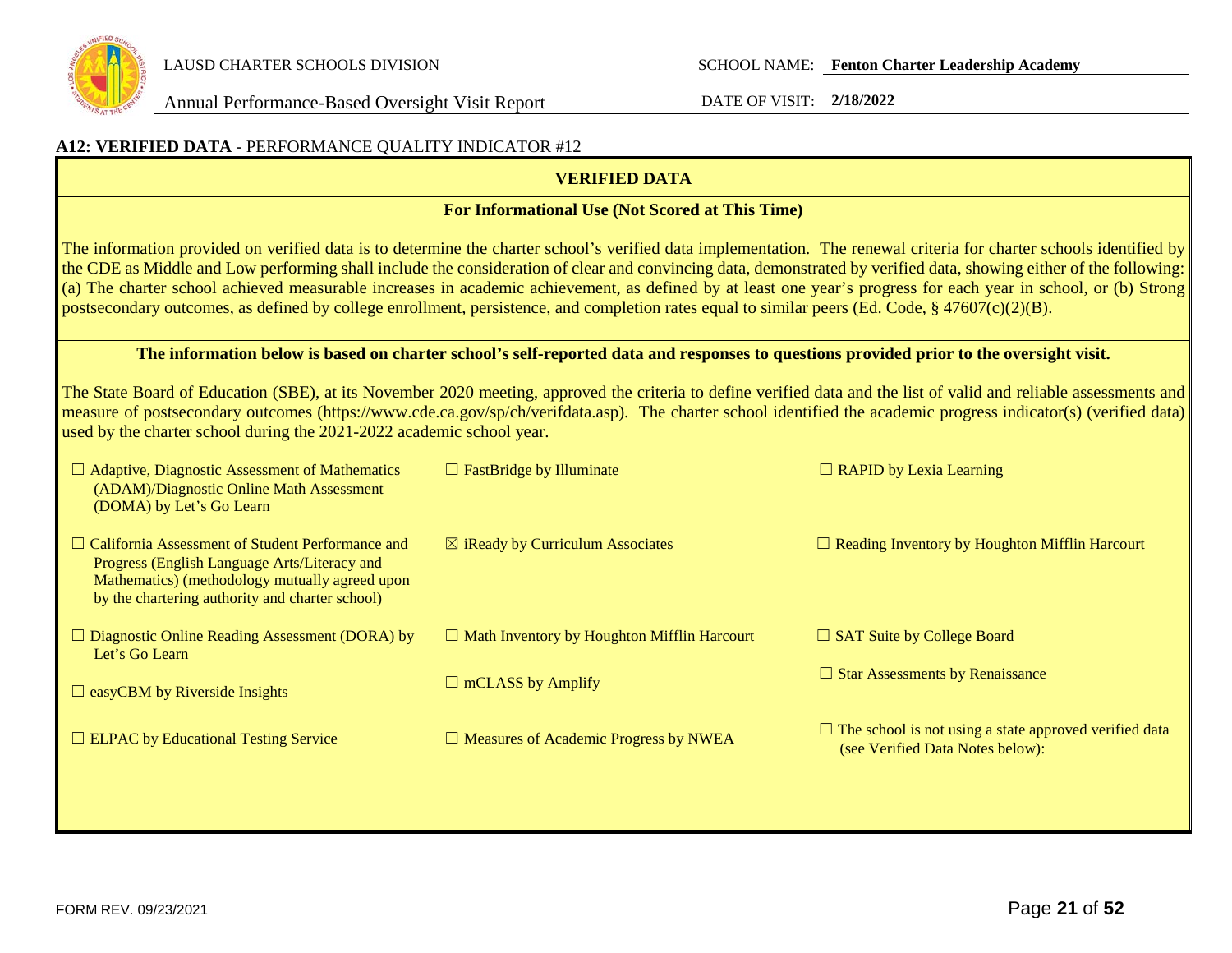

# **L**OS **A**NGELES **U**NIFIED **S**CHOOL **D**ISTRICT CHARTER SCHOOLS DIVISION

|                                                                                                                                                                                                                                                                                                                                                                                                                                                                                                                 | <b>Grade Levels</b>                         | 95% Participation Rate            | Frequency of Administration of              |  |
|-----------------------------------------------------------------------------------------------------------------------------------------------------------------------------------------------------------------------------------------------------------------------------------------------------------------------------------------------------------------------------------------------------------------------------------------------------------------------------------------------------------------|---------------------------------------------|-----------------------------------|---------------------------------------------|--|
| <b>Verified Data Assessment</b>                                                                                                                                                                                                                                                                                                                                                                                                                                                                                 | Assessed                                    | (Met/Not Met)                     | <b>Verified Data Assessment</b>             |  |
| 1. i-Ready ELA                                                                                                                                                                                                                                                                                                                                                                                                                                                                                                  | $K-6$                                       | $\boxtimes$ Met<br>$\Box$ Not Met | 3 times per year (Fall, Winter, and Spring) |  |
| 2. i-Ready Math                                                                                                                                                                                                                                                                                                                                                                                                                                                                                                 | $K-6$                                       | $\Box$ Not Met<br>$\boxtimes$ Met | Same                                        |  |
| If the charter school did not meet the 95% participation rate, the charter school provided the following plan to address participation rate as follows: N/A                                                                                                                                                                                                                                                                                                                                                     |                                             |                                   |                                             |  |
| The charter school disaggregated student performance data for the subgroups: $\boxtimes$ Yes $\Box$ No                                                                                                                                                                                                                                                                                                                                                                                                          |                                             |                                   |                                             |  |
| If applicable, the charter school provided disaggregated student performance data for the following subgroups:                                                                                                                                                                                                                                                                                                                                                                                                  |                                             |                                   |                                             |  |
| $\Box$ American Indian or Alaska Native                                                                                                                                                                                                                                                                                                                                                                                                                                                                         | $\Box$ Foster Youth                         |                                   | $\boxtimes$ Students with Disabilities      |  |
| $\Box$ Asian                                                                                                                                                                                                                                                                                                                                                                                                                                                                                                    | $\Box$ Homeless                             |                                   | $\Box$ Two or More Races                    |  |
| $\Box$ Black or African American                                                                                                                                                                                                                                                                                                                                                                                                                                                                                | $\boxtimes$ Latino                          |                                   | $\Box$ White                                |  |
| $\boxtimes$ English Learner                                                                                                                                                                                                                                                                                                                                                                                                                                                                                     | $\Box$ Native Hawaiian or Pacific Islander  |                                   |                                             |  |
| $\Box$ Filipino                                                                                                                                                                                                                                                                                                                                                                                                                                                                                                 | $\boxtimes$ Socioeconomically Disadvantaged |                                   |                                             |  |
| The charter school provided the following description of how the school implemented protocols to ensure the assessment(s) are administered as intended:<br>"All iReady assessments were administered as intended, consistent with the program and publisher. Test security involved an adult proctor, student<br>dividers, scheduled time for administration, and removal of instructional materials. Students were closely monitored to ensure the testing environment<br>was quiet and free of distractions." |                                             |                                   |                                             |  |
| The charter school affirmed that the assessments were administered as intended, consistent with the test's publishers' administration and test security procedures:<br>$\boxtimes$ Yes $\square$ No                                                                                                                                                                                                                                                                                                             |                                             |                                   |                                             |  |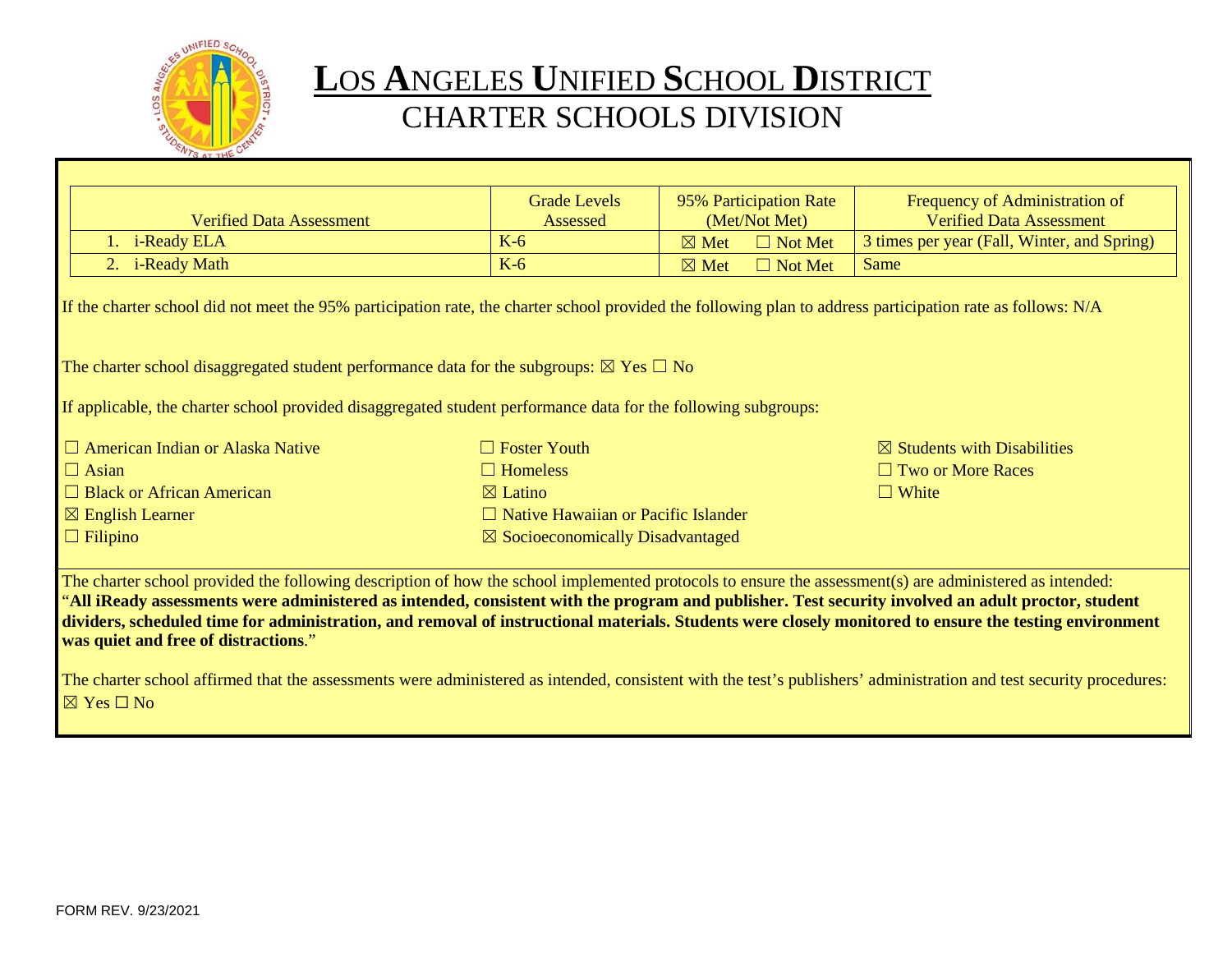

|                                                                                                                                                                                                                                                                                                                                                                                                                                                                                                                           | <b>HIGH SCHOOLS ONLY:</b>                                                                                                                                                                                                                                                                   |                                                                                                    |  |  |  |
|---------------------------------------------------------------------------------------------------------------------------------------------------------------------------------------------------------------------------------------------------------------------------------------------------------------------------------------------------------------------------------------------------------------------------------------------------------------------------------------------------------------------------|---------------------------------------------------------------------------------------------------------------------------------------------------------------------------------------------------------------------------------------------------------------------------------------------|----------------------------------------------------------------------------------------------------|--|--|--|
|                                                                                                                                                                                                                                                                                                                                                                                                                                                                                                                           | The California Department of Education (CDE) adopted postsecondary indicator(s) data to be used by the school to verify postsecondary outcomes "as defined by<br>college enrollment, persistence, and completion equal to similar peers." The school is using the following data source(s): |                                                                                                    |  |  |  |
| $\Box$ California Department of Education DataQuest<br>College-Going Rate                                                                                                                                                                                                                                                                                                                                                                                                                                                 | $\Box$ National Student Clearinghouse Student Tracker                                                                                                                                                                                                                                       | $\Box$ University of California Undergraduate Graduation<br>Rates                                  |  |  |  |
| $\Box$ California State University Enrollment<br>Dashboard Student Origin                                                                                                                                                                                                                                                                                                                                                                                                                                                 | $\Box$ University of California Admissions by School<br>Source                                                                                                                                                                                                                              | $\Box$ The school is not using a state identified data sources<br>(see Verified Data Notes below): |  |  |  |
| $\Box$ Cal-PASS Plus High School to Community<br><b>College Transition Report</b>                                                                                                                                                                                                                                                                                                                                                                                                                                         |                                                                                                                                                                                                                                                                                             |                                                                                                    |  |  |  |
| The postsecondary data includes the results of at least 95% percent of eligible students:<br>The postsecondary data includes the number of missing or non-participating students:                                                                                                                                                                                                                                                                                                                                         | $\Box$ No<br>$\Box$ Yes<br>$\Box$ Yes<br>$\Box$ No                                                                                                                                                                                                                                          |                                                                                                    |  |  |  |
| The charter school provided evidence of comparing the data to similar peers (which may include, but not limited to, similar demographics, pupil subgroups, first-<br>time college attendance, or other similar circumstances and if not available, comparison to statewide data):                                                                                                                                                                                                                                         |                                                                                                                                                                                                                                                                                             | $\Box$ Yes $\Box$ No                                                                               |  |  |  |
| <b>Verified Data Notes:</b><br>Per iReady, Typical Growth in ELA and Math is 50% from Fall to Winter administration of assessments. Schoolwide, FCLA's median progress toward<br>Typical Growth is 72% in ELA from the Fall 2021 to Winter 2022 assessment administration. 34% of all students in ELA met their Typical Growth. In<br>Math, the median percent progress towards Typical Growth is 63% and 30% of all students met their Typical Growth.                                                                   |                                                                                                                                                                                                                                                                                             |                                                                                                    |  |  |  |
| In ELA, schoolwide, Beginning of Year (BOY) assessments indicated that 20%% of students were at or above grade level based on iReady results.<br>Middle of Year (MOY) results indicated that 36% of students are at or above grade level, representing a 16% increase. Numerically significant<br>subgroups also showed growth: English Learners increased by 10%; Latino students increased by 15%; Socioeconomically Disadvantaged students<br>increased by 13%; and Students with Disabilities (SWD) increased by 14%. |                                                                                                                                                                                                                                                                                             |                                                                                                    |  |  |  |
| In Math, schoolwide, BOY assessments indicated that 10% of students were at or above grade level based on iReady results. MOY results indicated that<br>23% of students are at or above grade level, representing a 13% increase. Numerically significant subgroups too showed growth: English Learners<br>increased by 6%; Latino students increased by 12%; Socioeconomically Disadvantaged students increased by 7%; and SWD increased by 13%.                                                                         |                                                                                                                                                                                                                                                                                             |                                                                                                    |  |  |  |
| Progress on LAUSD Board of Education Benchmarks and/or MOU related to STUDENT ACHIEVEMENT AND EDUCATIONAL PERFORMANCE (if<br>applicable):                                                                                                                                                                                                                                                                                                                                                                                 |                                                                                                                                                                                                                                                                                             |                                                                                                    |  |  |  |
| N/A                                                                                                                                                                                                                                                                                                                                                                                                                                                                                                                       |                                                                                                                                                                                                                                                                                             |                                                                                                    |  |  |  |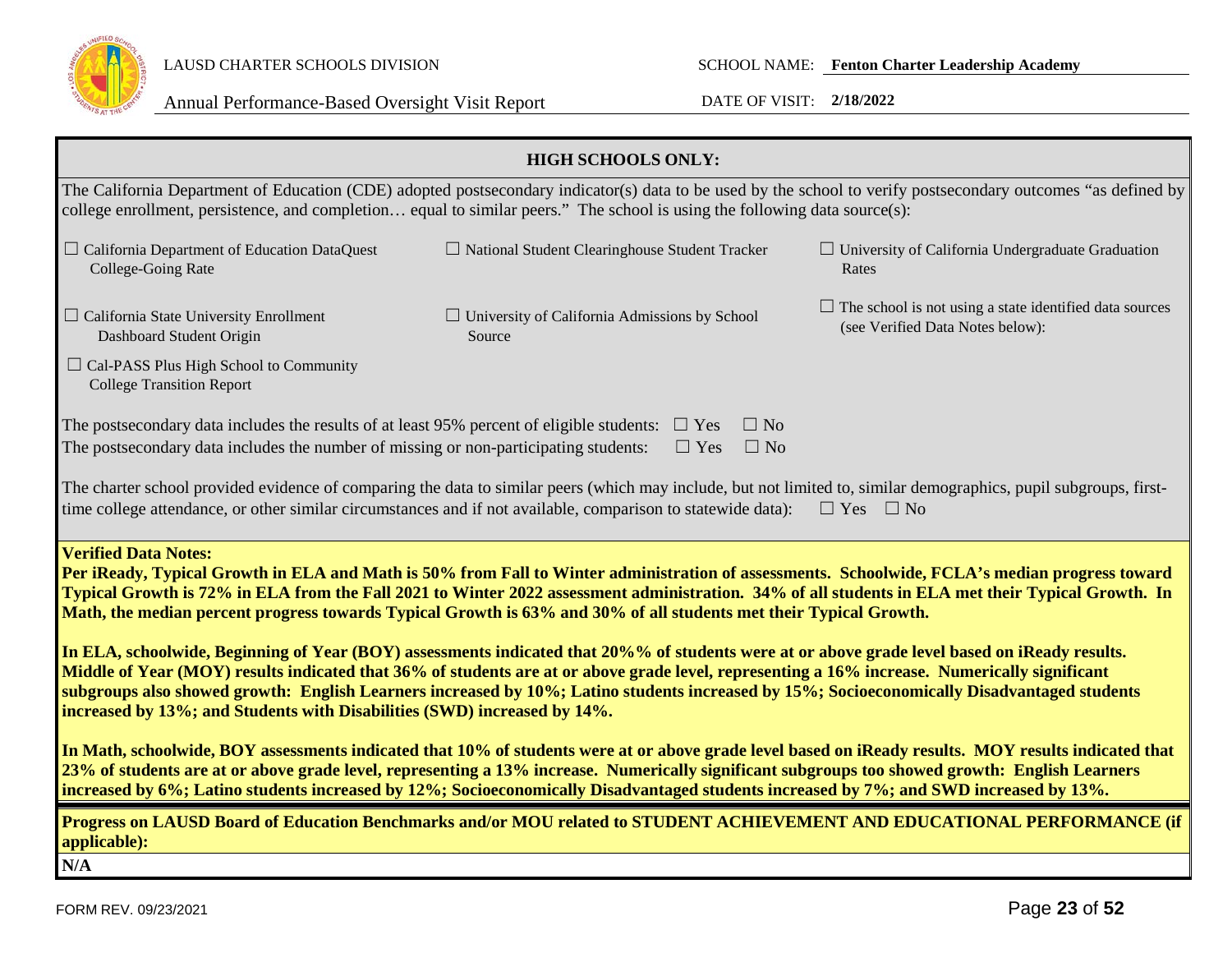

#### **LOCAL CONTROL ACCOUNTABILITY PLAN 2021-2022 (For Informational Purposes Only)**

*The CSD reviewed the Local Control Accountability Plan.*  **All requested template information and descriptions were provided: Sources of Evidence Sources of Evidence** ☒ LCFF Budget Overview for Parents ☒ Annual Update for the 2019-202 LCAP Year  $\boxtimes$  Annual Update for the 2020-2021 Learning Continuity and Attendance Plan ☒ 2021-2024 Plan Summary ☒ Stakeholder Engagement ☒ Goals and Actions ☒ Increased or Improved Services for Foster Youth, English Learners, and Low-Income Students ☒ Expenditures Tables ☒ Local Control Accountability Plan **(B2.7)** ☒ Board Agenda and Minutes **(B2.7)** Notes: **N/A**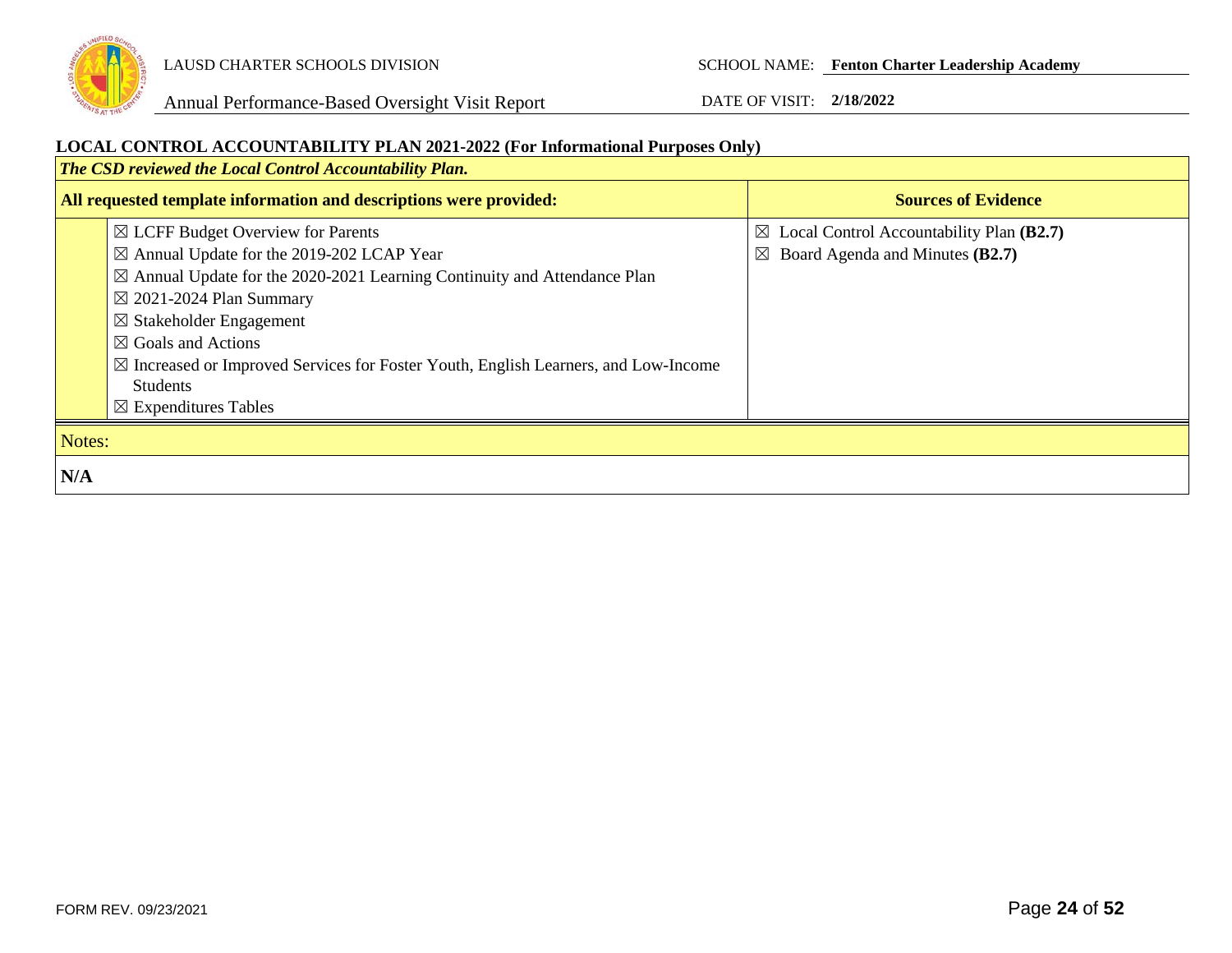

| ORGANIZATIONAL MANAGEMENT, PROGRAMS, AND OPERATIONS                                                                                                                                                                                                                                                                                                                                                                                                                                                                                                                                                                                                                                                                                                                                                                                                                                                                                                                                                                                                                                                                        |   |  |
|----------------------------------------------------------------------------------------------------------------------------------------------------------------------------------------------------------------------------------------------------------------------------------------------------------------------------------------------------------------------------------------------------------------------------------------------------------------------------------------------------------------------------------------------------------------------------------------------------------------------------------------------------------------------------------------------------------------------------------------------------------------------------------------------------------------------------------------------------------------------------------------------------------------------------------------------------------------------------------------------------------------------------------------------------------------------------------------------------------------------------|---|--|
| <b>Summary of School Performance</b>                                                                                                                                                                                                                                                                                                                                                                                                                                                                                                                                                                                                                                                                                                                                                                                                                                                                                                                                                                                                                                                                                       | 4 |  |
| <b>Areas of Demonstrated Strength and/or Progress</b><br>O3: The school has substantially implemented the educational program, including key features, outlined in the school's charter and aligned to California State<br>Content Standards specific to the grade levels served.<br>Leadership integration throughout each class both directly and indirectly<br>The school has refined the leadership integrated focus for the 2021-2022 school year with four key components: Schoolwide Initiative, Service-<br>Learning Projects, Leaders Studies, and After School Clubs (such as drama, journalism, and student council)<br>Use of Thinking Maps<br>Continued use of cooperative learning structures (i.e., Think-Pair-Share)<br>Social Emotional Learning (SEL) imbedded throughout the classroom environment, as well as within the academic lessons<br>Continued use of digital platforms such as Nearpod, Seesaw, and Google Classroom                                                                                                                                                                          |   |  |
| O4: The school has substantially implemented the educational program, including key features, outlined in the school's charter and aligned to California State<br>Content Standards specific to the grade levels served.<br>Per school leadership, as a response to the academic needs of students, the school had developed the Acceleration Program. The goal of the program is to<br>provide prevention, early intervention, and instructional programming to ensure academic and behavioral progress and success for each student with an<br>enhanced focus on preparing English Learners for the Summative ELPAC and upper grade students for the SBAC, while providing a strong foundation for<br>primary students. Additionally, an Acceleration Specialist was hired to implement the program.<br>i-Ready diagnostic assessments in ELA and math continue to be utilized to measure students' academic growth                                                                                                                                                                                                      |   |  |
| O6: As evidenced by information in Binder 3, school-site and classroom environment, responses to guiding questions, and discussion with leadership, the school<br>continues to have a highly developed school climate and student discipline system in place that is aligned with the principles of the Discipline Foundation Policy<br>and School Climate Bill of Rights. In an effort to support the mental health and social emotional well-being of both pupils and staff, FCLA has developed some<br>schoolwide initiatives:<br>Jester & Phaley Phund/Ella Fitzgerald Foundation Read-a-thon, where students read approximately 178,000 pages within a 3-week period. These efforts<br>helped raise funds for Jester dolls and books to be distributed at the Miller's Children Hospital in Long Beach, California.<br>Participation in Red Ribbon Week (a national prevention program to raise the awareness of the dangers of alcohol, tobacco and drugs).<br>Metional Pullying Drevention Month, where etudents were encouraged to erecte a project that shows what they can do to prevent bullying and to promote |   |  |

• National Bullying Prevention Month, where students were encouraged to create a project that shows what they can do to prevent bullying and to promote kindness and respect.

• Professional development for teachers in the area of Trauma Informed Practices, Responsive Classroom approach, and Social Emotional Learning Areas Noted for Further Growth and/or Improvement

None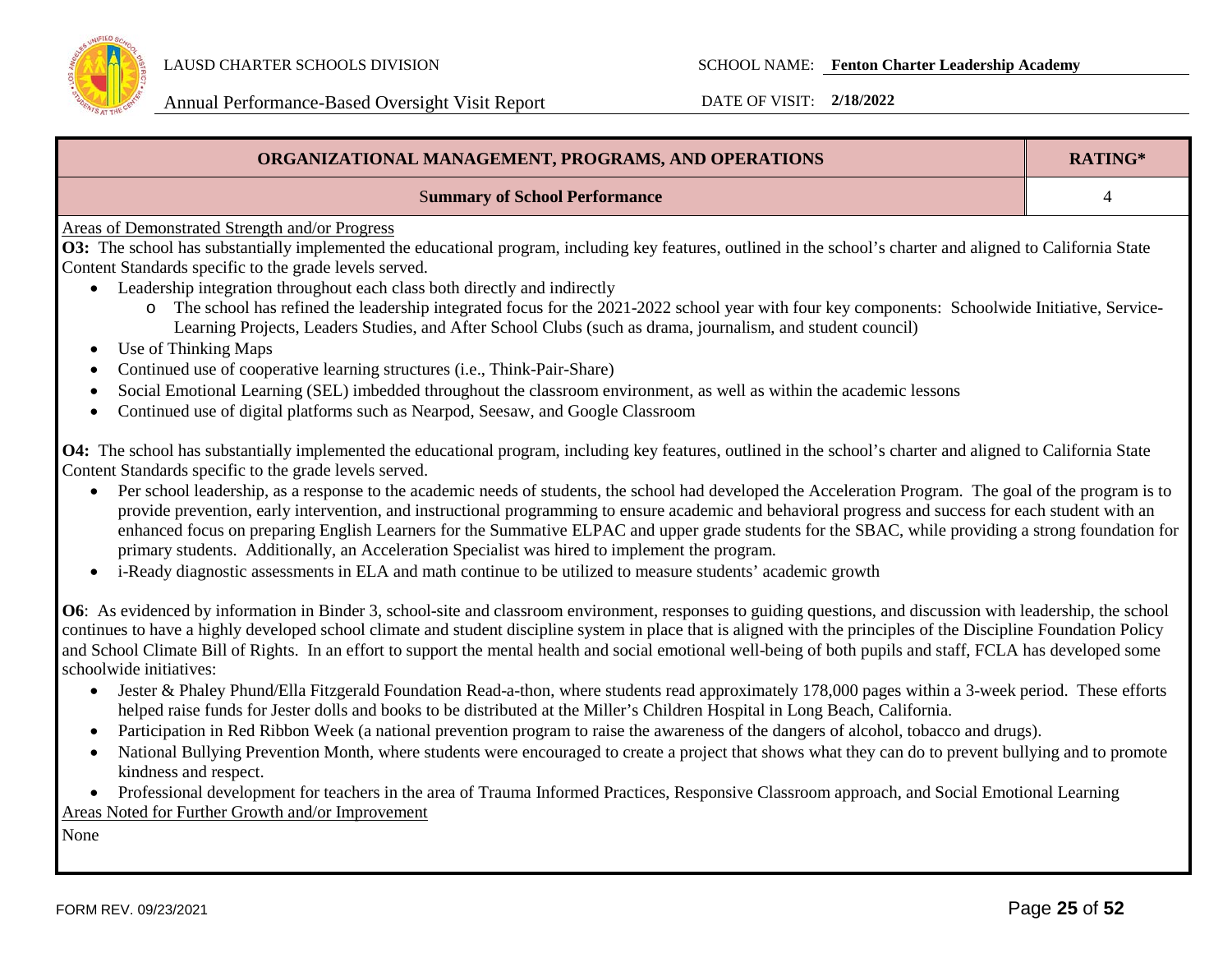

# Corrective Action Required None noted that require immediate action to remedy concerns indicated in this report. Notes: None

#### *\*NOTE:*

- *A charter school cannot receive a rating in this category greater than 1 for any of the following reasons: (1) Failed to complete criminal background clearances for any new staff and/or sole proprietor (as defined on the Certification of Clearances, Credentialing, and Mandated Reporter Training 2021-2022***)** *prior to employment; and/or failed to obtain DOJ clearance certification, as appropriate, from a vendor; or (2) Failed to have Health, Safety, and Emergency Plan in place.*
- *A charter school cannot receive a rating in this category greater than 2 for any of the following reasons: (1) Failed to conduct child abuse mandated reporter training in accordance with Education Code 44691; or (2) Any teacher of the core instructional program is not appropriately credentialed and assigned per legal requirements and the school's current approved charter.*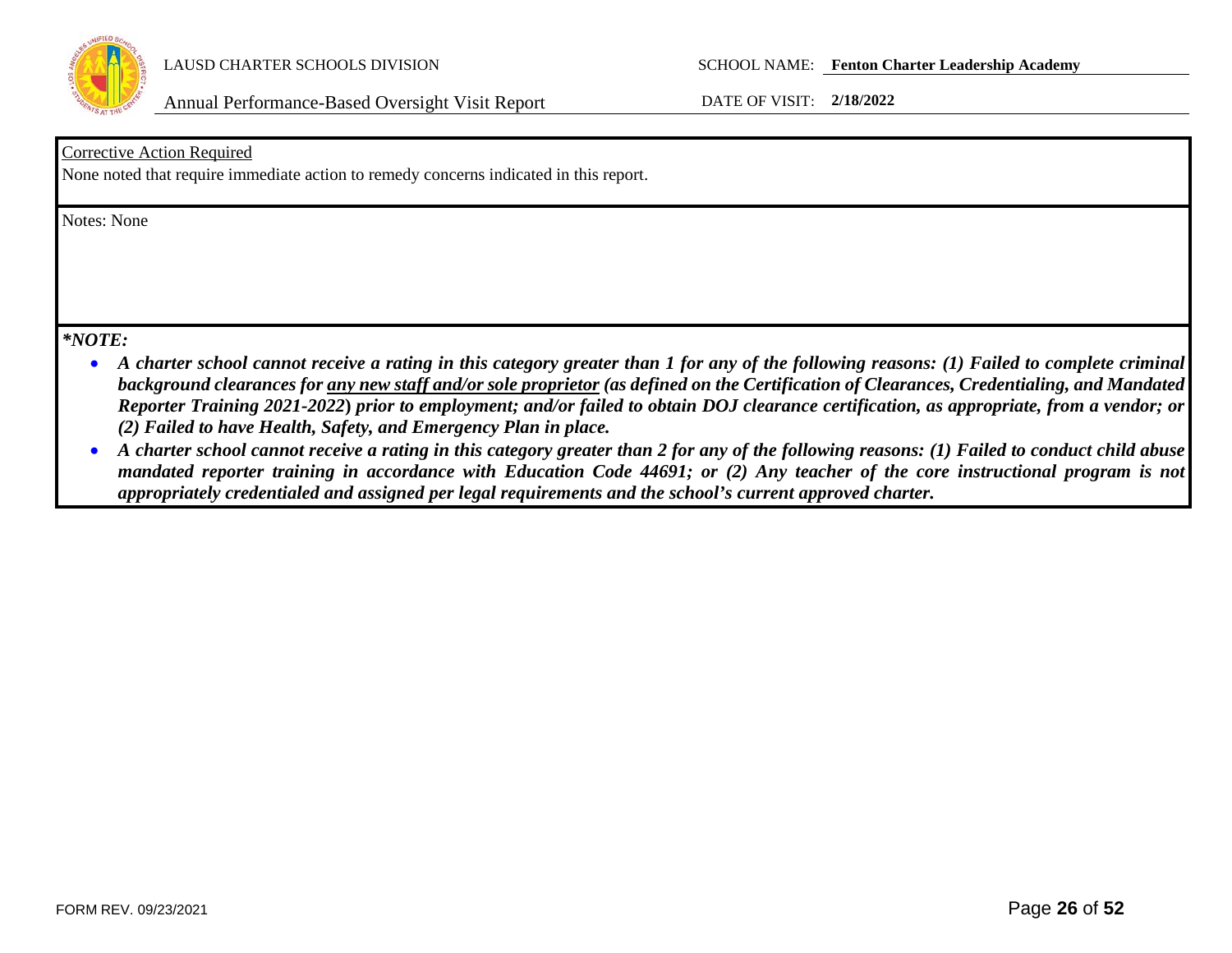

#### **O1: SCHOOL SAFETY PLAN AND PROCEDURES** - QUALITY INDICATOR #1

#### *The school has a system in place to ensure:*

- A current site-specific Certificate of Occupancy or equivalent that authorizes the current use of the site
- A current site-specific comprehensive Health, Safety, and Emergency Plan is completed (**Note**: for co-locations, the charter school adheres and complies with the District school's Integrated Safe School Plan)
- A visitor's policy is visible in the school's main office and Parent-Student Handbook
- Documentation of student immunizations
- Documentation of health screenings per applicable law and terms of the charter (vision screenings upon school entry and every third year thereafter through grade 8 and hearing screenings are mandated in kindergarten/first grade and in second, fifth, eighth, tenth/eleventh grade and upon first school entry)
- A Board adopted Pupil Suicide Prevention Policy (grades 1-6 and/or grades 7-12, as applicable), as outlined in Ed. Code, § 215
- Needy students receive one nutritionally adequate free or reduced priced meal each school day, as outlined in Ed. Code, § 47613.5
- For schools offering an interscholastic athletic program, at least one automated external defibrillator (AED) is onsite and available for use, as outlined in Ed. Code, § 35179.4 and 35179.6
- For schools serving grades 7-12, Student ID cards have the phone number of the National Suicide Prevention Lifeline printed on at least one side, as outlined in Ed. Code, § 215.5

**Rubric Sources of Evidence Sources of Evidence**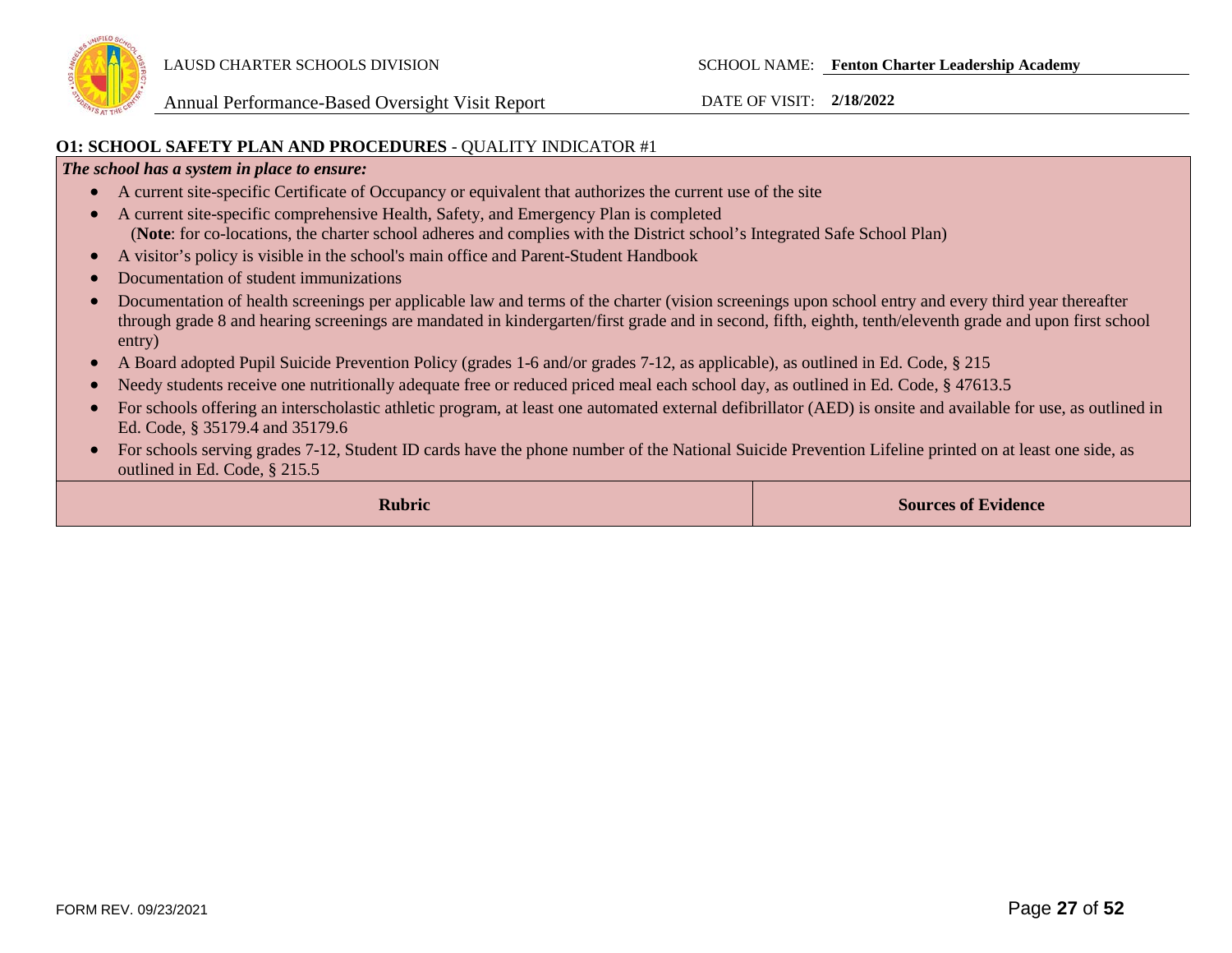

|             | $\boxtimes$ The school has a highly developed system in place to ensure the protection of student                    | $\boxtimes$ Parent-Student Handbook(s) ( <b>B1.10a</b> )              |
|-------------|----------------------------------------------------------------------------------------------------------------------|-----------------------------------------------------------------------|
|             | and staff health and safety in compliance with applicable legal and charter requirements                             | $\boxtimes$ Certificate of Occupancy or equivalent ( <b>B3.2a</b> )   |
|             | related to health and safety                                                                                         | $\boxtimes$ Student immunization (B3.2b)                              |
|             | $\Box$ The school has a well-developed system in place to ensure protection of student and staff                     | $\boxtimes$ Health screening ( <b>B3.2b</b> )                         |
|             | health and safety in compliance with applicable legal and charter requirements related to                            | $\boxtimes$ Comprehensive Health, Safety, and Emergency Plan          |
|             | health and safety                                                                                                    | (B3.1b)                                                               |
|             | $\Box$ The school has a partially developed system in place to ensure protection of student and                      | $\boxtimes$ Evacuation route maps ( <b>B3.1b</b> )                    |
|             | staff health and safety in compliance with applicable legal and charter requirements<br>related to health and safety | $\Box$ AED (schools with an interscholastic athletic program)         |
|             | $\Box$ The school has a minimal or no system in place to ensure protection of student and staff                      | (B3.2e)                                                               |
| Performance | health and safety in compliance with applicable legal and charter requirements related to                            | $\Box$ Student ID card printed with the National Suicide              |
|             | health and safety                                                                                                    | Prevention Lifeline phone number $(B3.2f)$                            |
|             |                                                                                                                      | $\boxtimes$ Board adopted policy on pupil suicide prevention (grades) |
|             |                                                                                                                      | $K-6$ (B3.1g)                                                         |
|             |                                                                                                                      | $\Box$ Board adopted policy on pupil suicide prevention (grades       |
|             |                                                                                                                      | $7-12)$ ( <b>B3.1f</b> )                                              |
|             |                                                                                                                      | $\boxtimes$ Site/classroom observation                                |
|             |                                                                                                                      | $\boxtimes$ Visitor's Policy ( <b>B3.1a</b> )                         |
|             |                                                                                                                      | $\boxtimes$ Discussion with school leadership                         |
|             |                                                                                                                      | $\Box$ Other: (Specify)                                               |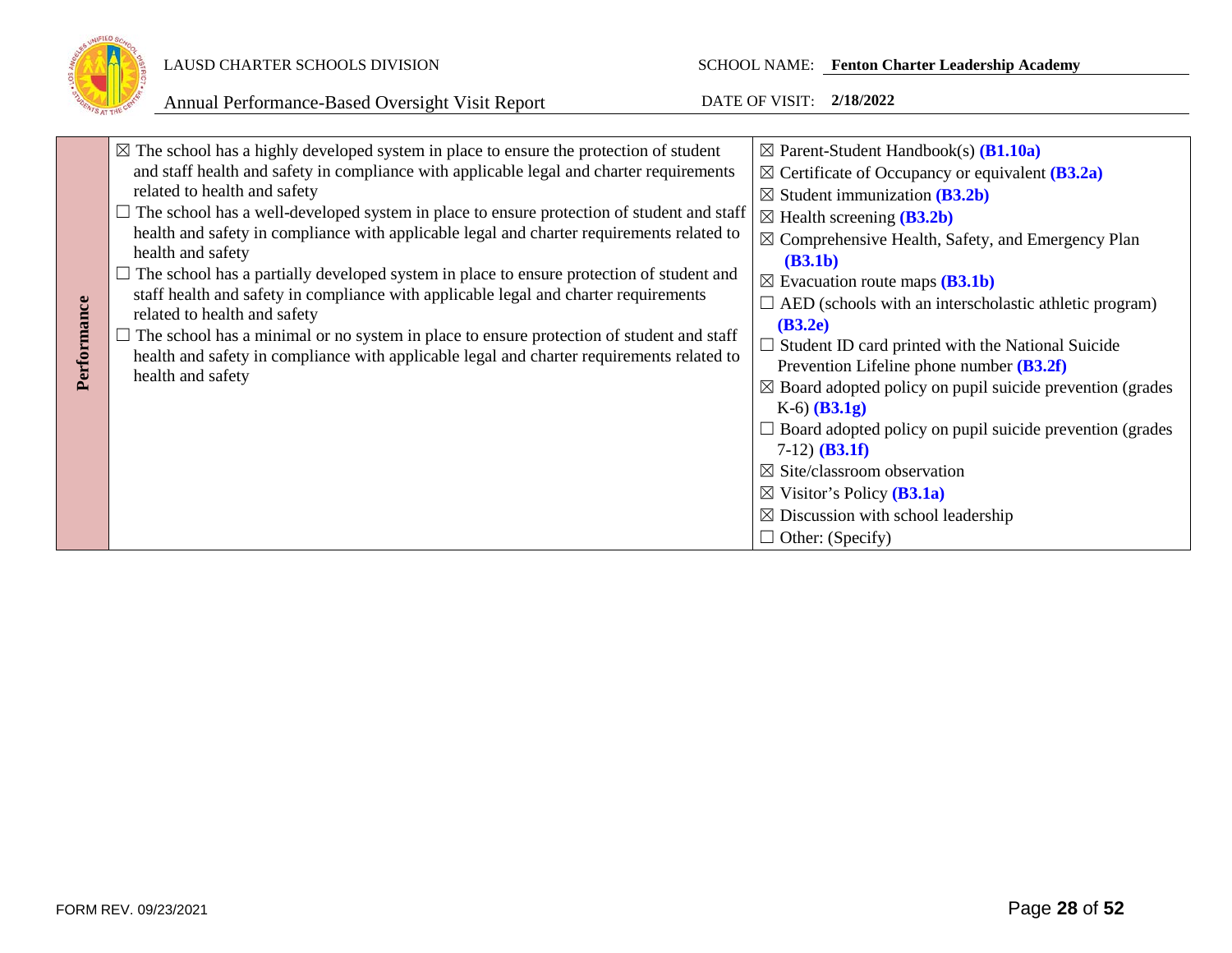

#### **O2: HEALTH AND SAFETY TRAINING AND PREPARATION –** QUALITY INDICATOR #2

#### *The school has a system in place to ensure:*

- The school is able and prepared to implement its emergency procedures in the event of a natural disaster or other emergency (includes threat assessment protocol)
- School staff and other mandated reporters working on behalf of the school receive timely training on child abuse awareness and reporting, as outlined in Ed. Code, § 44691
- Maintenance of an emergency epinephrine auto-injector ("epi-pen") onsite and training has been provided to volunteer staff member(s) in the storage and emergency use of the epi-pen, per applicable laws
- Pupil Suicide Prevention and Awareness Training (as applicable)

|             | <b>Rubric</b>                                                                                                                                                                                                                                                                                                                                                                                                                                                                                                                                                                                                                                                                                                                                                                                                                                                                                                                                                                                                                                                                                        | <b>Sources of Evidence</b>                                                                                                                                                                                                                                                                                                                                                                                                                                                                                                                                                                                                                                                    |
|-------------|------------------------------------------------------------------------------------------------------------------------------------------------------------------------------------------------------------------------------------------------------------------------------------------------------------------------------------------------------------------------------------------------------------------------------------------------------------------------------------------------------------------------------------------------------------------------------------------------------------------------------------------------------------------------------------------------------------------------------------------------------------------------------------------------------------------------------------------------------------------------------------------------------------------------------------------------------------------------------------------------------------------------------------------------------------------------------------------------------|-------------------------------------------------------------------------------------------------------------------------------------------------------------------------------------------------------------------------------------------------------------------------------------------------------------------------------------------------------------------------------------------------------------------------------------------------------------------------------------------------------------------------------------------------------------------------------------------------------------------------------------------------------------------------------|
| Performance | $\boxtimes$ The school has a highly developed system in place to ensure required health and safety<br>training for the protection of students and staff is completed and in compliance with<br>applicable legal and charter school requirements related to health and safety<br>The school has a well-developed system in place to ensure required health and safety<br>training for the protection of students and staff is completed and in compliance with<br>applicable legal and charter school requirements related to health and safety<br>$\Box$ The school has a partially developed system in place to ensure required health and safety<br>training for the protection of students and staff is completed and in compliance with<br>applicable legal and charter school requirements related to health and safety<br>$\Box$ The school has a minimal or no system in place to ensure required health and safety<br>training for the protection of students and staff is completed and in compliance with<br>applicable legal and charter school requirements related to health and safety | $\boxtimes$ Documentation of emergency drills and training (B3.1c)<br>$\boxtimes$ Provision and location of onsite emergency supplies<br>(B3.1b)<br>$\boxtimes$ Child abuse mandated reporter training documentation<br><b>(B3.1d and B3A.5)</b><br>$\boxtimes$ Bloodborne pathogens training documentation (B3.1e and<br>B3A.5<br>$\boxtimes$ Pupil Suicide Prevention and Awareness Training (B3.1f,<br>$g$ and B3A.5)<br>$\boxtimes$ Epi-pen and training (B3.2c)<br>$\boxtimes$ Certification of Clearances, Credentialing, and Mandated<br>Reporter Training 2021-2022 ("ESSA Grid") (B3A.1)<br>$\boxtimes$ Discussion with school leadership<br>$\Box$ Other: (Specify) |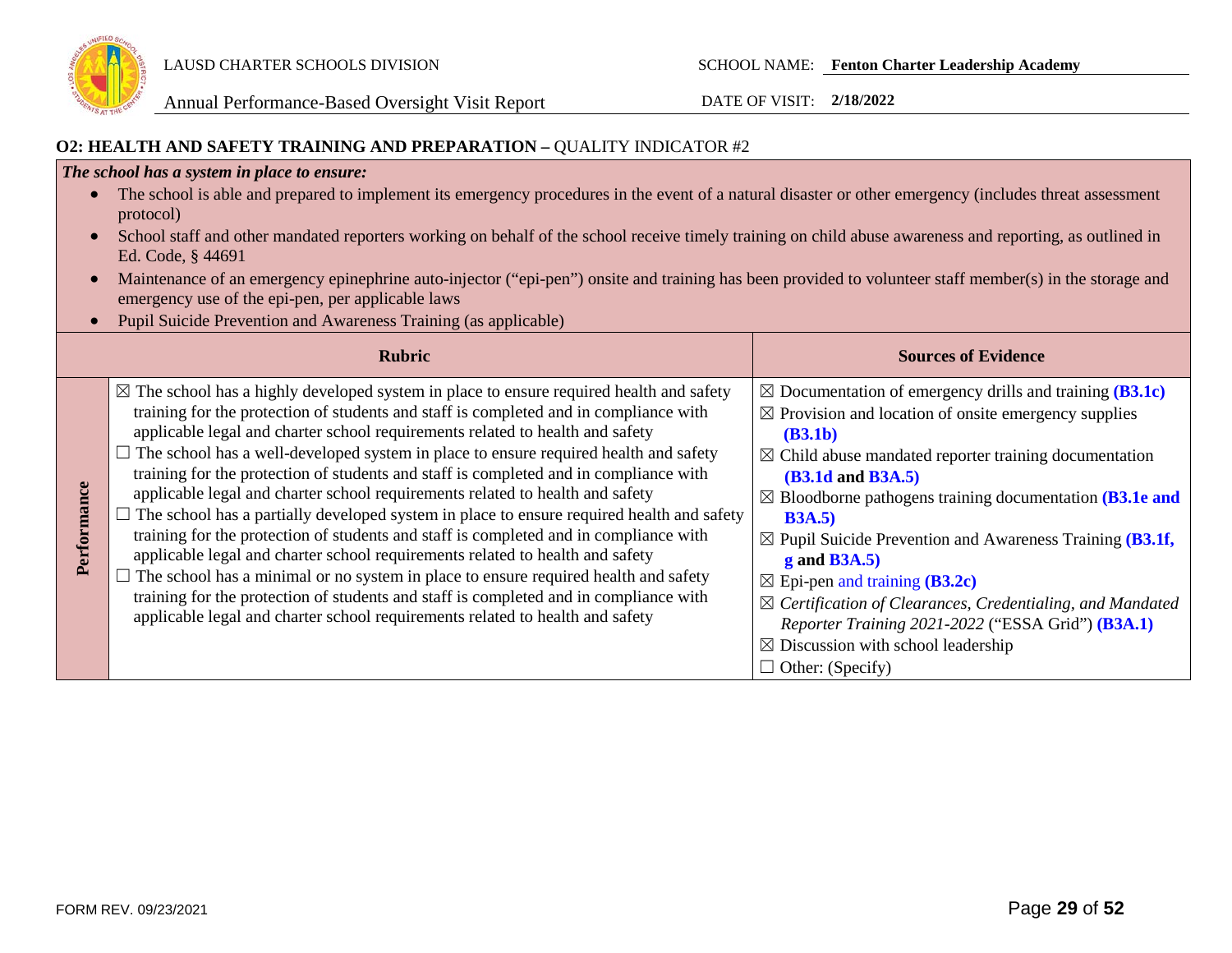

#### **O3: IMPLEMENTATION OF THE EDUCATIONAL PROGRAM**- QUALITY INDICATOR #3

*The school has systems in place to ensure alignment to the curricular and educational program outlined in the approved charter petition by:*

- Implementing key features of the educational program described in the charter
- Implementing standards-based instruction schoolwide in accordance with the California State Content Standards specific to the grade levels served and aligned with the needs of students
- Implementing assessments to measure the development of grade-level appropriate academic and non-academic skills
- Reviewing progress towards annual goals for all students and subgroups the school serves consistent with educational outcomes detailed in the California School Dashboard
- Providing teacher, staff, and administrator professional development specific to supporting desired student outcomes and key features outlined in the school's charter
- Implementing a system to monitor student progress toward and completion of graduation and A-G requirements (**high schools only**)

|             | <b>Rubric</b>                                                                                                                                                                                                                                                                                                                                                                                                                                                                                                                                                                                                                                                                                                                                                                                                                                                                                                    | <b>Sources of Evidence</b>                                                                                                                                                                                                                                                                                                                                                                                                                                                                                                                                                                                                                          |
|-------------|------------------------------------------------------------------------------------------------------------------------------------------------------------------------------------------------------------------------------------------------------------------------------------------------------------------------------------------------------------------------------------------------------------------------------------------------------------------------------------------------------------------------------------------------------------------------------------------------------------------------------------------------------------------------------------------------------------------------------------------------------------------------------------------------------------------------------------------------------------------------------------------------------------------|-----------------------------------------------------------------------------------------------------------------------------------------------------------------------------------------------------------------------------------------------------------------------------------------------------------------------------------------------------------------------------------------------------------------------------------------------------------------------------------------------------------------------------------------------------------------------------------------------------------------------------------------------------|
| Performance | The school has fully implemented the educational program, including key features,<br>outlined in the school's charter and aligned to California State Content Standards specific<br>to the grade levels served<br>$\boxtimes$ The school has substantially implemented the educational program, including key<br>features, outlined in the school's charter and aligned to California State Content<br>Standards specific to the grade levels served<br>The school has partially implemented the educational program, including key features,<br>outlined in the school's charter and aligned to California State Content Standards specific<br>to the grade levels served<br>The school has minimally implemented, or not at all, the educational program, including<br>key features, outlined in the school's charter and aligned to California State Content<br>Standards specific to the grade levels served | $\boxtimes$ Implementation of an educational program serving all<br>grade levels approved to be served per charter $(B3.3i, j,$<br>$\boxtimes$ California State Content Standards-based instructional<br>program $(B3.3a)$<br>$\boxtimes$ LCAP ( <b>B3.3b</b> )<br>$\Box$ Technology readiness to administer CAASPP assessments<br>$(B3.3c)$ *new schools only<br>$\boxtimes$ WASC accreditation (B3.3d)<br>$\Box$ UC Doorways course approval documentation (B3.3e)<br>$\boxtimes$ Professional development documentation (B3.4c)<br>$\boxtimes$ Classroom observation<br>$\boxtimes$ Discussion with school leadership<br>$\Box$ Other: (Specify) |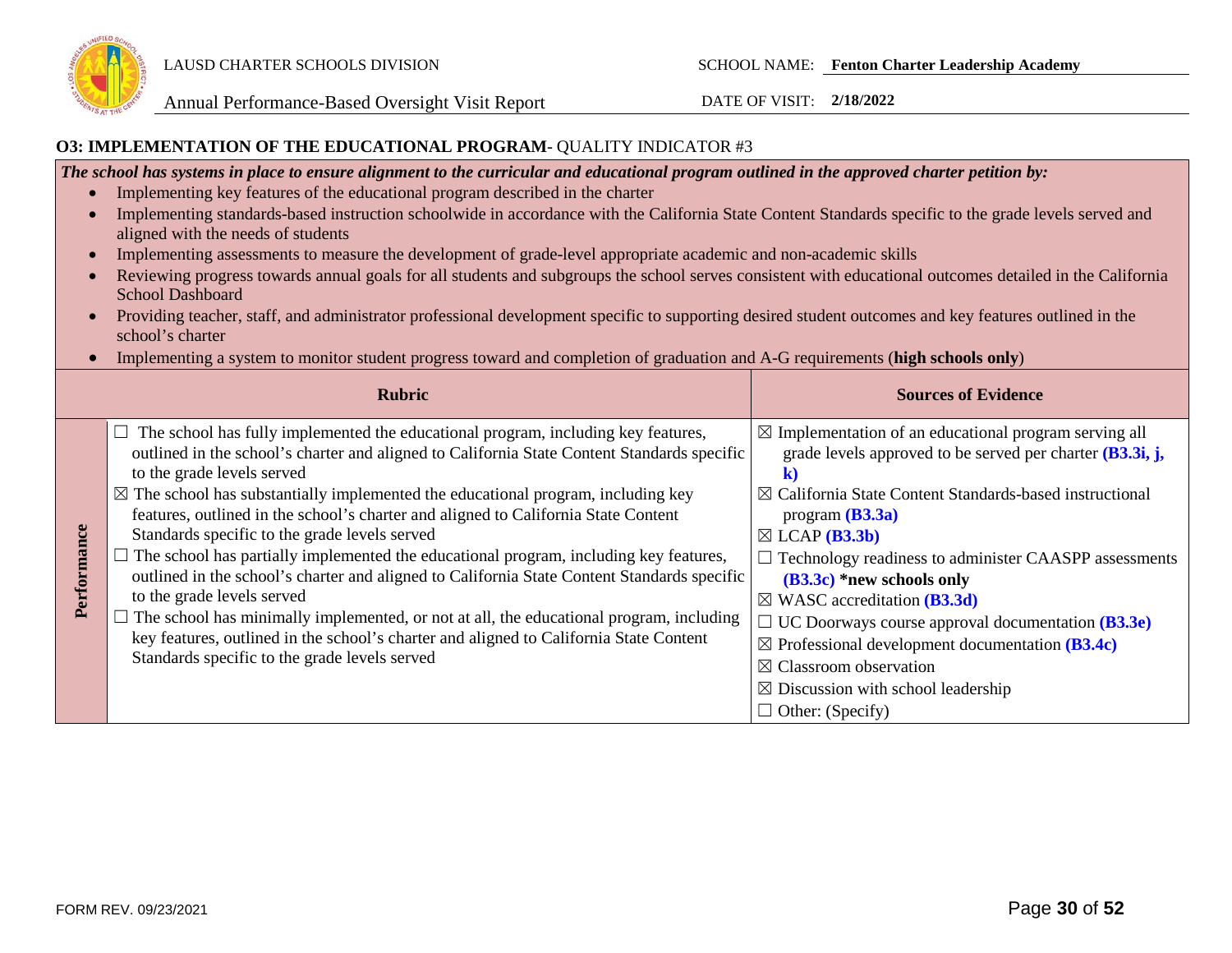

#### **O4: MEETING THE NEEDS OF ALL STUDENTS; SUBGROUP DATA ANALYSIS -** QUALITY INDICATOR #4

#### *The school has a system in place to ensure:*

| Implementation of differentiated instructional strategies and approaches described in the charter designed to meet the learning needs of all students, |
|--------------------------------------------------------------------------------------------------------------------------------------------------------|
| including all numerically significant subgroups identified in the school's LCAP and by the CDE                                                         |

- Implementation of internal student assessments aligned with instructional outcomes to determine student mastery of California State Content Standards
- Disaggregation and analysis of data on a regular basis to address individual student needs and guide instructional planning and use of interventions
- Implementation, review, and modification, as appropriate, of its Master Plan for English Learners (EL identification, designated and integrated ELD standards-based instruction, progress monitoring, assessment, and reclassification)
- A staff person is designated to assist and support foster youth/students experiencing homelessness

|             | <b>Rubric</b>                                                                                                                                                                                                                                                                                                                                                                                                                                                                                                                                                                                                                                                                                                                                                                                                                                                                                                                                                                                                                                           | <b>Sources of Evidence</b>                                                                                                                                                                                                                                                                                                                                                                                                                                                                                                                                                                                                                                                                                                                                                                                                                                                           |
|-------------|---------------------------------------------------------------------------------------------------------------------------------------------------------------------------------------------------------------------------------------------------------------------------------------------------------------------------------------------------------------------------------------------------------------------------------------------------------------------------------------------------------------------------------------------------------------------------------------------------------------------------------------------------------------------------------------------------------------------------------------------------------------------------------------------------------------------------------------------------------------------------------------------------------------------------------------------------------------------------------------------------------------------------------------------------------|--------------------------------------------------------------------------------------------------------------------------------------------------------------------------------------------------------------------------------------------------------------------------------------------------------------------------------------------------------------------------------------------------------------------------------------------------------------------------------------------------------------------------------------------------------------------------------------------------------------------------------------------------------------------------------------------------------------------------------------------------------------------------------------------------------------------------------------------------------------------------------------|
| Performance | $\Box$ The school has fully implemented and monitors the components of the charter's<br>instructional program designed to meet the learning needs of all students, including its<br>subgroups, and modifies instruction based on data analysis<br>$\boxtimes$ The school has substantially implemented and monitors the components of the charter's<br>instructional program designed to meet the learning needs of all students, including its<br>subgroups, and generally modifies instruction based on data analysis<br>$\Box$ The school has partially implemented the components of the charter's instructional<br>program designed to meet the learning needs of all students, including its subgroups, and<br>partially modifies instruction based on data analysis<br>$\Box$ The school has minimally implemented, or not at all, the components of the charter's<br>instructional program designed to meet the learning needs of all students, including its<br>subgroups, and does not consistently modify instruction based on data analysis | $\boxtimes$ Standards-based instructional program<br>(B3.3a)<br>$\boxtimes$ LCAP ( <b>B3.3b</b> )<br>$\boxtimes$ Professional development documentation (B3.4c)<br>$\boxtimes$ Intervention and support for all students, including but not<br>limited to foster youth, low-income, English Learners,<br>students with disabilities, at-risk students, and high<br>performing students $(B3.3i)$<br>$\boxtimes$ Implementation of the school's English Learner Master<br>Plan $(B3.3i)$<br>$\boxtimes$ Implementation of a data analysis system (B2.1 and B2.6)<br>$\boxtimes$ Internal assessment and analysis documentation (e.g.,<br>School Internal Assessment Data Report or equivalent)<br>(B2.6)<br>Foster youth/students experiencing homelessness designee<br>$\boxtimes$ Classroom observation<br>$\boxtimes$ Discussion with school leadership<br>$\Box$ Other: (Specify) |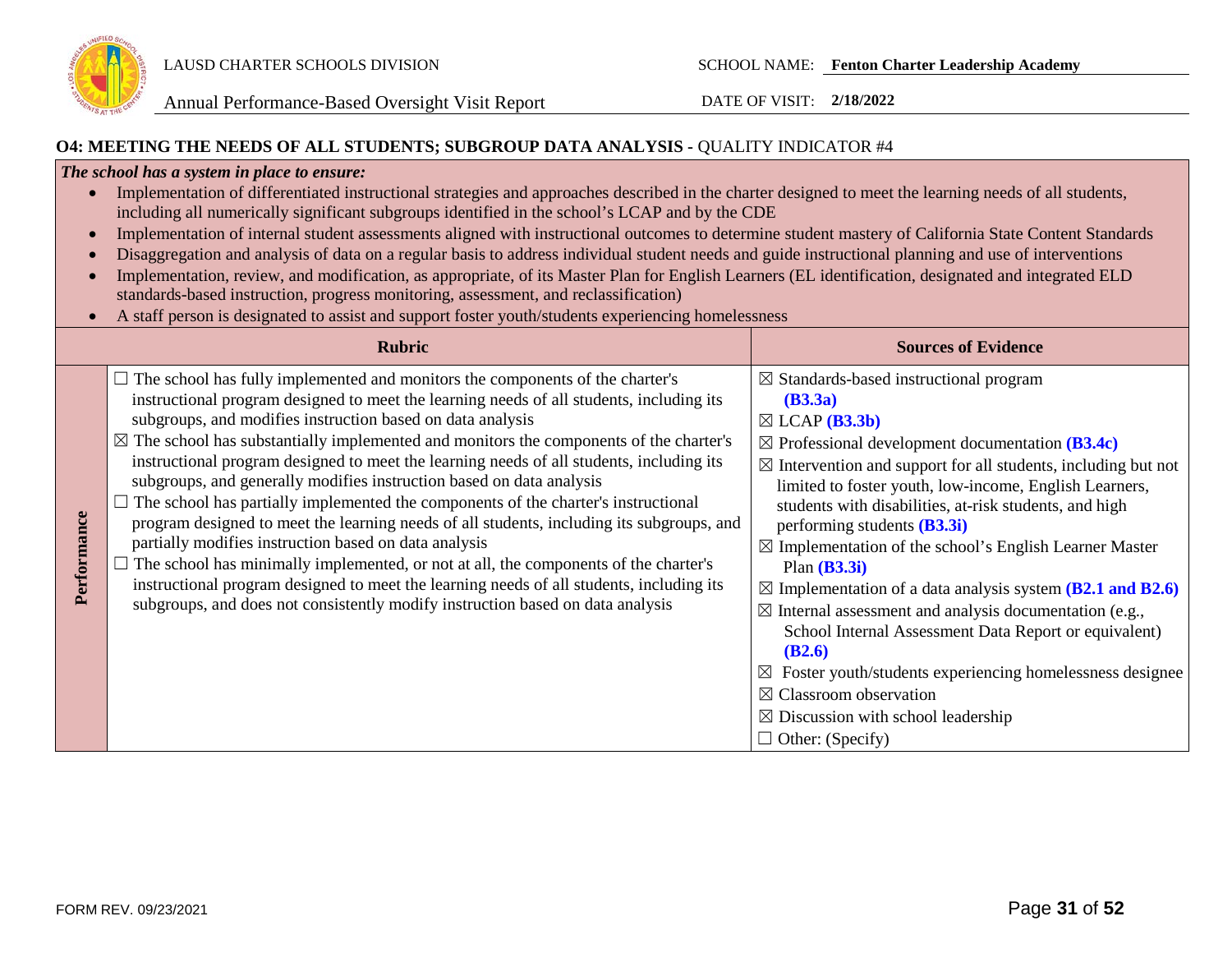

#### **O5: SPECIAL EDUCATION** - QUALITY INDICATOR #5

| The school has a system in place to ensure that the school:<br>Provides special education programs and services in accordance with students' IEPs<br>Provides special education training for staff<br>Conducts a special education self-review annually, using the Special Education Self-Review Checklist<br>Maintains timely IEP timeline records and accurate service provision records in Welligent |                                                                                                                                                                                                                                                                                                                                                                                                                                                                                                                                                                                                                                                                                                                                                                                                                                                     |                                                                                                                                                                                                                                                                                                                                                                                                                                                                                                                                                                                                                                                                                                                                   |
|---------------------------------------------------------------------------------------------------------------------------------------------------------------------------------------------------------------------------------------------------------------------------------------------------------------------------------------------------------------------------------------------------------|-----------------------------------------------------------------------------------------------------------------------------------------------------------------------------------------------------------------------------------------------------------------------------------------------------------------------------------------------------------------------------------------------------------------------------------------------------------------------------------------------------------------------------------------------------------------------------------------------------------------------------------------------------------------------------------------------------------------------------------------------------------------------------------------------------------------------------------------------------|-----------------------------------------------------------------------------------------------------------------------------------------------------------------------------------------------------------------------------------------------------------------------------------------------------------------------------------------------------------------------------------------------------------------------------------------------------------------------------------------------------------------------------------------------------------------------------------------------------------------------------------------------------------------------------------------------------------------------------------|
|                                                                                                                                                                                                                                                                                                                                                                                                         | <b>Rubric</b>                                                                                                                                                                                                                                                                                                                                                                                                                                                                                                                                                                                                                                                                                                                                                                                                                                       | <b>Sources of Evidence</b>                                                                                                                                                                                                                                                                                                                                                                                                                                                                                                                                                                                                                                                                                                        |
| Performance                                                                                                                                                                                                                                                                                                                                                                                             | $\boxtimes$ The school has a highly developed system in place for full implementation and<br>monitoring of its special education processes and program in compliance with all<br>requirements<br>$\Box$ The school has a well-developed system in place for full implementation and monitoring<br>of its special education processes and program in compliance with all requirements<br>The school has a partially developed system in place for full implementation and<br>monitoring of its special education processes and program in compliance with all<br>requirements<br>$\Box$ The school has a minimal or no system in place for full implementation and monitoring<br>of its special education processes and program in compliance with all requirements<br>$\Box$ Not Applicable - Charter school participates in LAUSD's Option 1 SELPA | $\boxtimes$ Parent-Student Handbook(s) ( <b>B1.10a</b> )<br>$\boxtimes$ District Validation Review (DVR) (B3.4a)<br>$\boxtimes$ Self-Review Checklist ( <b>B3.4a</b> )<br>$\boxtimes$ Welligent reports and/or other documentation, including<br>from the Division of Special Education $(B3.4a)$<br>$\boxtimes$ Professional development documentation (B3.4c)<br>$\boxtimes$ Intervention and support for students with<br>disabilities $(B3.3i)$<br>$\boxtimes$ Consultation with Charter Operated Programs office<br>$\boxtimes$ Other special education documentation (B3.4a)<br>$\boxtimes$ Classroom observation<br>$\boxtimes$ Discussion with school leadership<br>$\Box$ MOU Non-LAUSD SELPA<br>$\Box$ Other: (Specify) |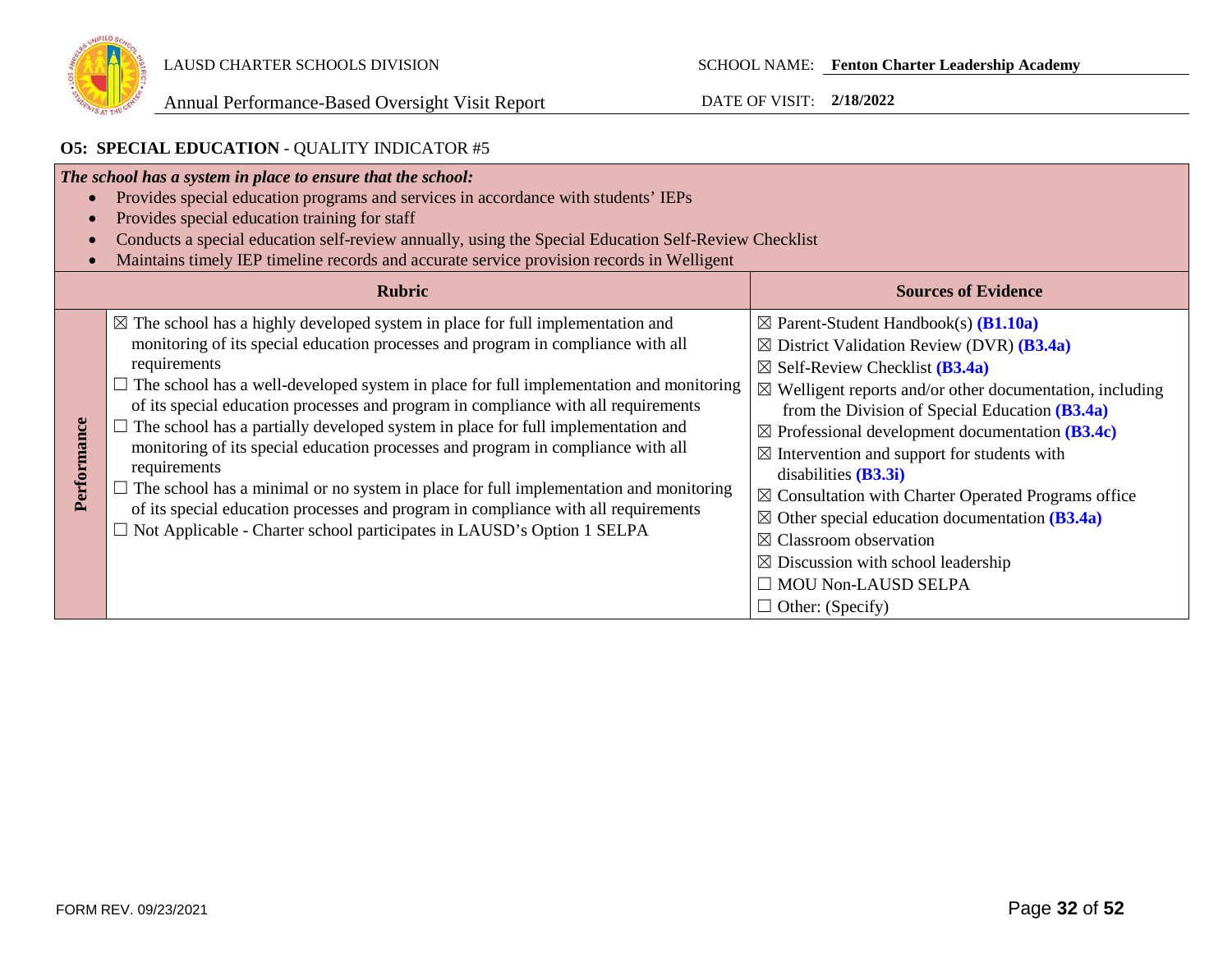

#### **O6: SCHOOL CLIMATE AND STUDENT DISCIPLINE** - QUALITY INDICATOR #6

*The school has a school climate and schoolwide student discipline system in place to ensure that the school's practices:* 

- Align with the principles of the District's Discipline Foundation Policy and School Climate Bill of Rights Resolution, including but not limited to, tiered behavior intervention, alternatives to suspension, and schoolwide positive behavior support, data monitoring and, includes a discipline system complaint process
- Provide positive opportunities for student wellness, growth and success, aimed at making the school safe, welcoming, supportive and inclusive
- Minimize discretionary suspensions and expulsions
- Reduce or eliminate suspension disproportionality for student subgroups
- Minimize chronic absenteeism for all students and student subgroups
- Procedures for preventing acts of bullying, including cyberbullying, in accordance with the requirements of Ed. Code, § 32283.5 and 234.4

|             | <b>Rubric</b>                                                                                                                                                                                                                                                                                                                                                                                                                                                                                                                                                                                                                                                                                                                                                                                                                                                  | <b>Sources of Evidence</b>                                                                                                                                                                                                                                                                                                                                                                                                                                                                                                                                                                                                                                                                                                                                                                                                                                                                                                                                                                                                                                                  |
|-------------|----------------------------------------------------------------------------------------------------------------------------------------------------------------------------------------------------------------------------------------------------------------------------------------------------------------------------------------------------------------------------------------------------------------------------------------------------------------------------------------------------------------------------------------------------------------------------------------------------------------------------------------------------------------------------------------------------------------------------------------------------------------------------------------------------------------------------------------------------------------|-----------------------------------------------------------------------------------------------------------------------------------------------------------------------------------------------------------------------------------------------------------------------------------------------------------------------------------------------------------------------------------------------------------------------------------------------------------------------------------------------------------------------------------------------------------------------------------------------------------------------------------------------------------------------------------------------------------------------------------------------------------------------------------------------------------------------------------------------------------------------------------------------------------------------------------------------------------------------------------------------------------------------------------------------------------------------------|
| Performance | $\boxtimes$ The school has a highly developed school climate and student discipline system in place<br>that is aligned with the principles of the Discipline Foundation Policy and School<br>Climate Bill of Rights<br>The school has a well-developed school climate and student discipline system in place<br>that is aligned with the principles of the Discipline Foundation Policy and School<br>Climate Bill of Rights<br>The school has a partially developed school climate and student discipline system in<br>place that is aligned with the principles of the Discipline Foundation Policy and School<br>Climate Bill of Rights<br>The school has a minimally developed or no school climate and student discipline<br>system in place that is aligned with the principles of the Discipline Foundation Policy<br>and School Climate Bill of Rights | $\boxtimes$ Parent-Student Handbook(s) ( <b>B1.10a</b> )<br>$\boxtimes$ LCAP ( <b>B3.3b</b> )<br>$\boxtimes$ Professional development documentation (B3.4c)<br>$\boxtimes$ Implementation of school climate and student discipline<br>system that aligns with Discipline Foundation Policy and<br>School Climate Bill of Rights principles (B3.4b)<br>Implementation of tiered behavior intervention, such as<br>⊠<br>$SST/COST$ $(B3.4b)$<br>$\boxtimes$ Implementation of alternatives to suspension (B3.4b)<br>$\boxtimes$ Implementation of schoolwide positive behavior support<br>system $(B3.4b)$<br>$\boxtimes$ Data monitoring (B3.4b)<br>$\boxtimes$ LAUSD Office of Data & Accountability's Data Set for<br>suspension, expulsion, disproportionality, and chronic<br>absenteeism $(B2.1)$<br>Chronic absenteeism rates<br>$\perp$<br>$\boxtimes$ Implementation of procedures for preventing acts of<br>bullying, including cyberbullying (B3.4b)<br>$\Box$ Stakeholder focus group<br>$\boxtimes$ Discussion with school leadership<br>$\Box$ Other: (Specify) |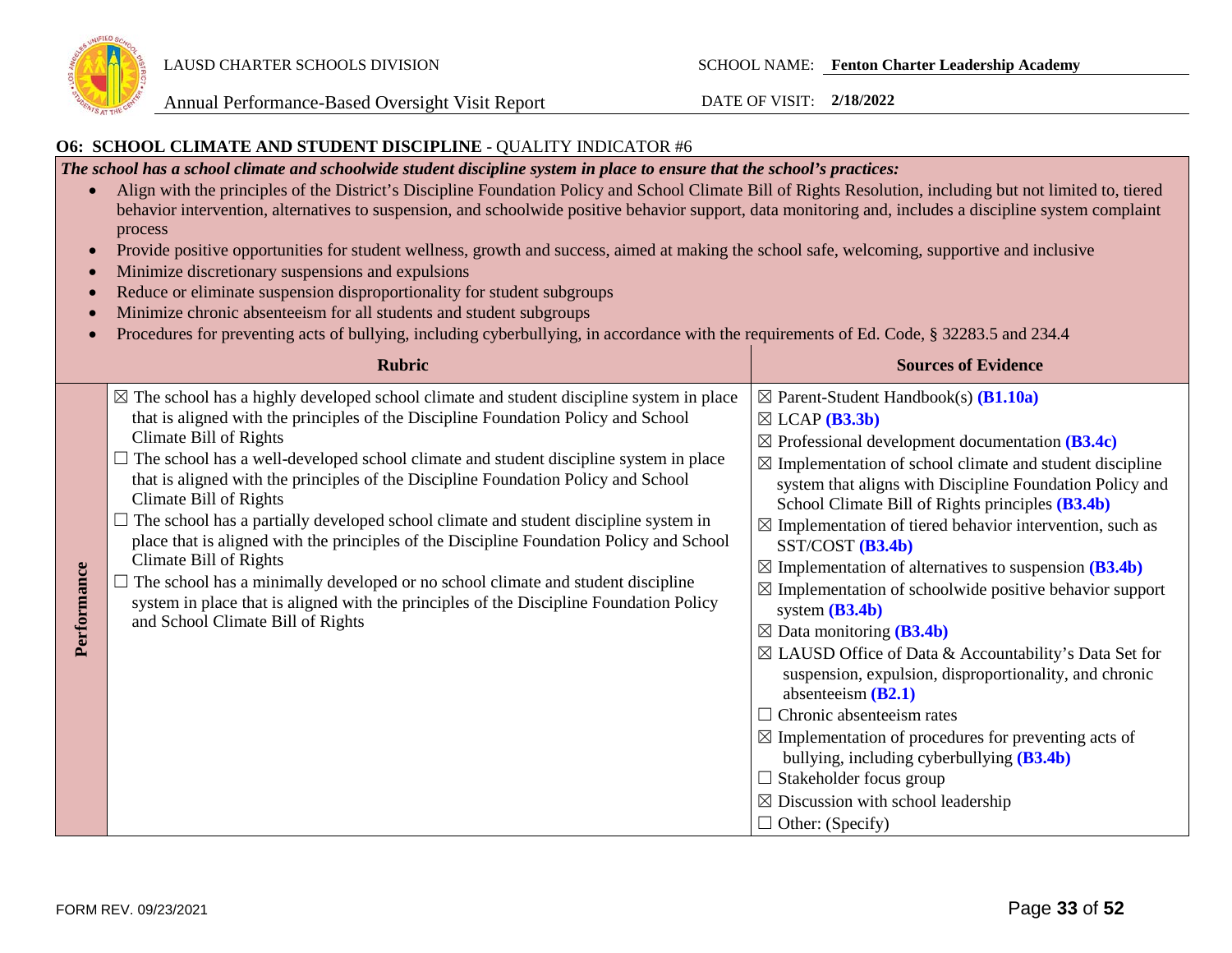

#### **O7: PROFESSIONAL DEVELOPMENT** - QUALITY INDICATOR #**7**

#### *The school:*

- Has a schoolwide professional development plan for teachers and other staff that supports the educational program set forth in the charter and targets identified needs
- Provides faculty and other instructional staff with professional development opportunities to improve instructional practice
- Provides opportunities for teachers to collaborate regularly for the purpose of planning and improving curriculum and instruction

| <b>Rubric</b>                                                                                                                                                                                                                                                                                                                                                                                                                                                                                                                                                                                                                                                                                                                                                                                                                                                                                                                                                    | <b>Sources of Evidence</b>                                                                                                                                                                                                                                                                                                                                                                                                                           |
|------------------------------------------------------------------------------------------------------------------------------------------------------------------------------------------------------------------------------------------------------------------------------------------------------------------------------------------------------------------------------------------------------------------------------------------------------------------------------------------------------------------------------------------------------------------------------------------------------------------------------------------------------------------------------------------------------------------------------------------------------------------------------------------------------------------------------------------------------------------------------------------------------------------------------------------------------------------|------------------------------------------------------------------------------------------------------------------------------------------------------------------------------------------------------------------------------------------------------------------------------------------------------------------------------------------------------------------------------------------------------------------------------------------------------|
| $\boxtimes$ The school has fully implemented a professional development plan for teachers and<br>other staff that supports instructional practices, targets identified needs, and aligns with<br>the education program set forth in the charter<br>The school has implemented a professional development plan for teachers and other staff<br>that supports instructional practices, targets identified needs, and aligns with the<br>education program set forth in the charter<br>The school has partially implemented a professional development plan for teachers and<br>other staff that supports instructional practices, targets identified needs, and aligns with<br>the education program set forth in the charter<br>The school has not implemented a professional development plan for teachers and other<br>staff that supports instructional practices, targets identified needs, and aligns with the<br>education program set forth in the charter | $\boxtimes$ LCAP ( <b>B3.3b</b> )<br>$\boxtimes$ Professional development documentation (e.g.<br>professional development year-long plan, agendas, and<br>sign-ins) $(B3.4c)$<br>$\boxtimes$ Professional development training materials (B3.4c)<br>$\boxtimes$ System to assess professional development needs (B3.4c)<br>Interview of teachers and/or other staff<br>٦<br>$\boxtimes$ Discussion with school leadership<br>$\Box$ Other: (Specify) |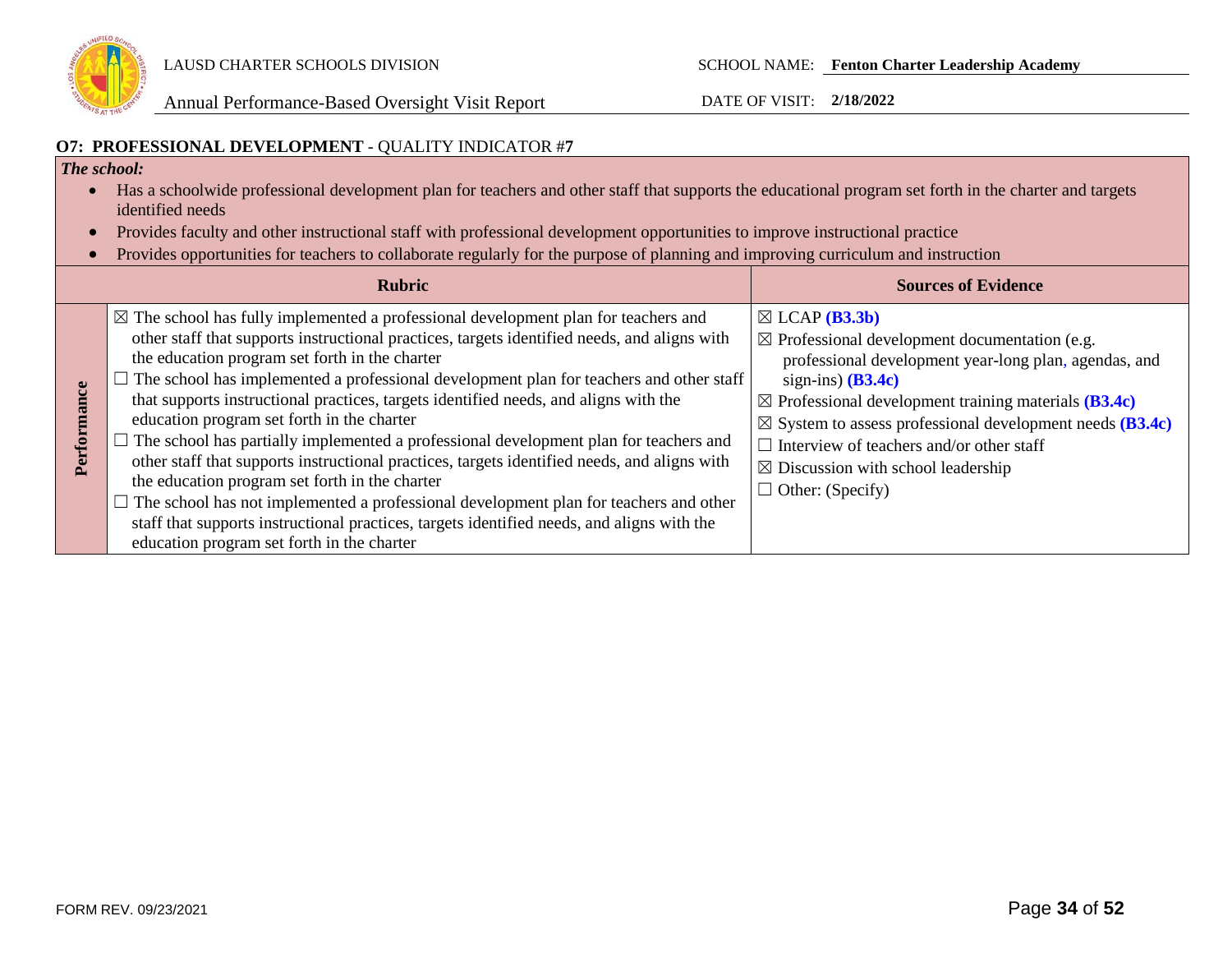

#### **O8: STAKEHOLDER ENGAGEMENT AND INVOLVEMENT** - QUALITY INDICATOR #8

*The school has a system for stakeholder engagement, including gathering input, facilitating and encouraging involvement, sharing information, and resolving concerns, which:*

- Provides parents, teachers, and students with meaningful opportunities for involvement and engagement that meet the requirements and goals of applicable federal and state law, the school's charter, and the school LCAP
- Implements a School Site Council (SSC) and/or English Learner Advisory Committee (ELAC), in accordance with legal requirements (e.g., member composition of committee/council, legally required topics, etc.), if applicable
- Engages in communication that notifies parents, teachers, pupils and other stakeholders of the process for resolving concerns, including how they may contact board members, and supports students, families, and other stakeholders in effectively resolving concerns

|               | <b>Rubric</b>                                                                                                                                                                                                                                                                                                                                                                                                                                                                                                                                                                                                                                                                                                             | <b>Sources of Evidence</b>                                                                                                                                                                                                                                                                                                                                                                                                                                                                                                                                                                         |
|---------------|---------------------------------------------------------------------------------------------------------------------------------------------------------------------------------------------------------------------------------------------------------------------------------------------------------------------------------------------------------------------------------------------------------------------------------------------------------------------------------------------------------------------------------------------------------------------------------------------------------------------------------------------------------------------------------------------------------------------------|----------------------------------------------------------------------------------------------------------------------------------------------------------------------------------------------------------------------------------------------------------------------------------------------------------------------------------------------------------------------------------------------------------------------------------------------------------------------------------------------------------------------------------------------------------------------------------------------------|
| <b>e</b><br>Ξ | $\boxtimes$ The school has a highly developed system for stakeholder engagement, including<br>gathering input, encouraging involvement, sharing information, and resolving concerns<br>$\Box$ The school has a well-developed system for stakeholder engagement, including<br>gathering input, encouraging involvement, sharing information, and resolving concerns<br>The school has a partially developed system for stakeholder engagement, including<br>gathering input, encouraging involvement, sharing information, and resolving concerns<br>The school has a minimal or no system for stakeholder engagement, including gathering<br>input, encouraging involvement, sharing information, and resolving concerns | $\boxtimes$ Parent-Student Handbook (B1.10a)<br>$\boxtimes$ LCAP ( <b>B3.3b</b> )<br>$\boxtimes$ Documentation of SSC and ELAC meetings (e.g.,<br>calendars, agendas, minutes, roster, and sign-in) (B3.4d)<br>$\boxtimes$ Stakeholder consultation (B3.4d)<br>$\boxtimes$ Parent/stakeholder involvement and<br>engagement $(B3.4d)$<br>$\boxtimes$ Communication to parents and other stakeholders of<br>complaint resolution process(es) $(B3.4d)$<br>$\boxtimes$ School website (B3.4e)<br>$\Box$ Stakeholder focus group<br>$\boxtimes$ Discussion with school leadership<br>Other: (Specify) |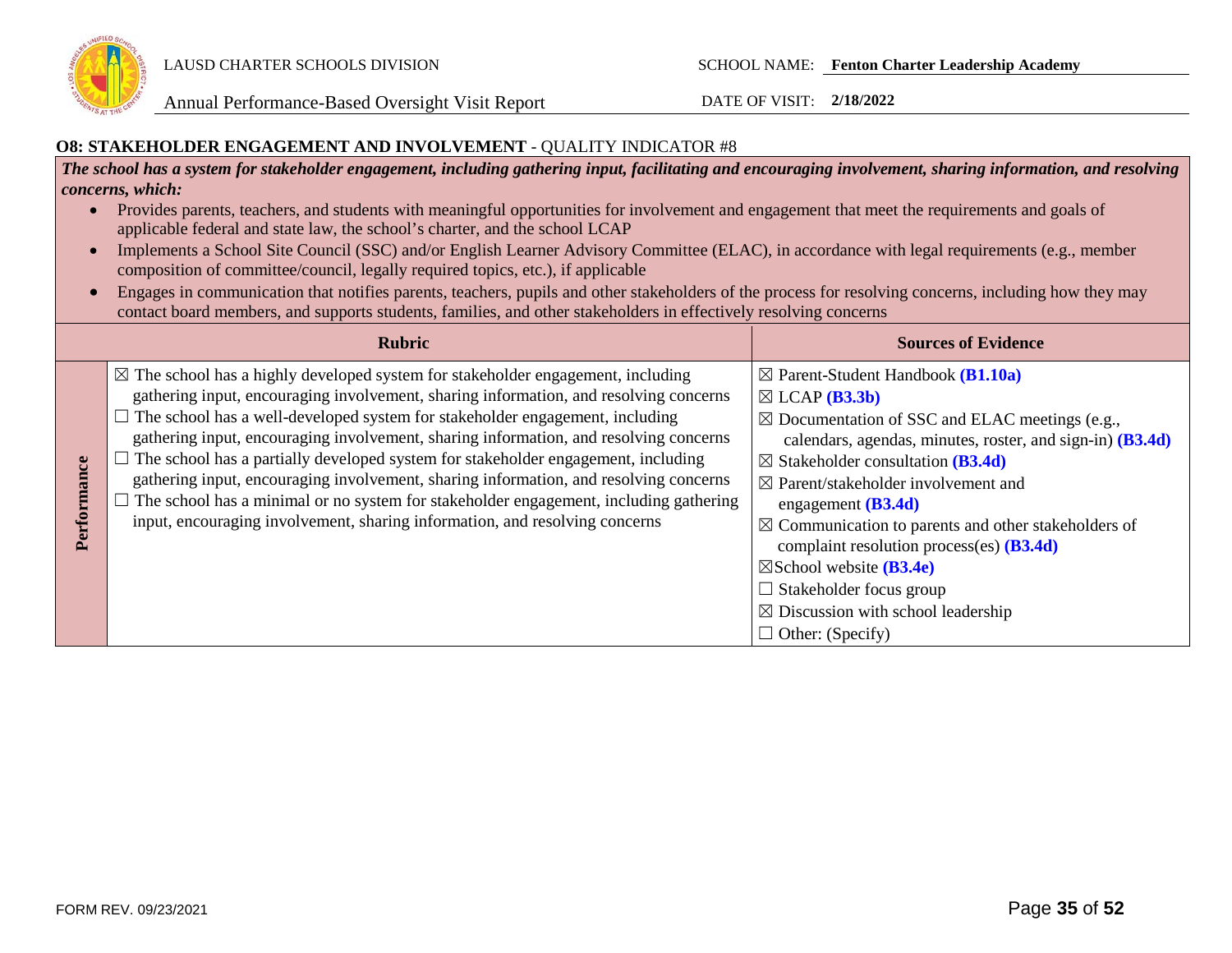

#### **O9: TRANSPARENCY FOR STAKEHOLDERS-** QUALITY INDICATOR #9

*The school's documents that are available both manually and electronically serve as a vehicle for transparency through its displays and provision of information.* 

- Information is easily accessible to the public and school stakeholders, and is presented in English and applicable languages as required by law
- Applicable categories described in Charter School Transparency Resolution
- UCP and all complaint procedures
- Title IX information in accordance with Ed. Code, § 221.61<sup>\*\*</sup>
- Suicide Prevention policy in accordance with Ed. Code, § 215<sup>\*\*</sup>
- Notification requirements to pupils and parents or guardians of pupils on how to initiate access to available pupil mental health services on campus, in the community, or both no less than twice during the school year, in accordance with Ed. Code, § 49428
- Ensure that specified information on bullying and harassment prevention is readily accessible in a prominent location on the LEA's existing website in a manner that is easily accessible to parents or guardians of pupils, in accordance with Ed. Code, § 234.1 et seq.\*\*
- Provides all stakeholders with appropriate, accessible, and relevant information about individual student and schoolwide academic progress and performance
- Identifies and implements the most appropriate methods of informing parents and guardians of pupils in grades 6-12, of human trafficking prevention resources, in accordance with Ed. Code, § 49381
- Informs parents of high school students about transferability of courses to other public high schools and the eligibility of courses to meet college entrance requirements (**high schools only**)

\*\*\*" Indicates that the policy must be posted on website.

**Rubric Sources of Evidence**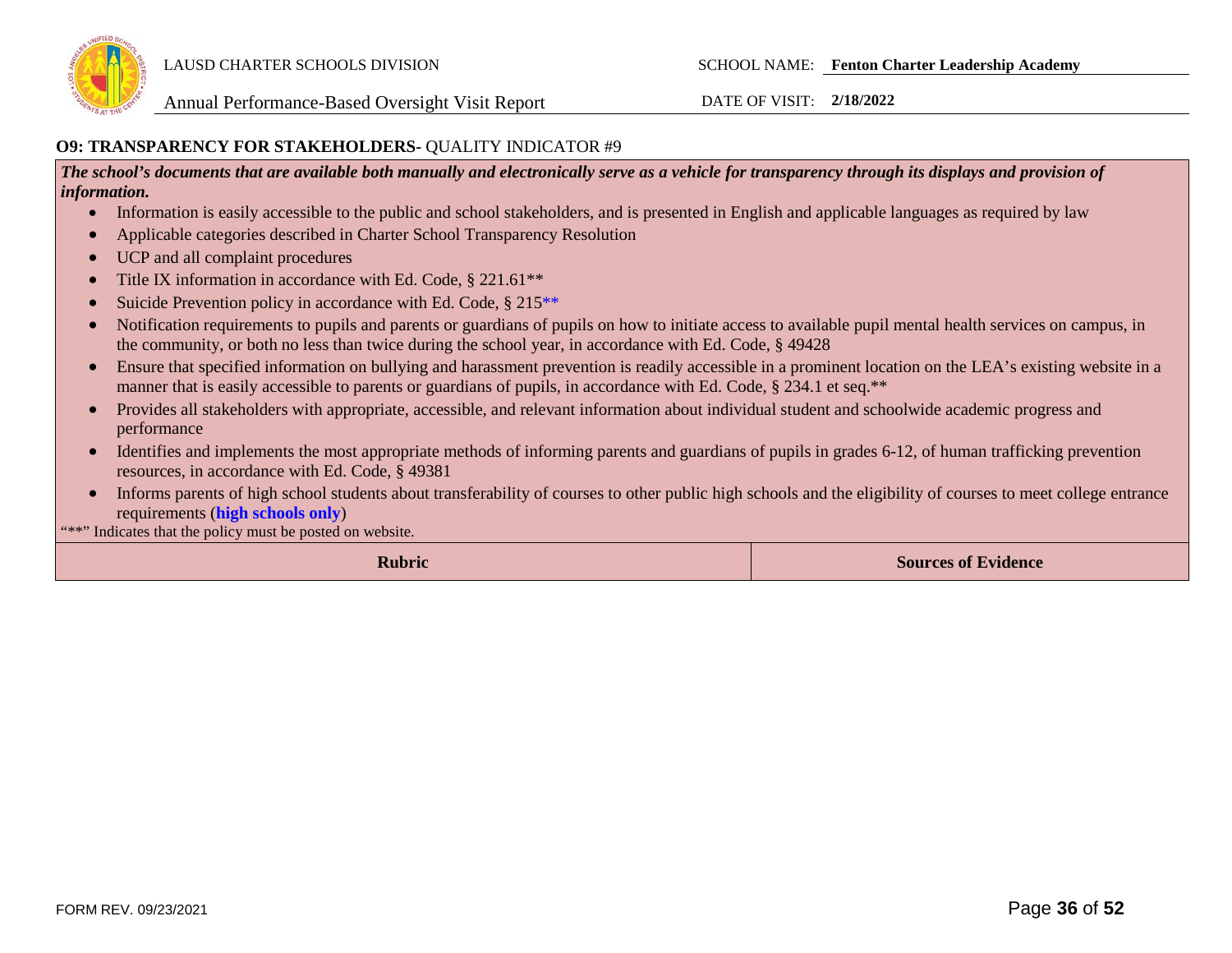

|             | $\boxtimes$ The school has a highly developed system to share information with stakeholders, that is<br>easily accessible via its documents available both manually, electronically and on its                                                                                                                                                                                                                                                                                                                                        | $\boxtimes$ Review of the availability of information to the<br>public/stakeholders $(B3.4e)$ for:                                                                                                                                                                                                                                                                                                                                                                                                                                                                                                                                                                                                                                                                                                                                                                                                                                                                                                                                                                  |
|-------------|---------------------------------------------------------------------------------------------------------------------------------------------------------------------------------------------------------------------------------------------------------------------------------------------------------------------------------------------------------------------------------------------------------------------------------------------------------------------------------------------------------------------------------------|---------------------------------------------------------------------------------------------------------------------------------------------------------------------------------------------------------------------------------------------------------------------------------------------------------------------------------------------------------------------------------------------------------------------------------------------------------------------------------------------------------------------------------------------------------------------------------------------------------------------------------------------------------------------------------------------------------------------------------------------------------------------------------------------------------------------------------------------------------------------------------------------------------------------------------------------------------------------------------------------------------------------------------------------------------------------|
| Performance | website<br>$\Box$ The school has a well-developed system to share information with stakeholders via its<br>documents available both manually, electronically and on its website<br>The school has a partially developed system to share information with stakeholders via<br>its documents available manually/electronically or on its website<br>$\Box$ The school has a minimally developed system to share information with stakeholders<br>with limited to no availability of documents manually/electronically or on its website | $\boxtimes$ LCAP<br>$\boxtimes$ UCP Procedure and Forms<br>$\boxtimes$ Complaint Procedure and Forms<br>$\boxtimes$ Title IX Information<br>$\boxtimes$ Suicide Prevention and Awareness<br>$\Box$ Financial Audit<br>$\boxtimes$ Student Demographics<br>$\boxtimes$ Student Achievement Information<br>$\boxtimes$ Sharing accessible and relevant information about<br>individual student and schoolwide academic progress and<br>performance with all stakeholders as appropriate (B3.4e)<br>$\Box$ Parents are informed about transferability of<br>courses/course credit and eligibility to meet A-G<br>requirements $(B3.4e)$<br>$\boxtimes$ Provision of stakeholder access to school's approved<br>charter $(B3.4e)$<br>$\boxtimes$ Informing parents/guardians of human trafficking<br>prevention resources (grades $6-12$ ) ( <b>B3.4e</b> )<br>$\boxtimes$ Notification of access to available mental health services<br>(B3.4e)<br>$\boxtimes$ Specified information on bullying and harassment<br>prevention $(B3.4e)$<br>School website (B3.4e)<br>⊠ |
|             |                                                                                                                                                                                                                                                                                                                                                                                                                                                                                                                                       | $\Box$ Other: (Specify)                                                                                                                                                                                                                                                                                                                                                                                                                                                                                                                                                                                                                                                                                                                                                                                                                                                                                                                                                                                                                                             |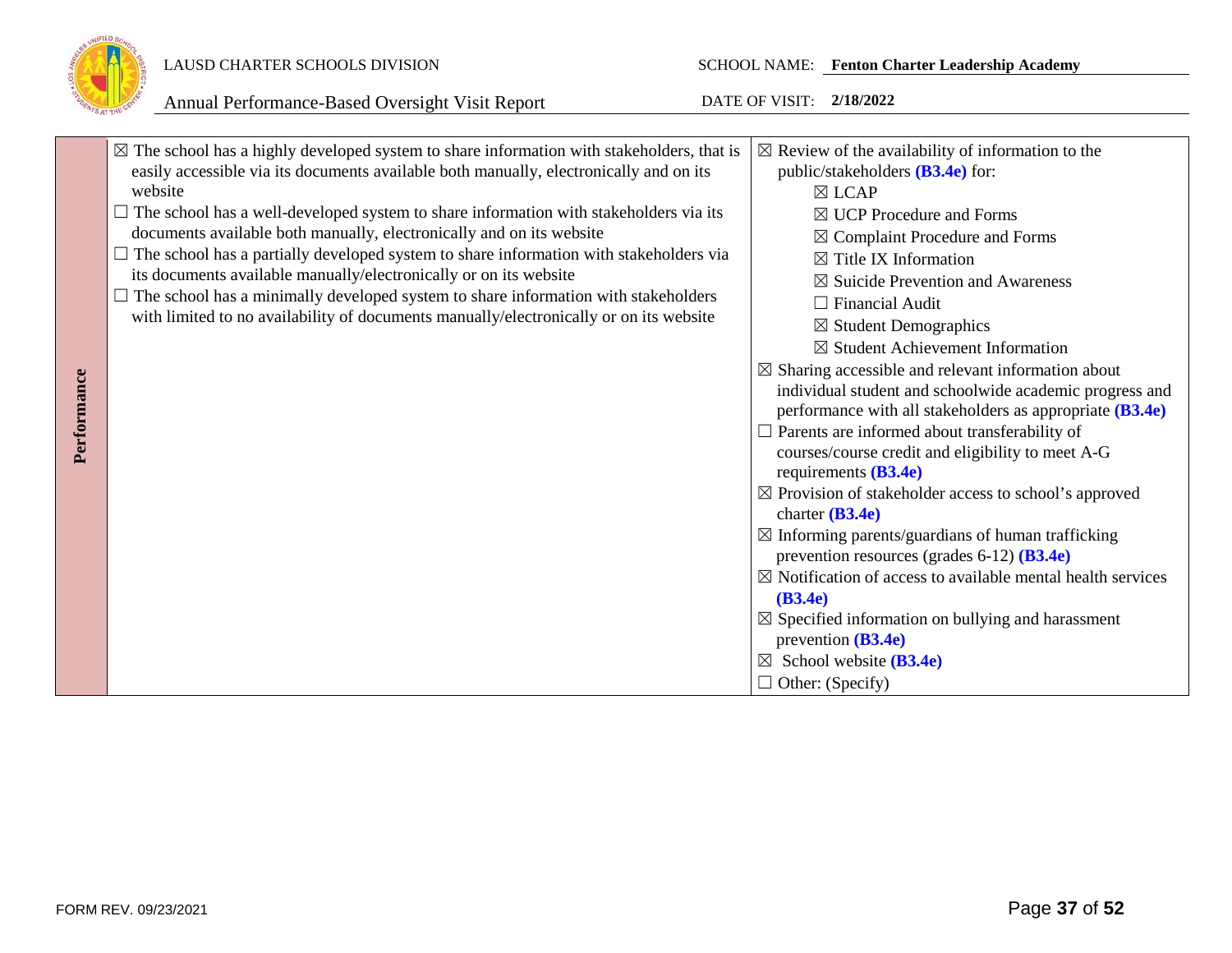

#### **O10: EVALUATION OF SCHOOL STAFF** - QUALITY INDICATOR #10

*The school has a system in place for the evaluation of school staff designed to ensure that the school's educational program yields high student achievement and complies with all applicable legal requirements, including:* 

- Evaluation procedures with clear performance standards for all school-based staff, including but not limited to administrators, certificated staff, and classified staff
- Evaluation tool for all school-based staff, including but not limited to administrators, certificated staff, and classified staff

|                            | <b>Rubric</b>                                                                                                                                                                                                                                                                                                                                                                                                                                                                                                                                                                                                                                                                                                                                                                                                                                                                                                                                                                      | <b>Sources of Evidence</b>                                                                                                                                                                                                                                                                                                                                                                                                                         |
|----------------------------|------------------------------------------------------------------------------------------------------------------------------------------------------------------------------------------------------------------------------------------------------------------------------------------------------------------------------------------------------------------------------------------------------------------------------------------------------------------------------------------------------------------------------------------------------------------------------------------------------------------------------------------------------------------------------------------------------------------------------------------------------------------------------------------------------------------------------------------------------------------------------------------------------------------------------------------------------------------------------------|----------------------------------------------------------------------------------------------------------------------------------------------------------------------------------------------------------------------------------------------------------------------------------------------------------------------------------------------------------------------------------------------------------------------------------------------------|
| $\bullet$<br>anc<br>Perfor | $\boxtimes$ The school has a highly developed system in place for the evaluation of school staff<br>designed to ensure that the school's educational program yields high student achievement<br>and complies with all applicable legal requirements<br>The school has a well-developed system in place for the evaluation of school staff<br>designed to ensure that the school's educational program yields high student achievement<br>and complies with all applicable legal requirements<br>The school has a partially developed system in place for the evaluation of school staff<br>designed to ensure that the school's educational program yields high student achievement<br>and complies with all applicable legal requirements<br>The school has a minimal or no system in place for the evaluation of school staff<br>designed to ensure that the school's educational program yields high student achievement<br>and complies with all applicable legal requirements | $\boxtimes$ Evaluation procedures with clear performance standards<br>for all school-based staff, including but not limited to<br>administrators, certificated staff, and classified staff<br>(B3.4f)<br>$\boxtimes$ Evaluation tool for all school-based staff, including but not<br>limited to administrators, certificated staff, and classified<br>staff $(B3.4f)$<br>$\boxtimes$ Discussion with school leadership<br>$\Box$ Other: (Specify) |

#### **O11: CLEARANCES AND CREDENTIALING COMPLIANCE** - QUALITY INDICATOR #11

*The school is in compliance with applicable law and the terms of its approved charter regarding clearances and credentialing:*

- All certificated staff are fully credentialed, including EL authorizations, and appropriately assigned as authorized by their credentials at all times
- Individuals employed in a teaching position during the 2019–20 school year obtain the appropriate certificate, permit, or other document for their certificated assignment no later than July 1, 2025 (Ed. Code, § 47605.4(a).)
- The charter school maintains appropriate assignments and monitoring throughout the year and addresses Exceptions (and makes Determinations, as appropriate) in CalSAAS during the CTC-identified annual window.
- Charter school identifies its charter user(s) who participate in CTC trainings as well as those through LACOE and/or LAUSD, and they establish internal processes that address not only the CalSAAS monitoring, but also the accurate submission of CALPADS Codes as they relate to the CalSAAS Determinations.
- The school has obtained all necessary employee clearances, including criminal background and tuberculosis (TB) risk assessments/clearances, prior to employment, and keeps all clearances current
- The school has obtained all necessary vendor clearances, including criminal background and tuberculosis (TB) risk assessments/clearances, prior to the provision of service, and keeps all clearances current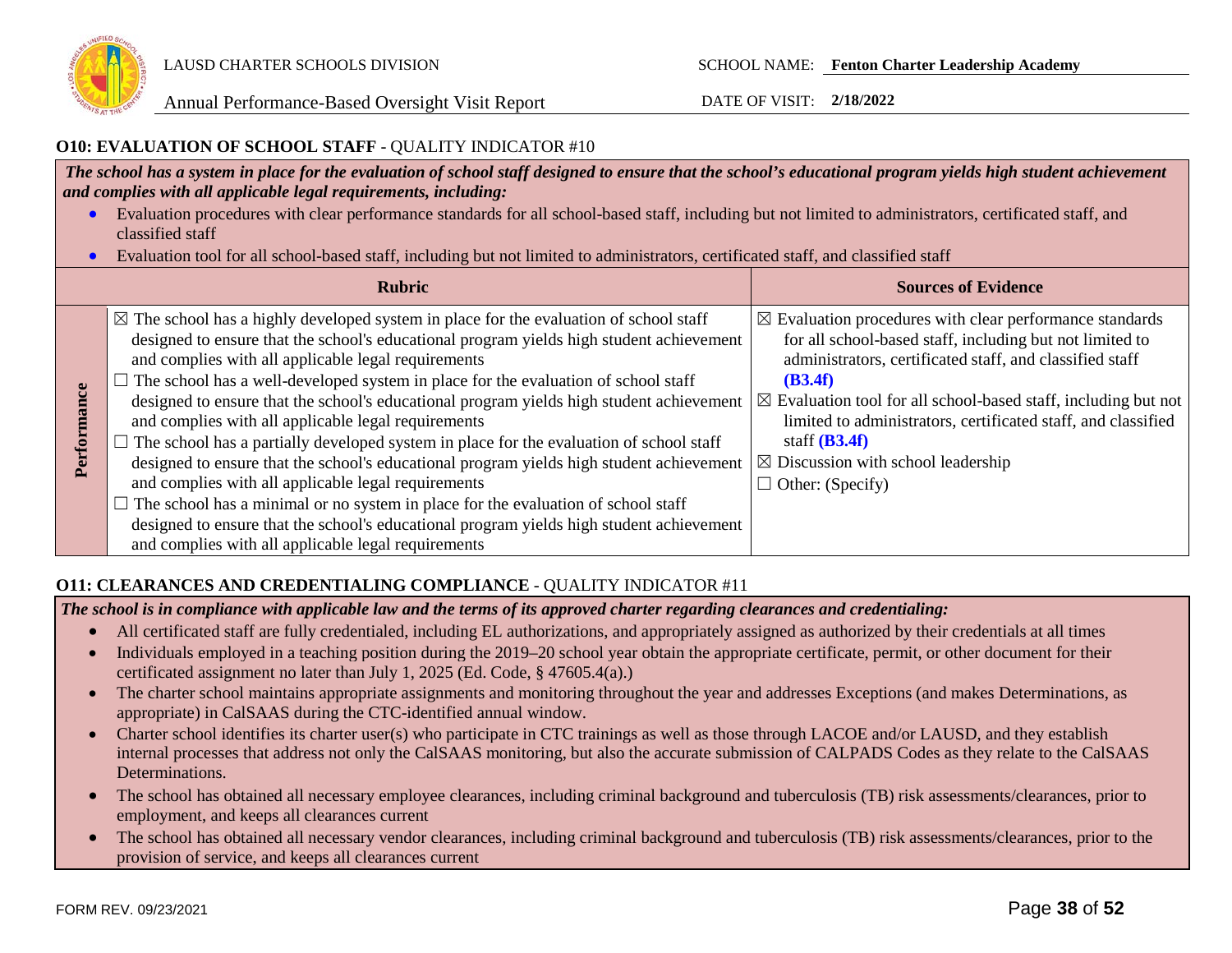

| The school has conducted volunteer clearances in accordance with applicable law and policy, including criminal background clearances for all<br>volunteers who perform school site services while not under the direct supervision of a school employee, and tuberculosis (TB) risk<br>assessments/clearances for all volunteers with frequent or prolonged contact with students |                                                                                                                                                                                                                                                                                                                                                                                                                                                                                                                                                                                                                                                                                                                                                                                                                                                                                                                                                |                                                                                                                                                                                                                                                                                                                                                                                                                                                                                                                                                                                                                                                                                                                                                                                                                                                                                                                                                               |
|-----------------------------------------------------------------------------------------------------------------------------------------------------------------------------------------------------------------------------------------------------------------------------------------------------------------------------------------------------------------------------------|------------------------------------------------------------------------------------------------------------------------------------------------------------------------------------------------------------------------------------------------------------------------------------------------------------------------------------------------------------------------------------------------------------------------------------------------------------------------------------------------------------------------------------------------------------------------------------------------------------------------------------------------------------------------------------------------------------------------------------------------------------------------------------------------------------------------------------------------------------------------------------------------------------------------------------------------|---------------------------------------------------------------------------------------------------------------------------------------------------------------------------------------------------------------------------------------------------------------------------------------------------------------------------------------------------------------------------------------------------------------------------------------------------------------------------------------------------------------------------------------------------------------------------------------------------------------------------------------------------------------------------------------------------------------------------------------------------------------------------------------------------------------------------------------------------------------------------------------------------------------------------------------------------------------|
|                                                                                                                                                                                                                                                                                                                                                                                   | <b>Rubric</b>                                                                                                                                                                                                                                                                                                                                                                                                                                                                                                                                                                                                                                                                                                                                                                                                                                                                                                                                  | <b>Sources of Evidence</b>                                                                                                                                                                                                                                                                                                                                                                                                                                                                                                                                                                                                                                                                                                                                                                                                                                                                                                                                    |
| Performance                                                                                                                                                                                                                                                                                                                                                                       | $\boxtimes$ The school has fully implemented and continually monitors systems and procedures that<br>maintain 100% compliance with applicable law, including but not limited to clearance,<br>credentialing, and assignment requirements at all times<br>$\Box$ The school has implemented and monitors systems and procedures that maintain<br>substantial compliance with applicable law, including but not limited to clearance,<br>credentialing, and assignment requirements<br>$\Box$ The school has partially implemented and intermittently monitors systems and<br>procedures to maintain compliance with applicable law, including but not limited to<br>clearance, credentialing, and assignment requirements<br>The school has not implemented and/or does not monitor systems and procedures to<br>maintain compliance with applicable law, including but not limited to clearance,<br>credentialing, and assignment requirements | $\boxtimes$ Certification of Clearances, Credentialing, and Mandated<br>Reporter Training 2021-2022 form ("ESSA Grid")<br>(B3A.1a)<br>$\boxtimes$ Human Resources policies and procedures regarding ESSA<br>qualifications and credentialing requirements<br>$\Box$ CalSAAS detail and summary reports; HR procedures for<br>the CalSAAS; List of CalSAAS users who actively engage<br>in the assignment monitoring process<br>$\boxtimes$ Staff rosters and school master schedule (B3A.1b and<br><b>B3A.1c</b> )<br>$\boxtimes$ Custodian(s) of Records documentation<br>(B3A.1d)<br>$\boxtimes$ Criminal Background Clearance Certifications<br>(B3A.2a, B3A.3, and B3A.4)<br>$\boxtimes$ Teaching credential/authorization documentation<br>(B3A.2b)<br>$\boxtimes$ Vendor certifications (B3A.6)<br>$\Box$ Volunteer (TB) risk assessment/clearance certification<br>(B3A.7)<br>$\boxtimes$ Discussion with school leadership<br>$\Box$ Other: (Specify) |
| Progress on LAUSD Board of Education Benchmarks and/or MOU related to ORGANIZATIONAL MANAGEMENT (if applicable):<br>N/A                                                                                                                                                                                                                                                           |                                                                                                                                                                                                                                                                                                                                                                                                                                                                                                                                                                                                                                                                                                                                                                                                                                                                                                                                                |                                                                                                                                                                                                                                                                                                                                                                                                                                                                                                                                                                                                                                                                                                                                                                                                                                                                                                                                                               |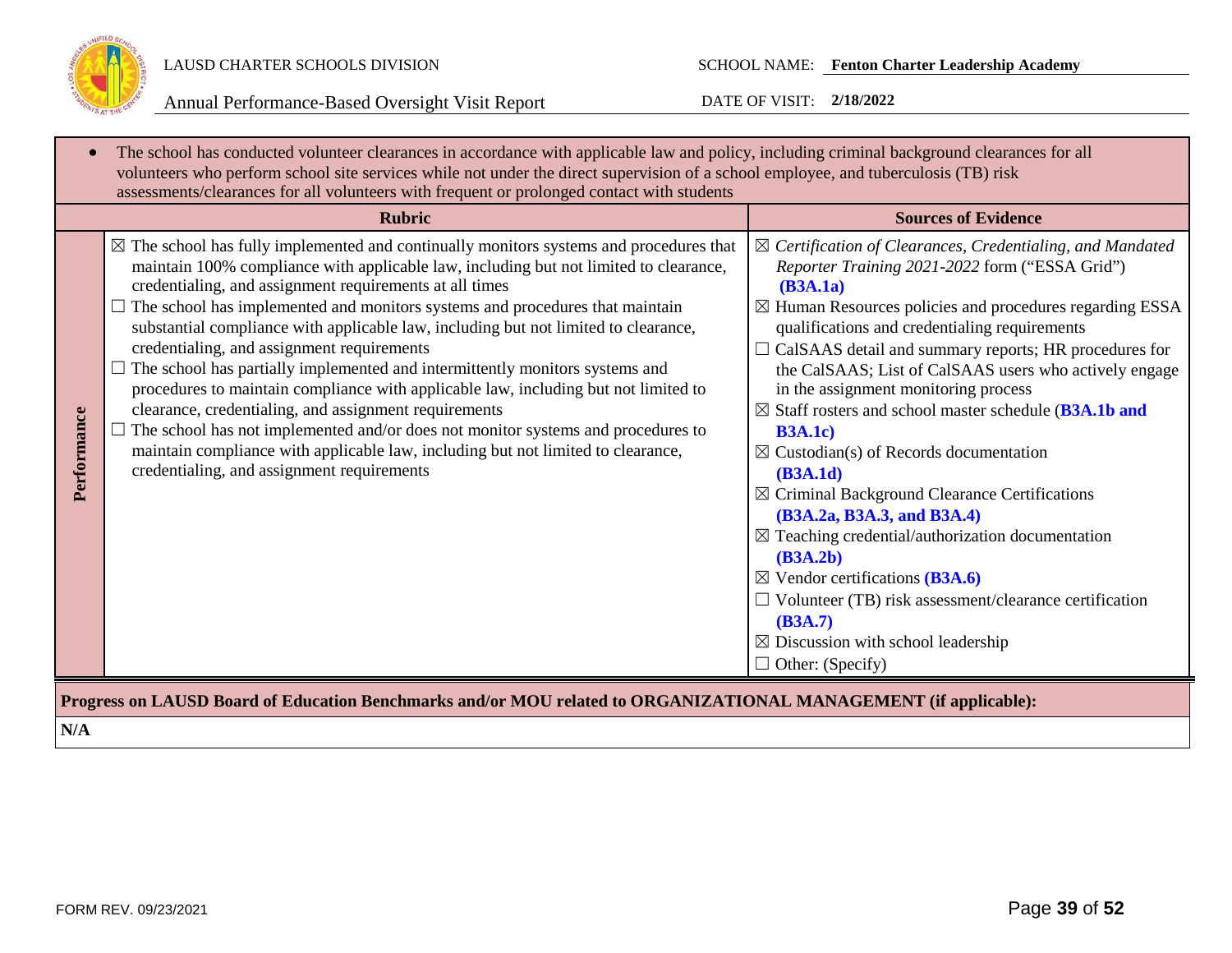

| 2078                                               |               |           | 2018-2019 |                  |                   |               |           | 2019-2020 |                |                   |               |           | 2020-2021 |                  |                   |
|----------------------------------------------------|---------------|-----------|-----------|------------------|-------------------|---------------|-----------|-----------|----------------|-------------------|---------------|-----------|-----------|------------------|-------------------|
|                                                    | Preliminary   | First     | Second    | <b>Unaudited</b> | Audited           | Preliminary   | First     | Second    | Unaudited      | Audited           | Preliminary   | First     | Second    | <b>Unaudited</b> | Audited           |
| Fenton Charter Leadership Academy                  | <b>Budget</b> | Interim   | Interim   | <b>Actuals</b>   | <b>Financials</b> | <b>Budget</b> | Interim   | Interim   | <b>Actuals</b> | <b>Financials</b> | <b>Budget</b> | Interim   | Interim   | <b>Actuals</b>   | <b>Financials</b> |
| Cash and Cash Equivalents                          |               |           | 244,306   | 272,287          | 271,147           |               | 684,555   | 454,864   | 99,865         | 99,865            |               | 137,521   | 305,825   | 39,948           | 28,948            |
| <b>Current Assets</b>                              |               |           | 605,873   | 585,330          | 627,300           |               | 953,918   | 698,003   | 568.864        | 614,837           |               | 1,274,625 | 1,514,881 | 1,299,060        | 1,677,489         |
| <b>Fixed and Other Assets</b>                      |               |           | 109.701   | 102,676          | 102,676           |               | 80,289    | 80.289    | 70.289         | 70,289            |               | 103,030   | 103.030   | 37,902           | 59,086            |
| <b>Total Assets</b>                                |               |           | 715,574   | 688,006          | 729,976           |               | 1,034,207 | 778,292   | 639,153        | 685,126           |               | 1,377,655 | 1,617,911 | 1,336,962        | 1,736,575         |
| <b>Deferred Outflow</b>                            |               |           |           |                  |                   |               |           |           |                |                   |               |           |           | - 0              | $\mathbf{0}$      |
| <b>Current Liabilities</b>                         |               |           | 122,864   | 63,586           | 117,075           |               | 65,67     | 65,671    | 41.162         | 41,162            |               | 610,426   | 610,426   | 273,930          | 652,359           |
| Other Long Term Liabilities                        |               |           |           | 52,411           |                   |               |           |           |                |                   |               |           |           | $\Omega$         | 6,739             |
| Unfunded OPEB Liabilities/Deferred Inflow          |               |           | 313,944   | 287,402          | 551,225           |               | 630,106   | 630.105   | 527.380        | 527,380           |               | 527,380   | 527,380   | 301.783          | 301,783           |
| <b>Total Liabilities</b>                           |               |           | 436,808   | 403,399          | 668,300           |               | 695,777   | 695.776   | 568.542        | 568,542           |               | 1,137,806 | 1,137,806 | 575,713          | 960,881           |
| <b>Net Assets</b>                                  |               | 576,352   | 278,766   | 284.608          | 61,676            |               | 338,430   | 82.516    | 70.611         | 116.584           |               | 239,849   | 480.105   | 761.249          | 775.694           |
| <b>Total Revenues</b>                              | 4,683,267     | 4,512,634 | 4,533,989 | 4,603,520        | 4,604,631         | 4,993,633     | 4,672,158 | 4,641,607 | 4,552,558      | 4,728,951         | 5,042,927     | 5,054,894 | 4,790,271 | 4,964,420        | 5,075,108         |
| <b>Total Expenditures</b>                          | 4.410.457     | 4,465,310 | 4,470,306 | 4,533,995        | 4.494.214         | 4.949.867     | 4,618,336 | 4,620,767 | 4.543.623      | 4.674.043         | 4.978.124     | 4.885.656 | 4,426,750 | 4.319.755        | 4,415,998         |
| Net Income / (Loss)                                | 272,811       | 47,324    | 63,683    | 69,525           | 110.417           | 43,766        | 53,822    | 20,840    | 8,935          | 54,908            | 64,803        | 169,238   | 363,521   | 644,665          | 659,110           |
| Operating Transfers In (Out) and Sources /         |               |           |           |                  |                   |               |           |           |                |                   |               |           |           |                  |                   |
| <b>Uses</b>                                        |               |           |           |                  |                   |               |           |           |                |                   |               |           |           |                  |                   |
| <b>Extraordinary Item - Transfer of Net Assets</b> |               |           |           |                  |                   |               |           |           |                |                   |               |           |           |                  | $\mathbf{0}$      |
| Inc / (Dec) in Net Assets                          | 272,811       | 47,324    | 63,683    | 69,525           | 110,417           | 43,766        | 53,822    | 20,840    | 8,935          | 54,908            | 64,803        | 169,238   | 363,521   | 644,665          | 659,110           |
| <b>Net Assets, Beginning</b>                       | 422,320       | 529,028   | 529,028   | 529,028          | 215,083           | 529,028       | 284.608   | 284.608   | 284.608        | 61.676            | 82,516        | 70.611    | 70.610    | 70.610           | 116,584           |
| Adj. for restatement / Prior Yr Adj                |               |           | (313.945) | (313.945)        | (263.824)         | (250.262)     |           | (222.932) | (222.932)      |                   |               | $\Omega$  | 45.974    | 45.974           | $\overline{0}$    |
| Net Assets, Beginning, Adjusted                    | 422,320       | 529,028   | 215,083   | 215,083          | (48, 741)         | 278,766       | 284,608   | 61,676    | 61,676         | 61,676            | 82,516        | 70,611    | 116,584   | 116,584          | 116,584           |
| <b>Net Assets, End</b>                             | 695,131       | 576,352   | 278,766   | 284,608          | 61,676            | 322,532       | 338,430   | 82,516    | 70,611         | 116,584           | 147,319       | 239,849   | 480,105   | 761,249          | 775,694           |
|                                                    |               |           |           |                  |                   |               |           |           |                |                   |               |           |           |                  |                   |

| 2078                                        |            |            | <b>Audited Financials</b> |           |              |               |           | 2021-2022 |                  |                   |
|---------------------------------------------|------------|------------|---------------------------|-----------|--------------|---------------|-----------|-----------|------------------|-------------------|
|                                             |            |            |                           |           |              | Preliminary   | First     | Second    | <b>Unaudited</b> | <b>Audited</b>    |
| Fenton Charter Leadership Academy           | 2017-2018  | 2018-2019  | 2019-2020                 | 2020-2021 | 2021-2022    | <b>Budget</b> | Interim   | Interim   | <b>Actuals</b>   | <b>Financials</b> |
| Cash and Cash Equivalents                   | 213,857    | 271,147    | 99,865                    | 28,948    | O            |               | 555,033   | $\Omega$  | $\Omega$         |                   |
| <b>Current Assets</b>                       | 577,830    | 627,300    | 614,837                   | 1,677,489 |              |               | 1,372,300 |           |                  |                   |
| Fixed and Other Assets                      | 221.393    | 102.676    | 70.289                    | 59,086    |              |               | 20.666    |           |                  |                   |
| <b>Total Assets</b>                         | 799,223    | 729,976    | 685,126                   | 1,736,575 |              |               | 1,392,966 |           |                  |                   |
| Deferred Outflow                            |            |            |                           | n         |              |               | п         |           | O                |                   |
| <b>Current Liabilities</b>                  | 218,598    | 117,075    | 41.162                    | 652,359   |              |               | 329,380   |           | $\Omega$         |                   |
| Other Long Term Liabilities                 | 51,598     |            |                           | 6.739     |              |               | ſ         |           | $\Omega$         |                   |
| Unfunded OPEB Liabilities/Deferred Inflow   | 313,944    | 551,225    | 527.380                   | 301.783   |              |               | 301.783   |           |                  |                   |
| <b>Total Liabilities</b>                    | 584.140    | 668.300    | 568.542                   | 960.881   | $\Omega$     |               | 631.163   |           | $\Omega$         |                   |
| <b>Net Assets</b>                           | 215.083    | 61.676     | 116.584                   | 775,694   | $\mathbf{0}$ |               | 761,803   |           | O                |                   |
|                                             |            |            |                           |           |              |               |           |           |                  |                   |
| <b>Total Revenues</b>                       | 3,762,729  | 4,604,631  | 4,728,951                 | 5,075,108 | $\Omega$     | 5,705,276     | 6,113,742 | 0         | 0                |                   |
| <b>Total Expenditures</b>                   | 3,549,323  | 4,494,214  | 4,674,043                 | 4,415,998 |              | 5,518,852     | 6,113,188 |           | 0                | 0                 |
| Net Income / (Loss)                         | 213,406    | 110.417    | 54,908                    | 659,110   | $\Omega$     | 186.424       | 554       | 0         | $\Omega$         | $\mathbf 0$       |
| Operating Transfers In (Out) and Sources /  |            |            |                           |           |              |               |           |           |                  |                   |
| <b>Uses</b>                                 |            |            |                           | n         |              |               | ſ         |           | 0                | O                 |
| Extraordinary Item - Transfer of Net Assets |            |            |                           |           | $\Omega$     |               | $\Omega$  | 0         | 0                | 0                 |
| Inc / (Dec) in Net Assets                   | 213,406    | 110,417    | 54.908                    | 659.110   | ŋ            | 186,424       | 554       | U         | $\bf{0}$         | O.                |
| Net Assets, Beginning                       | 349.221    | 215.083    | 61,676                    | 116,584   |              | 480.105       | 761,249   |           | 0                | C                 |
| Adj. for restatement / Prior Yr Adj         | (347, 544) | (263, 824) |                           | $\Omega$  | 0            |               | $\Omega$  | 0         | 0                | 0                 |
| Net Assets, Beginning, Adjusted             | 1,677      | (48, 741)  | 61,676                    | 116,584   | $\Omega$     | 480,105       | 761,249   | 0         | $\Omega$         | $\Omega$          |
| Net Assets, End                             | 215,083    | 61,676     | 116,584                   | 775,694   | 0            | 666,529       | 761,803   |           | 0                | O                 |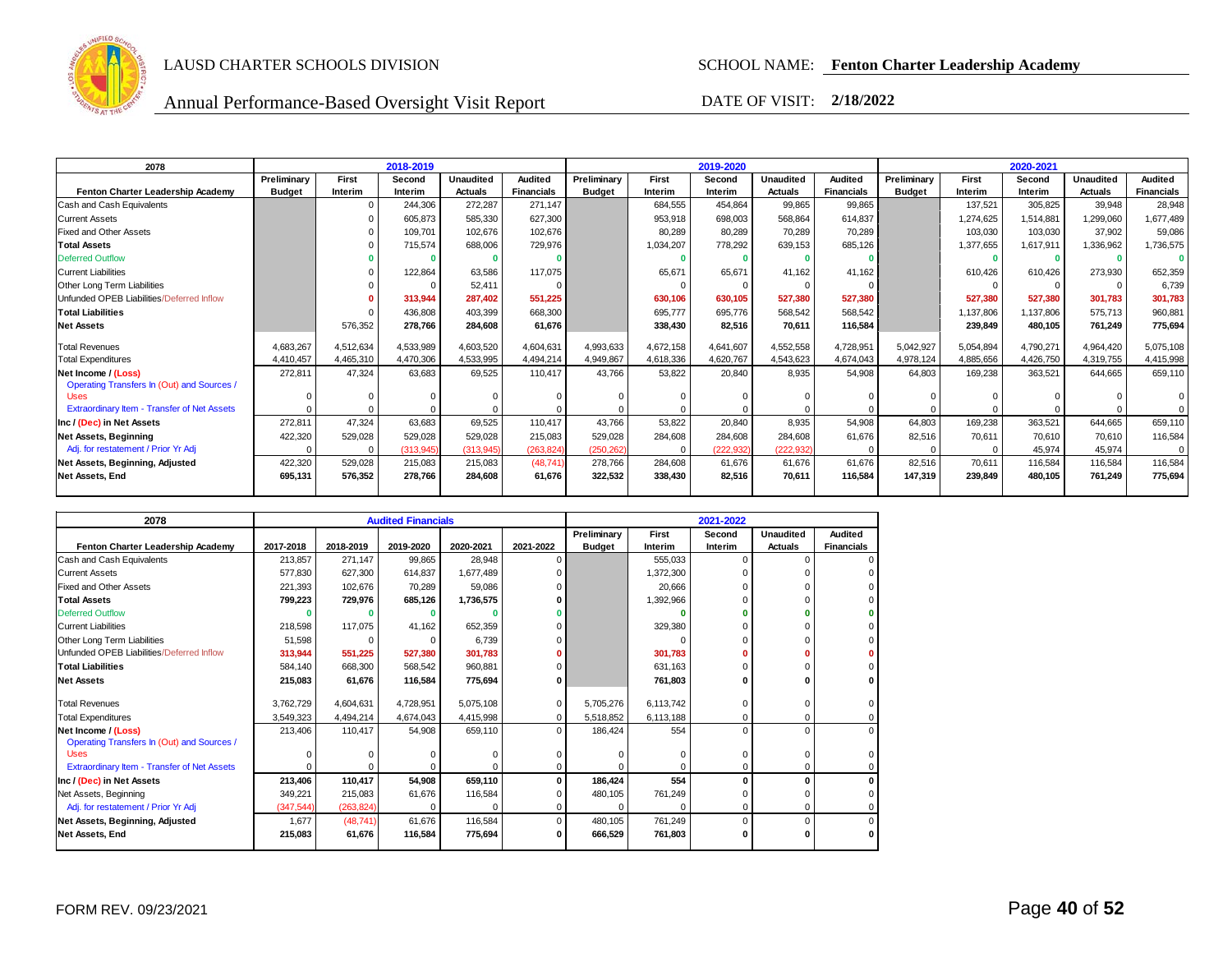

| <b>FISCAL OPERATIONS</b>                                                                                                                                                                                                                                                                                                                                                                                                                                                                                                                                                                                                                                                                                                                                                                                                                                                                                                                                                                                                                                                                                                                                                                                                                                                                                                                      | <b>RATING</b>  |
|-----------------------------------------------------------------------------------------------------------------------------------------------------------------------------------------------------------------------------------------------------------------------------------------------------------------------------------------------------------------------------------------------------------------------------------------------------------------------------------------------------------------------------------------------------------------------------------------------------------------------------------------------------------------------------------------------------------------------------------------------------------------------------------------------------------------------------------------------------------------------------------------------------------------------------------------------------------------------------------------------------------------------------------------------------------------------------------------------------------------------------------------------------------------------------------------------------------------------------------------------------------------------------------------------------------------------------------------------|----------------|
| You have been assessed by the Fiscal Oversight team and you are receiving the rating of 4, <i>Accomplished</i> .                                                                                                                                                                                                                                                                                                                                                                                                                                                                                                                                                                                                                                                                                                                                                                                                                                                                                                                                                                                                                                                                                                                                                                                                                              | $\overline{4}$ |
| Other circumstances and information could influence the rating and are noted in this evaluation.                                                                                                                                                                                                                                                                                                                                                                                                                                                                                                                                                                                                                                                                                                                                                                                                                                                                                                                                                                                                                                                                                                                                                                                                                                              |                |
| Fenton Charter Leadership Academy's fiscal condition is positive and has been upward trending since Fiscal Year 2018-2019. According to the<br>2020-2021 independent audit report, the school had positive net assets of \$775,694 and net income of \$659,110 when factoring in the school's<br>obligation for its unfunded post-retirement medical plan or Other Post-Employment Benefits (OPEB), and the related accrued expenses, as<br>required by Accounting Standards Codification 715 (ASC 715). The 2021-2022 First Interim projected positive net assets of \$776,248 and net<br>income of \$554, including the accrued OPEB obligation and related expenses.                                                                                                                                                                                                                                                                                                                                                                                                                                                                                                                                                                                                                                                                       |                |
| According to Fenton Charter Public School's (FCPS) independent audit report dated June 30, 2021, FCLA is one of five schools operated by<br>FCPS, all of which are currently authorized by the Los Angeles Unified School District (LAUSD). FCPS, its related entities, and its charter<br>schools reported positive net assets of \$31,685,088and net income of \$6,448,696. FCPS, without its related entities and its charter schools,<br>reported positive net assets of \$3,560,340 and a net loss of (\$105,685). In response to the CSD's inquiry regarding FCPS' net loss, FCPS' back<br>office provider (EdTec) explained that the net loss of \$105K is due to the share of business office rent allocated to the home office as reduction<br>of Charter Management Organization (CMO) fee from FCLA & Fenton STEM Academy (STEM) (totaling \$99,172.80 in the aggregate) and a<br>late depreciation accounting journal entry not included in the CMO fee calculation (\$6,512). See further explanations in the following paragraph<br>below.                                                                                                                                                                                                                                                                                      |                |
| FCPS' management fees for its individual schools fluctuate from year to year, because the FCPS Home Office's net expenses [i.e., the Home<br>Office's total expenses less its local revenues received for the school year (e.g., donations)], net of home office's use of space on the FCLA/STEM<br>campus, are allocated to the FCPS schools based on their pro-rata revenue shares. The FCPS Home Office does not collect more management<br>fees than its expenses require, and the net result of the home office typically incurs a minor net loss as a result of their share of space usage at<br>the FCLA/STEM shared location. This use of space adjustment is made by reducing the CMO fee expense from FCLA and STEM, and therefore<br>reducing CMO fee income for the FCPS Home Office, in an amount proportionally allocated based on square footage usage of the Business<br>Office. According to FCPS, FCLA pays annual management fees of \$346,535.05 (before net of CMO fee adjustments) to FCPS for administrative<br>services such as: payroll, technology services, facilities maintenance, finance, accounting, and accounts payable support, student, finance, and<br>compliance reporting, contract negotiations, maintaining vendor relationships (e.g., food services, etc.), and student data tracking and analysis. |                |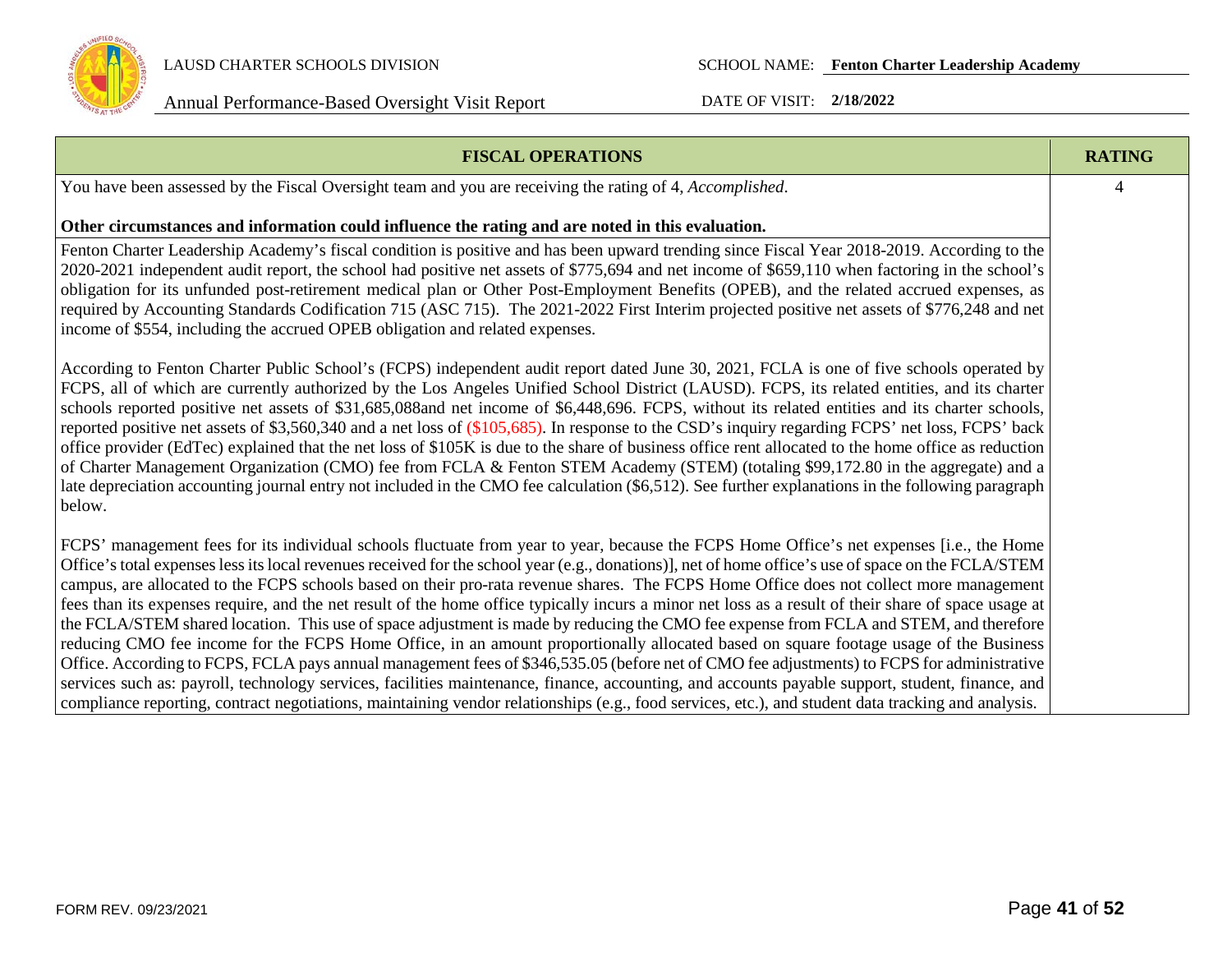

#### **Areas of Demonstrated Strength and/or Progress:**

1. The school's fiscal condition is positive.

|                             | 2017-2018<br>(Audited<br>Actuals) | 2018-2019<br>(Audited<br>Actuals) | 2019-2020<br>(Audited<br>Actuals) | 2020-2021<br>(Audited<br>Actuals) | 2021-2022<br>(First)<br>Interim) |
|-----------------------------|-----------------------------------|-----------------------------------|-----------------------------------|-----------------------------------|----------------------------------|
| Net Assets *                | \$215,083                         | \$61,676                          | \$116,584                         | \$775,694                         | \$776,248                        |
| <b>Net</b><br>Income/Loss   | \$213,406                         | \$110,417                         | \$54,908                          | \$659,110                         | \$554                            |
| <b>Transfers</b><br>In/Out  | \$0                               | \$0                               | \$0                               | \$0                               | \$0                              |
| Prior Year<br>Adjustment(s) | $(\$347,544)**$                   | $(\$263,824)***$                  | \$0                               | \$0                               | \$0                              |

\*The school's net asset includes OPEB liability. According to the latest ASC 715 Report or Actuarial Valuation Report (issued on July 23, 2021 by FCPS' actuary) and the 2020-2021 independent audit report, as of June 30, 2021, the school's accumulated post-retirement benefit obligation is estimated at \$301,783. Per the Financial Accounting Standards Board (FASB, ASC 715), which became effective December 15, 2016 (or Fiscal Year 2016-2017), this long-term obligation is required to be reported as a liability on the school's balance sheet. Per FCPS, the school's accrued OPEB expenses were \$78,761, \$73,243, and (\$152,155) for Fiscal Years 2018-2019, 2019-2020, and 2020-2021, respectively. FCPS stated that the reason for the credit balance in Fiscal Year 2020-2021 is because FCPS adopted changes to their OPEB plan (whereby new employees are no longer offered an OPEB plan at retirement) that resulted in a reduction in future OPEB liabilities, and the negative adjustment reflects those changes.

Per FCPS, FCLA made annual contributions to its OPEB in the amounts of \$78,881, \$100,910, and \$73,442 during Fiscal Years 2018- 2019, 2019-2020, and 2020-2021, respectively. As of December 31, 2021, the market value of FCPS's plan assets pertaining to its OPEB funds on deposit with its third-party administrator was reported at approximately \$8.6M, which exceeds the projected post-retirement costs under the school's OPEB plan over the next 10 years. Based on the ASC 715 Report and the 2020-2021 audit report, the expected retiree payments (mainly the actual pay-as-you-go costs) were estimated at \$3.2M over the next 10 years (i.e., from June 30, 2022 through June 30, 2031).

\*\* Fiscal Year 2017-2018 was the first year that the school recorded its OPEB liability and related expenses. As a result, the school's net assets were restated in the amount of (\$347,544).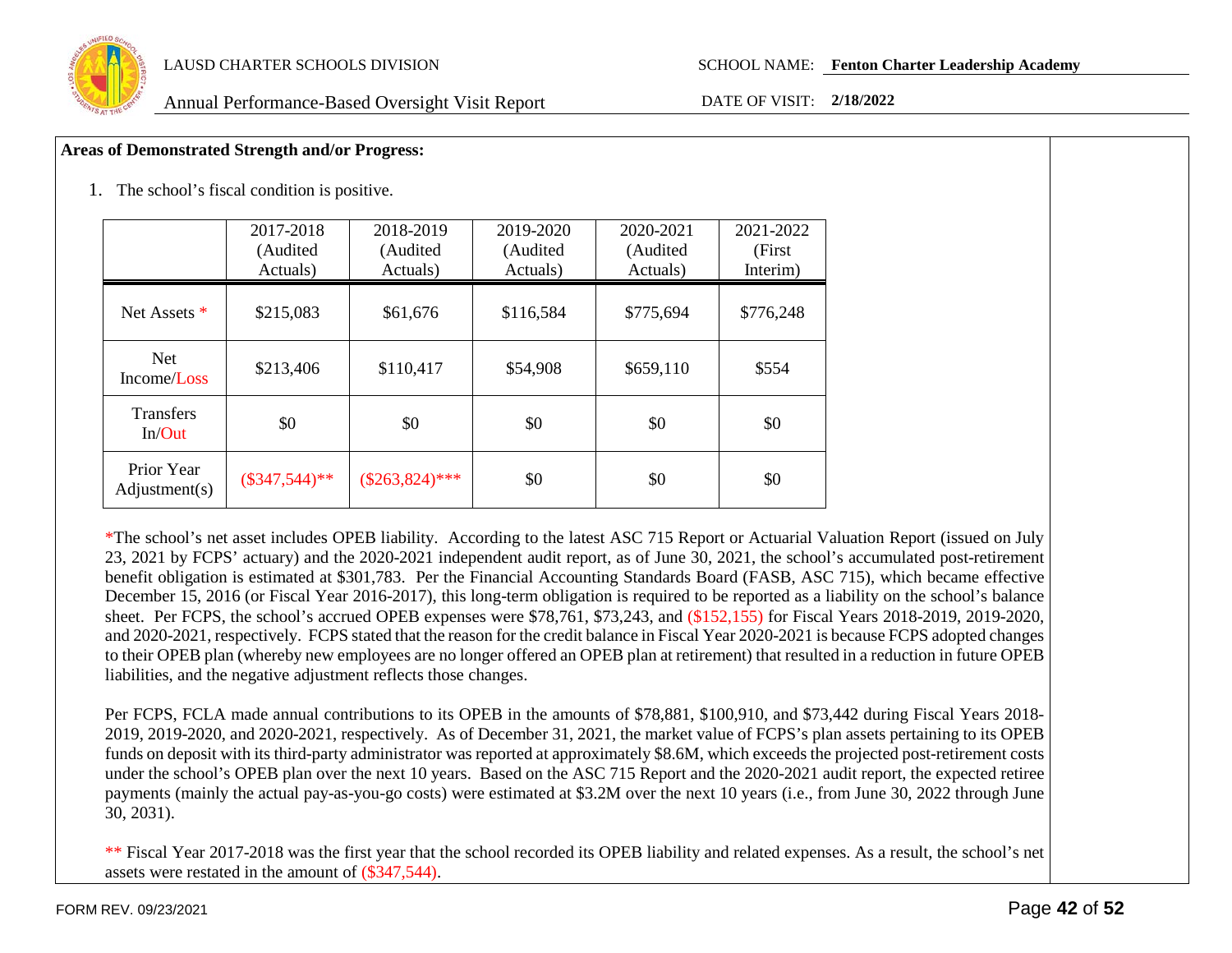

\*\*\* The prior-year adjustments of (\$263,824) in Fiscal Year 2018-2019 represent the reclassification of the OPEB liability in FCPS' consolidated Statement of Activities. Per FCPS and its 2018-2019 independent audit report, during Fiscal Year 2018-2019, FCPS revised the method used to allocate the defined benefit liability to each of its charter schools (from the time method formerly used to the compensation method now utilized) to more accurately report the liabilities by location. The updated allocation method now reports each location's liabilities based on each employee's share of total compensation paid by the Fenton schools and the FCPS Home Office.

**Areas Noted for Further Growth and/or Improvement:**

No significant items noted.

**Other Observations (Items described in this section, which may not have been addressed in the charter school's Fiscal Policies and Procedures, are recommended for improvement to align with optimal business practices).**

None noted.

**Corrective Action Required:**

None noted that require immediate action to remedy concerns in this report.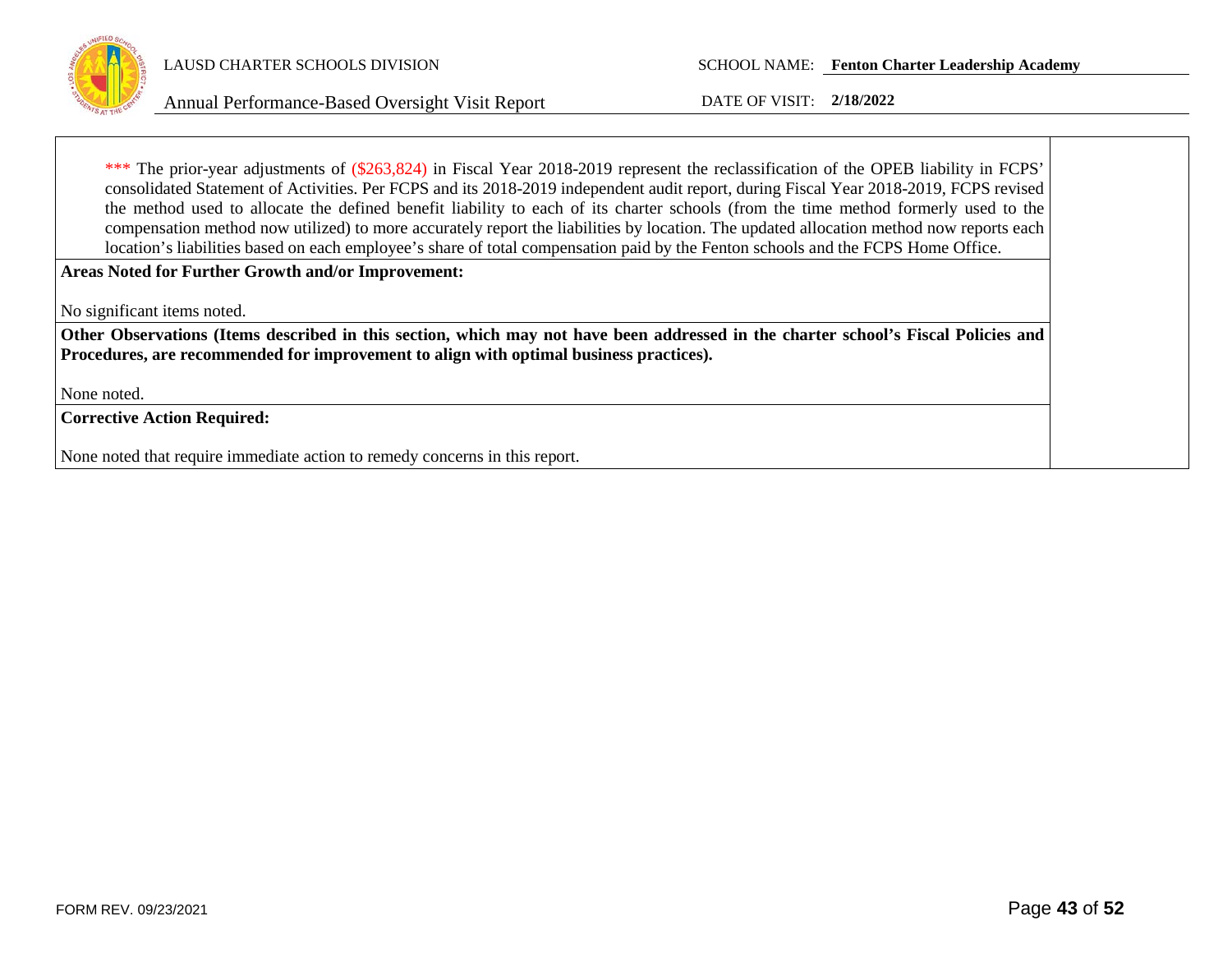

Notes:

- 1. Reviewed independent audit report for the Fiscal Year ended June 30, 2021, and noted the following:
	- a. Audit opinion: Unmodified
	- b. Material weaknesses: None Reported
	- c. Deficiencies/Findings: None Reported
	- d. Lack of Going Concern: None Reported
- 2. Governing board meeting minutes reflecting the presentation of financial reports, such as balance sheets, income statements, and cash flow statements were provided.
- 3. Governing board meeting minutes reflecting the adoption of the 2021-2022 budget were provided.
- 4. Evidence of FCLA offering STRS, PERS, and/or Social Security benefits to its employees and proof of payment was provided.
- 5. Governing board meeting minutes reflecting the selection of the current independent auditor were provided.
- 6. Governing board meeting minutes reflecting the discussion of the most current independent audit report were provided.
- 7. Per the 2020-2021 audit report, the school's unrestricted ending fund/net asset balance is \$747,616 and total expenditures equal \$4,415,998. Therefore, the school's reserve for economic uncertainty as defined in California Code of Regulations (CCR), Title 5, Section 15450 is 16.93%, which exceeds the minimum 4% based on the school's Average Daily Attendance (ADA) of 304.76 per the school's 2021-2022 First Principal Apportionment data reported.
- 8. Per the 2020-2021 audit report, the school's cash and cash equivalents is \$28,948 and total expenditures equal \$4,415,998. Therefore, the school's cash reserve level is 0.65%, which is below the recommended 5%. In response to the CSD's inquiry regarding the school's significant drop of \$265K in the cash balance from 2020-2021 second interim to UAR (\$39,942) and its further decrease of \$11K from UAR to audited financials, FCPS stated that the primary reason for the reduced cash was because of the State LCFF deferrals in the 2020-2021 fiscal year. \$894K in LCFF was deferred, all of which was received by the school on August 31, 2021. Consequently, the cash balance for FCLA after the deferrals was \$1,279,667. Per the school's 2021- 2022 First Interim Financials, the school's cash and cash equivalents is \$555,033 and total expenditures equal \$6,113,188. Therefore, the school's cash reserve level is 9.08%. Per the school's 2021-2022 Second Interim Financials, the school's cash and cash equivalents is \$305,825 and total expenditures equal \$4,415,998. Therefore, the school's cash reserve level is 6.9%.
- 9. Governing board meeting minutes reflecting the receipt, review, and approval of interim financial reports submitted to LAUSD were provided.
- 10. Governing board meeting minutes reflecting the receipt, review, and discussion of the most current Annual Performance-Based Oversight Visit report were provided.
- 11. Governing board meeting minutes reflecting the approval of the current fiscal policies and procedures were provided.
- 12. A copy of the charter school's organizational chart, which depicts the current reporting structure of the charter school, including but not limited to, any board member, charter management organization employees, or school employee, who handle day-to-day finances and/or have responsibilities outlined within the charter school's financial policies and procedures, was provided.
- 13. An itemized accounting regarding total compensation paid in Fiscal Year 2020-2021 to all executives, school leaders, administrators, directors, and noncertificated staff either employed directly by the school or the entity managing the charter school, including the organization's home office, charter management organization, or related entities which may have decision-making authority over the school was provided.
- 14. Governing board meeting minutes reflecting the approval of the management fees, licensing fees, or other related party fees were provided.
- 15. The most current accounts payable aging report was provided.
- 16. Reviewed the following 30 checks. No discrepancies were noted.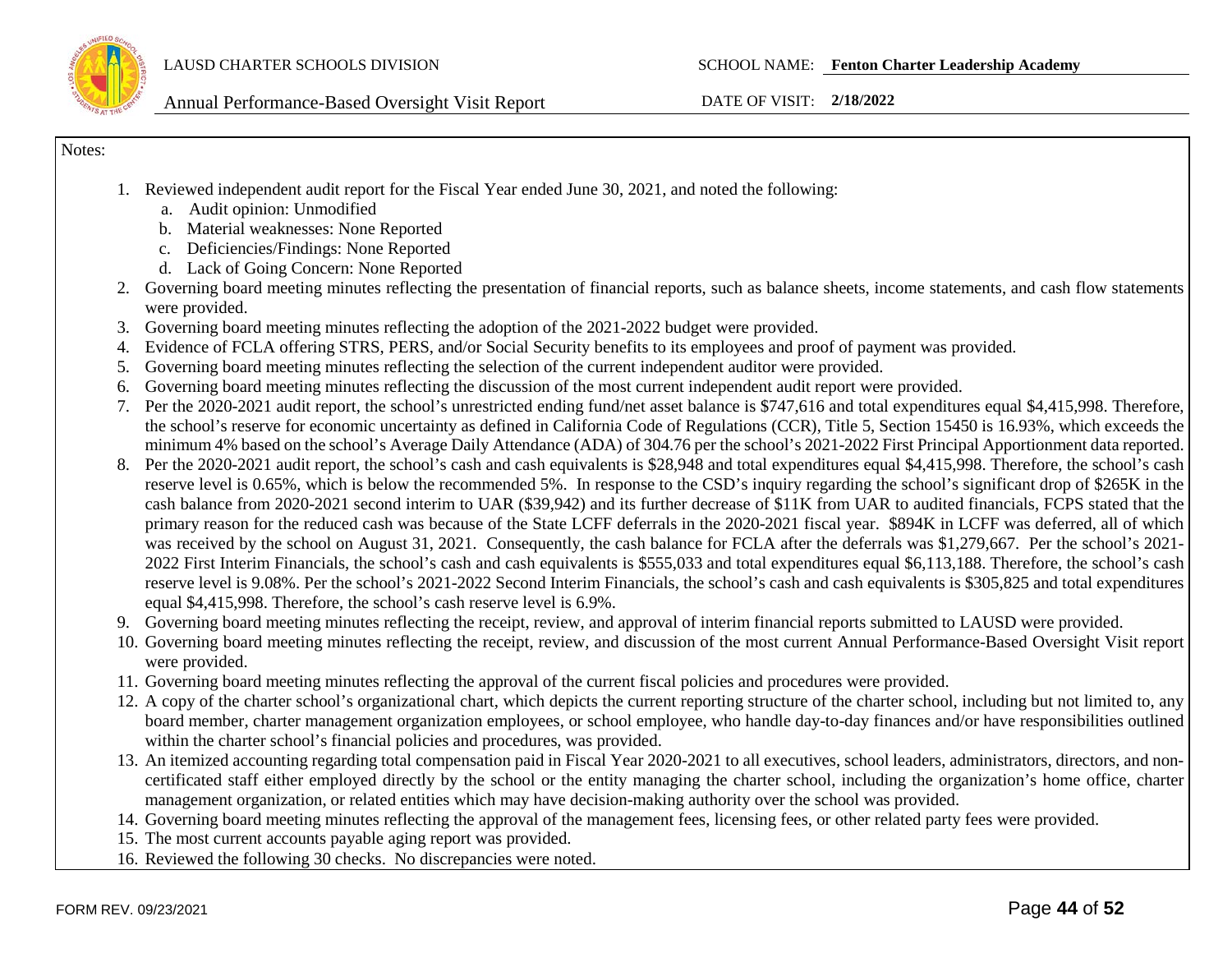

- a. Check numbers (East West Bank Checking Account Ending in X7895): 115060, 114534, 115127, 113694, 115104, 115133, 115126, 114944, 114270, 114696, 114025, 114978, 114272, 115030, 113575, 114831,114789, 114655, 115069, 114508, 113746, 114482, 114616, 114485, 114535, 114195, 113628, 114601, 113937, and 115219.
- 17. Reviewed credit card statements from April 2021 through September 2021. Selected the months of April 2021 through September 2021 for sample testing. No discrepancies were noted.
	- a. American Express Credit Card Ending in X44000 (Executive Director)
	- b. Elan Credit Card Ending in X6767 (Executive Director)
	- c. Elan Credit Card Ending in X5199 (Chief Academic Officer)
	- d. Elan Credit Card Ending in X8572 (Chief Operating Officer)
	- e. Elan Credit Card Ending in X5317 (Director, Fenton Avenue Charter School)
	- f. Elan Credit Card Ending in X0022 (Director, Fenton Primary Center)
	- g. Elan Credit Card Ending in X3099 (Director, Santa Monica Boulevard Community Charter School)
	- h. Elan Credit Card Ending in X3432 (Director, Fenton Charter Leadership Academy/Fenton STEM Academy)
	- i. Elan Credit Card Ending in X6785 (M&O Manager)
	- j. Home Depot Credit Card Ending in X2178 (Facilities staff)
- 18. Reviewed bank statements and bank reconciliations from April 2021 through September 2021. Selected the months of April 2021 through September 2021 for sample testing. No discrepancies were noted.
	- a. East West Bank Checking Account Ending in X7895 (Operating Account)
	- b. Cathay Wealth Management Account Ending in X6597 (Investment Account)
- 19. Segregation of Duties (SOD) reviews were conducted remotely at Fenton Primary Center and Santa Monica Boulevard Community Charter via videoconference. No discrepancies were noted.
- 20. Equipment inventory was provided.
- 21. The Education Protection Account (EPA) allocation and expenditures pertaining to the prior Fiscal Year (i.e., 2020-2021) are posted on the charter school's website.
- 22. The most current Audited Financial Statements are posted on the charter school's website.
- 23. The 2021-2022 Local Control and Accountability Plan was submitted to LAUSD.
- 24. The most current Local Control and Accountability Plan is posted on the charter school's website.
- 25. FCPS disclosed Fenton Primary Center's involvement in a real estate refinancing transaction pertaining to Fenton Primary Center's school site, located at 11351 Dronfield Avenue, Pacoima, CA 91331 (which closed on or about February 26, 2020). According to FCPS, this transaction was executed for the purpose of refinancing the indebtedness incurred by related entity Dronfield, LLC to fund the acquisition and development of the property. Documents provided by the school indicate that FCPS has agreed to lease the property from related entity Fenton, LLC through a series of three separate leases that span the following time periods: 1) February 1, 2020 through June 30, 2020; 2) July 1, 2020 through June 30, 2021, and 3) July 1, 2021 through June 30, 2058. According to the organization, Fenton, LLC is wholly owned by SFV Education, which is a tax-exempt California nonprofit public benefit corporation formed and operated to support FCPS.
- 26. FCPS' plans for the facilities-related expansions and major improvements to the existing school site at Fenton STEM Academy and Fenton Charter Leadership Academy were provided. Documents provided to the CSD consist of signed and executed lease agreements and the FCPS governing board's related meeting minutes approving the refinancing transactions pertaining to these two FCPS schools —i.e., STEM and Fenton Charter Leadership Academy, who both sublease their respective school sites from related entity Fenton, LLC. FCPS Leadership also shared that Fenton, LLC intends to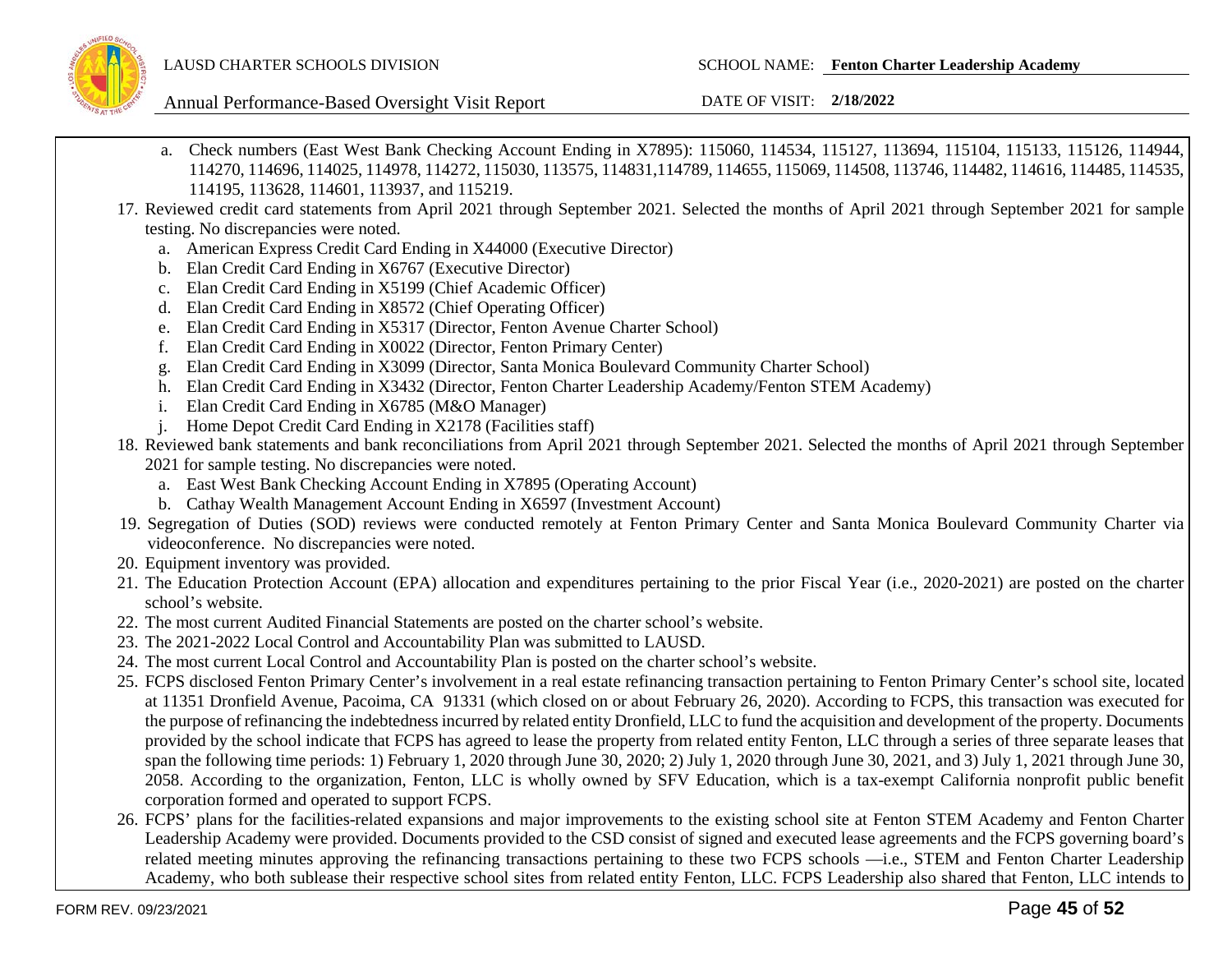make substantial improvements to a property that is adjacent to the 8926 Sunland Boulevard site (which is located at 8928 Sunland Boulevard, Sun Valley, CA 91352).

- 27. FCPS applied for U.S. Small Business Administration's (SBA) Paycheck Protection Program (PPP) in April 2020. However, in May 2020 based on FCPS' Board's re-evaluation and recommendation from its then-Executive Director and its Finance Committee, FCPS returned the \$5,043,100 loan amount, plus \$3,642.24 interest of 1% for 26 days.
- 28. Documentation pertaining to grants that the school received during both Fiscal Years 2020-2021 and/or 2021-2022 due to the COVID-19 pandemic was provided.
- 29. Pursuant to AB 1871, a signed and dated written statement that indicates that FCLA is providing each needy pupil with one nutritionally adequate free or reduced-price meal during each school day was provided.
- 30. FCLA did not disclose any legal actions, regulatory proceedings, or investigations that might have a material fiscal impact (including financial viability) to the Charter School, and that is currently pending or was filed within the last year or since the last disclosure period, whichever is later.
- 31. The 2020-2021 audited and unaudited did not mirror each other. There are variances: 1) \$399,613 in total assets, and 2) \$385,168 in total liabilities. EdTec attributed these variances to the following corresponding factors: 1) Intercompany payable accrual; and 2) Intercompany payable accrual
- 32. The school's reported Norm Enrollment was 287, 326, 327, 349, and 324 for Fiscal Years 2017-2018, 2018-2019 2019-2020, and 2020-2021, respectively, representing an accumulated growth in enrollment of 37 students since Fiscal Year 2017-2018. However, the school reported a loss of 25 students in the 2021-2022 fiscal year. The CSD will continue to monitor the school's student enrollment through oversight.

|                              | Fenton Charter Leadership Academy - Norm Enrollment History |           |           |           |                                                                                           |  |  |  |  |
|------------------------------|-------------------------------------------------------------|-----------|-----------|-----------|-------------------------------------------------------------------------------------------|--|--|--|--|
| Grade Level                  | 2017-2018                                                   | 2018-2019 | 2019-2020 | 2020-2021 | 2021-2022                                                                                 |  |  |  |  |
| <b>KND</b>                   | 95                                                          | 82        | 47        | 38        | 47                                                                                        |  |  |  |  |
| 1st                          | 72                                                          | 68        | 55        | 41        | 48                                                                                        |  |  |  |  |
| 2nd                          | 76                                                          | 67        | 64        | 53        | 40                                                                                        |  |  |  |  |
| 2rd                          | 44                                                          | 65        | 62        | 63        | 45                                                                                        |  |  |  |  |
|                              |                                                             |           |           |           |                                                                                           |  |  |  |  |
| 4 <sup>th</sup>              |                                                             | 44        | 59        | 58        | 54                                                                                        |  |  |  |  |
| $\overline{5^{th}}$          |                                                             |           | 40        | 54        | 43                                                                                        |  |  |  |  |
| 6 <sup>th</sup>              |                                                             |           |           | 42        | 47                                                                                        |  |  |  |  |
| <b>Total Enrollment</b>      | 287                                                         | 326       | 327       | 349       | 324                                                                                       |  |  |  |  |
| Increase/(Decrease) in       |                                                             |           |           |           |                                                                                           |  |  |  |  |
| <b>Enrollment From Prior</b> | 59                                                          | 39        | 1         | 22        | (25)                                                                                      |  |  |  |  |
| Year                         |                                                             |           |           |           |                                                                                           |  |  |  |  |
|                              |                                                             |           |           |           | <b>Deard of Education and/or MOU Penchmarks related to FISCAL ODED ATIONS (if applies</b> |  |  |  |  |

#### **Progress on LAUSD Board of Education and/or MOU Benchmarks related to FISCAL OPERATIONS (if applicable):**

N/A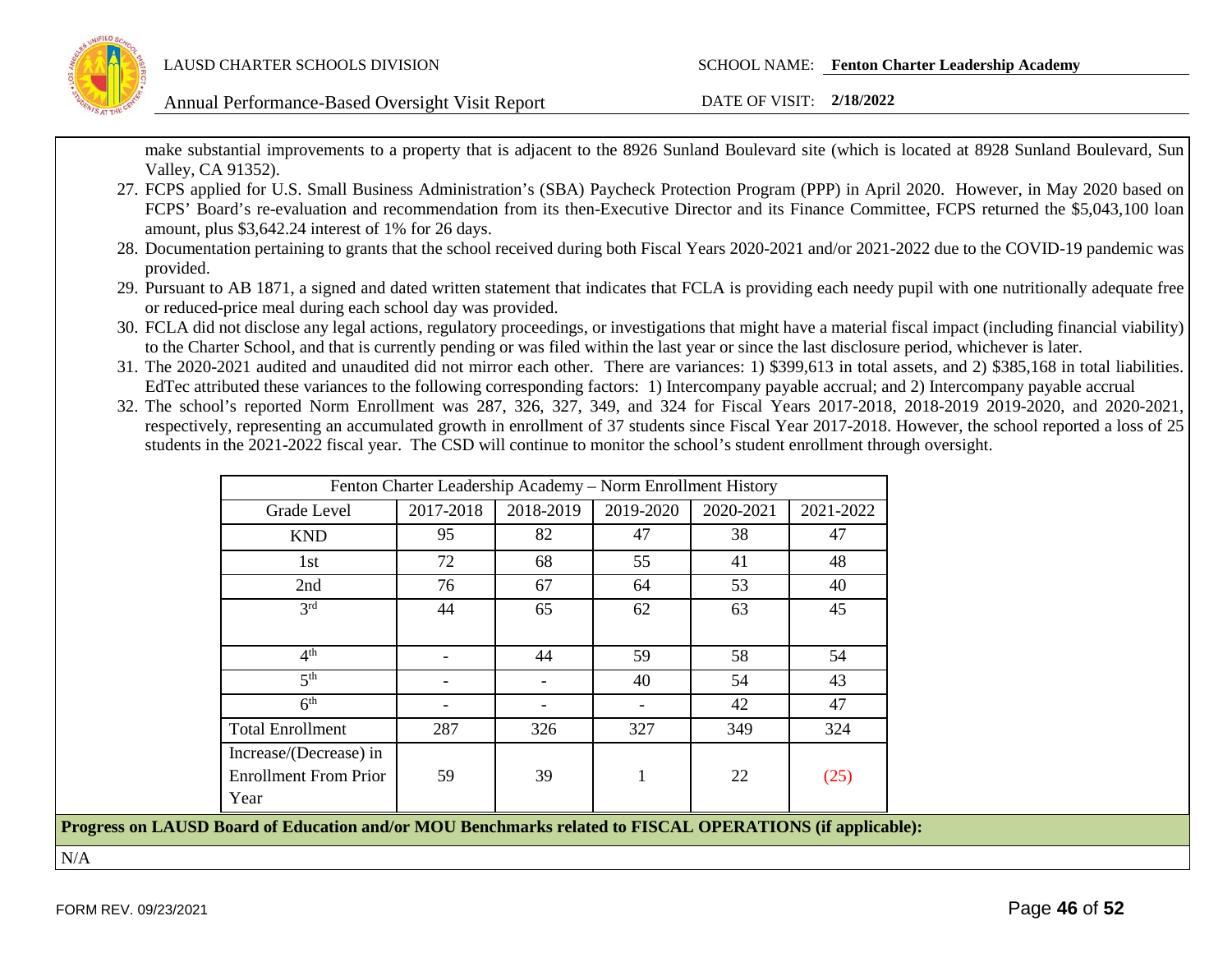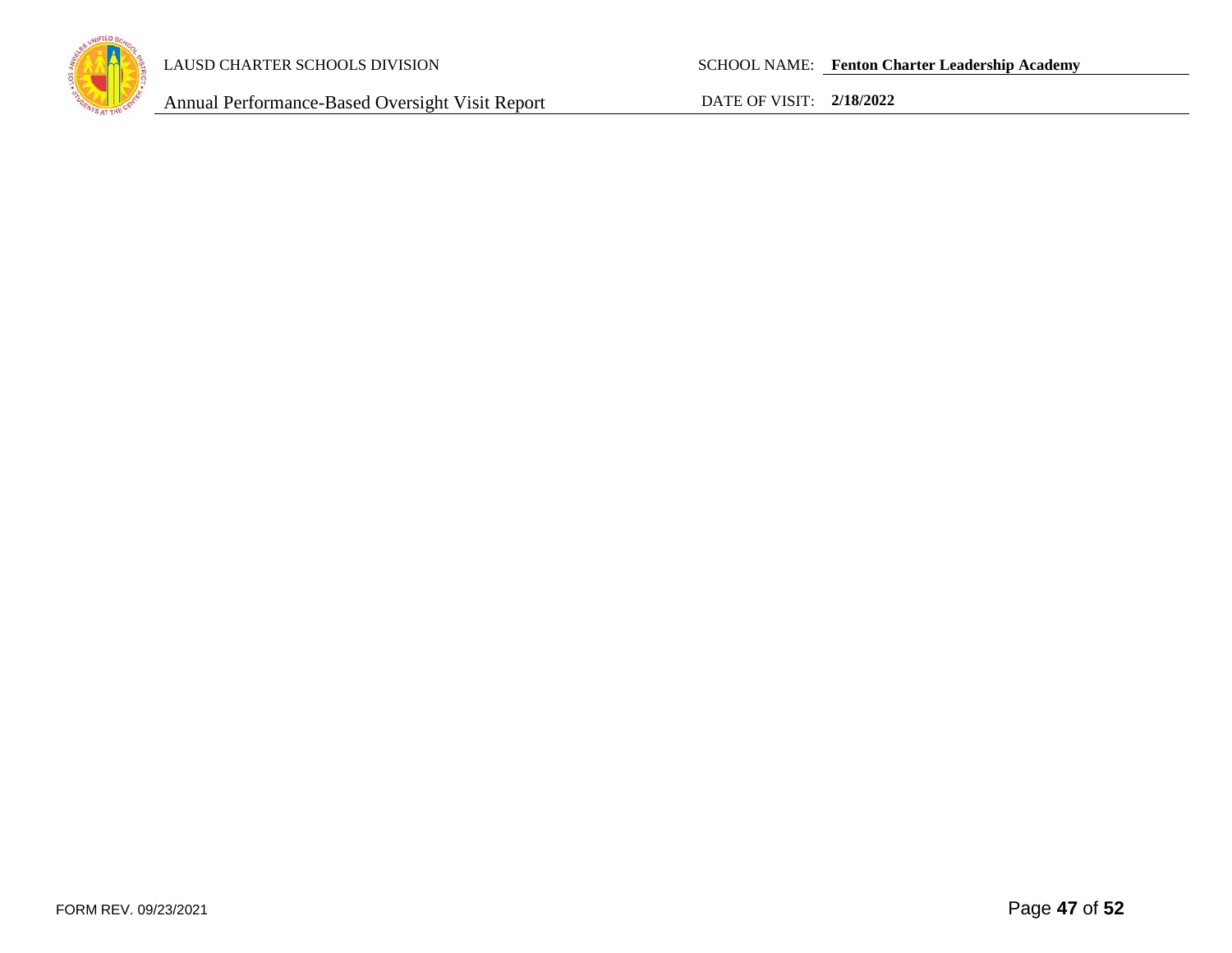

#### **Fiscal Operations Rubrics**

*Existing School – a charter school that has at least one annual independent audit on file with the Charter Schools Division [Possible Rating of 1-4] New School – a charter school that does not have an independent audit on file with the Charter Schools Division [Possible Rating of 1-2]*

| An existing school that meets all of the Required Criteria and two of the<br>Supplemental Criteria listed below would be assessed eligible to be<br>considered as Accomplished [Rating of 4]. |                                                                            | An existing school that meets all of the Required Criteria and two of the<br>Supplemental Criteria listed below would be assessed eligible to be<br>considered as Proficient [Rating of 3]. |  |  |  |  |
|-----------------------------------------------------------------------------------------------------------------------------------------------------------------------------------------------|----------------------------------------------------------------------------|---------------------------------------------------------------------------------------------------------------------------------------------------------------------------------------------|--|--|--|--|
| <b>Existing Schools (based on the most current annual audit):</b>                                                                                                                             |                                                                            | <b>Existing Schools (based on the most current annual audit):</b>                                                                                                                           |  |  |  |  |
| An existing school is one that has at least one annual independent audit on file                                                                                                              |                                                                            | An existing school is one that has at least one annual independent audit on file                                                                                                            |  |  |  |  |
| with the Charter Schools Division                                                                                                                                                             |                                                                            | with the Charter Schools Division                                                                                                                                                           |  |  |  |  |
|                                                                                                                                                                                               |                                                                            |                                                                                                                                                                                             |  |  |  |  |
|                                                                                                                                                                                               | <b>REQUIRED CRITERIA</b>                                                   | <b>REQUIRED CRITERIA</b>                                                                                                                                                                    |  |  |  |  |
| Net Assets are positive in the prior two audits;<br>1.                                                                                                                                        |                                                                            | Net Assets are positive in the most current audit;                                                                                                                                          |  |  |  |  |
| 2.                                                                                                                                                                                            | The cash balance at the beginning of the school year is positive;          | The cash balance at the beginning of the school year is positive;                                                                                                                           |  |  |  |  |
| 3.                                                                                                                                                                                            | The two most current audits show no material weaknesses, deficiencies      | The most current audit shows no material weaknesses, deficiencies<br>3.                                                                                                                     |  |  |  |  |
| and/or findings;                                                                                                                                                                              |                                                                            | and/or findings;                                                                                                                                                                            |  |  |  |  |
| All vendors and staff are paid in a timely manner;<br>4.                                                                                                                                      |                                                                            | Vendors and staff are paid in a timely manner;                                                                                                                                              |  |  |  |  |
| Governing board approves Fiscal Policies and Procedures, at a<br>5.                                                                                                                           |                                                                            | Governing board approves Fiscal Policies and Procedures, at a<br>5.                                                                                                                         |  |  |  |  |
| minimum, once prior to each charter renewal term;                                                                                                                                             |                                                                            | minimum, once prior to each charter renewal term;                                                                                                                                           |  |  |  |  |
| 6.                                                                                                                                                                                            | Charter school consistently adheres to the governing board approved        | Charter school generally adheres to the governing board-approved<br>6.                                                                                                                      |  |  |  |  |
| <b>Fiscal Policies and Procedures;</b>                                                                                                                                                        |                                                                            | <b>Fiscal Policies and Procedures;</b>                                                                                                                                                      |  |  |  |  |
| Governing board adopts the annual budget;<br>7.                                                                                                                                               |                                                                            | Governing board adopts the annual budget;<br>7.                                                                                                                                             |  |  |  |  |
| 8.                                                                                                                                                                                            | Governing board reviews and approves reports (e.g., preliminary            | Governing board reviews and approves reports (e.g., preliminary                                                                                                                             |  |  |  |  |
|                                                                                                                                                                                               | budget, first interim, second interim, unaudited actuals, audited actuals, | budget, first interim, second interim, unaudited actuals, audited actuals,                                                                                                                  |  |  |  |  |
| etc.) submitted to LAUSD;                                                                                                                                                                     |                                                                            | etc.) submitted to LAUSD;                                                                                                                                                                   |  |  |  |  |
| 9. Governing board discusses and resolves audit exceptions and                                                                                                                                |                                                                            | Governing board discusses and resolves audit exceptions and<br>9.                                                                                                                           |  |  |  |  |
| deficiencies to the satisfaction of LAUSD;                                                                                                                                                    |                                                                            | deficiencies to the satisfaction of LAUSD;                                                                                                                                                  |  |  |  |  |
| 10. There is no apparent conflict of interest;                                                                                                                                                |                                                                            | 10. There is no apparent conflict of interest;                                                                                                                                              |  |  |  |  |
|                                                                                                                                                                                               | 11. A signed written statement which indicates that the charter school is  | 11. A signed written statement which indicates that the charter school is                                                                                                                   |  |  |  |  |
|                                                                                                                                                                                               | providing each needy pupil with one nutritionally adequate free or         | providing each needy pupil with one nutritionally adequate free or                                                                                                                          |  |  |  |  |
|                                                                                                                                                                                               | reduced-price meal during each school day is provided (pursuant to AB      | reduced-price meal during each school day is provided (pursuant to AB                                                                                                                       |  |  |  |  |
| 1871 [Ed. Code § 47613.5]);                                                                                                                                                                   |                                                                            | 1871 [Ed. Code § 47613.5]);                                                                                                                                                                 |  |  |  |  |
|                                                                                                                                                                                               | 12. The Education Protection Account allocation and expenditures, the      | 12. The Education Protection Account allocation and expenditures, the                                                                                                                       |  |  |  |  |
|                                                                                                                                                                                               | most current Audited Financial Statements, and the most current            | most current Audited Financial Statements, and the most current                                                                                                                             |  |  |  |  |
|                                                                                                                                                                                               | governing board-approved LCAP are posted on the charter school's           | governing board-approved LCAP are posted on the charter school's                                                                                                                            |  |  |  |  |
| website;                                                                                                                                                                                      |                                                                            | website;                                                                                                                                                                                    |  |  |  |  |
| 13. The LCAP is submitted to the appropriate agencies;                                                                                                                                        |                                                                            | 13. The LCAP is submitted to the appropriate agencies;                                                                                                                                      |  |  |  |  |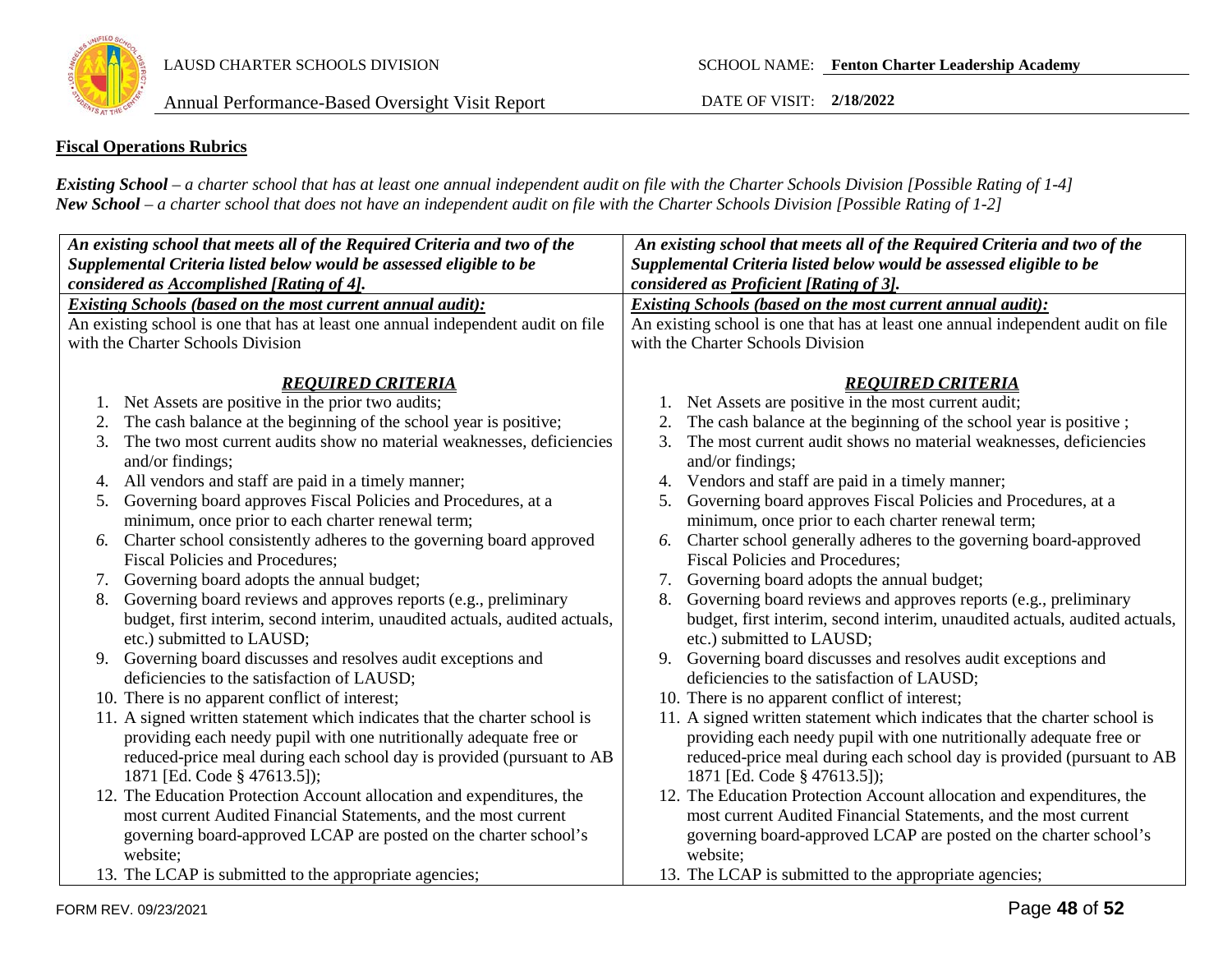

| An existing school that meets all of the Required Criteria and two of the                                                                                                                                                                                                                                                                                                                                                                                                                                                                                                                                                                                                                                                                                                                      | An existing school that meets all of the Required Criteria and two of the                                                                                                                                                                                                                                                                                                                                                                                                                                                                                        |
|------------------------------------------------------------------------------------------------------------------------------------------------------------------------------------------------------------------------------------------------------------------------------------------------------------------------------------------------------------------------------------------------------------------------------------------------------------------------------------------------------------------------------------------------------------------------------------------------------------------------------------------------------------------------------------------------------------------------------------------------------------------------------------------------|------------------------------------------------------------------------------------------------------------------------------------------------------------------------------------------------------------------------------------------------------------------------------------------------------------------------------------------------------------------------------------------------------------------------------------------------------------------------------------------------------------------------------------------------------------------|
| Supplemental Criteria listed below would be assessed eligible to be                                                                                                                                                                                                                                                                                                                                                                                                                                                                                                                                                                                                                                                                                                                            | Supplemental Criteria listed below would be assessed eligible to be                                                                                                                                                                                                                                                                                                                                                                                                                                                                                              |
| considered as Accomplished [Rating of 4].                                                                                                                                                                                                                                                                                                                                                                                                                                                                                                                                                                                                                                                                                                                                                      | considered as Proficient [Rating of 3].                                                                                                                                                                                                                                                                                                                                                                                                                                                                                                                          |
| 14. The charter school has knowledge of any material differences amongst<br>the preliminary budget, first interim, second interim, unaudited actuals,<br>and audited actuals;<br>15. Requests for information made by the Charter Schools Division and<br>LAUSD are processed or submitted by the charter school in a timely<br>manner;<br>16. There are no discrepancies cited in the Areas Noted for Further Growth<br>and/or Improvement;<br>17. Audited and unaudited actuals nearly mirror each other;<br>18. Proper segregations of duties are in place;<br>19. There are no outstanding fiscal-related tiered intervention notices<br>issued to the school; and<br>20. If applicable, all LAUSD Board of Education-approved fiscal<br>benchmark(s) are met by the required deadline(s). | 14. The charter school has knowledge of any material differences amongst<br>the preliminary budget, first interim, second interim, unaudited actuals,<br>and audited actuals;<br>15. Requests for information made by the Charter Schools Division and<br>LAUSD are processed or submitted by the charter school in a timely<br>manner;<br>16. There are no significant recurring issues;<br>17. Audited and unaudited actuals nearly mirror each other; and<br>18. There are no outstanding fiscal-related tiered intervention notices<br>issued to the school. |
| Note: Other circumstances and information could influence the rating, which<br>may include the supplemental criteria below, and will be noted in the<br>evaluation.                                                                                                                                                                                                                                                                                                                                                                                                                                                                                                                                                                                                                            | Note: Other circumstances and information could influence the rating, which<br>may include the supplemental criteria below, and will be noted in the<br>evaluation.                                                                                                                                                                                                                                                                                                                                                                                              |
| <b>SUPPLEMENTAL CRITERIA</b>                                                                                                                                                                                                                                                                                                                                                                                                                                                                                                                                                                                                                                                                                                                                                                   | <b>SUPPLEMENTAL CRITERIA</b>                                                                                                                                                                                                                                                                                                                                                                                                                                                                                                                                     |
| 1. The school maintains the minimum reserve for economic uncertainty<br>as defined in California Code of Regulations (CCR), Title 5, Section<br>15450 (https://www.law.cornell.edu/regulations/california/5-CCR-Sec-<br>15450) per the most current audit (e.g., unrestricted fund balance<br>divided by total expenditures);<br>The cash balance at the beginning of the school year is at least 5% of<br>2.                                                                                                                                                                                                                                                                                                                                                                                  | 1. The school maintains the minimum reserve for economic uncertainty<br>as defined in CCR, Title 5, Section 15450<br>(https://www.law.cornell.edu/regulations/california/5-CCR-Sec-15450)<br>per the most current audit (e.g., unrestricted fund balance divided by<br>total expenditures);<br>The cash balance at the beginning of the school year is at least 5% of<br>2.                                                                                                                                                                                      |
| the prior year expenses;                                                                                                                                                                                                                                                                                                                                                                                                                                                                                                                                                                                                                                                                                                                                                                       | the prior year expenses;                                                                                                                                                                                                                                                                                                                                                                                                                                                                                                                                         |
| Enrollment is stable or changing at a manageable rate (e.g., the school<br>3.<br>still maintains a balanced budget, etc.); and                                                                                                                                                                                                                                                                                                                                                                                                                                                                                                                                                                                                                                                                 | 3. Enrollment is stable or changing at a manageable rate (e.g., the school<br>still maintains a balanced budget, etc.); and                                                                                                                                                                                                                                                                                                                                                                                                                                      |
| 4. Fiscal reports (e.g., balance sheet, income statement, budget to actuals,<br>cash flow statement, etc.) are presented to the governing board at each<br>regular governing board meeting.                                                                                                                                                                                                                                                                                                                                                                                                                                                                                                                                                                                                    | 4. Fiscal reports (e.g., balance sheet, income statement, budget to actuals,<br>cash flow statement, etc.) are presented to the governing board at each<br>regular governing board meeting.                                                                                                                                                                                                                                                                                                                                                                      |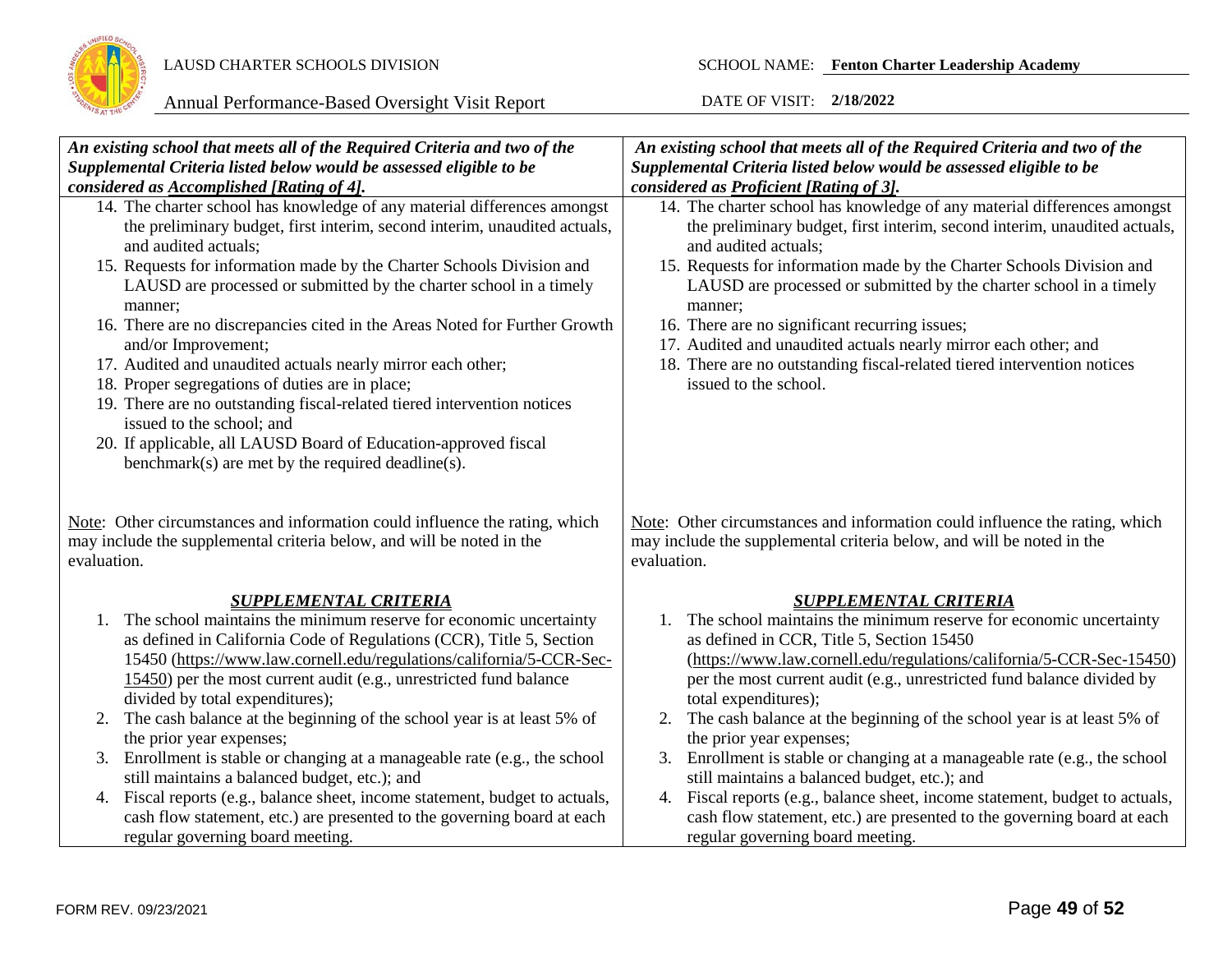

| An existing school that meets all of the Required Criteria and two of the<br>supplemental criteria listed below would be assessed eligible to be considered<br>as Developing [Rating of 2].                                                                                                                                                                                                                                                                                                                                                                                                                                                                                                                                                                                 | An existing school would be assessed as Unsatisfactory [Rating of 1] based on the<br>statements below:                                                                                                                                                                                                                                                                                                                                                                                                                                                                                                                                                                                                                                                                                                                                                                                             |
|-----------------------------------------------------------------------------------------------------------------------------------------------------------------------------------------------------------------------------------------------------------------------------------------------------------------------------------------------------------------------------------------------------------------------------------------------------------------------------------------------------------------------------------------------------------------------------------------------------------------------------------------------------------------------------------------------------------------------------------------------------------------------------|----------------------------------------------------------------------------------------------------------------------------------------------------------------------------------------------------------------------------------------------------------------------------------------------------------------------------------------------------------------------------------------------------------------------------------------------------------------------------------------------------------------------------------------------------------------------------------------------------------------------------------------------------------------------------------------------------------------------------------------------------------------------------------------------------------------------------------------------------------------------------------------------------|
| <b>Existing Schools (based on the most current audit):</b><br>An existing school is one that has at least one annual independent audit on file<br>with the Charter Schools Division                                                                                                                                                                                                                                                                                                                                                                                                                                                                                                                                                                                         | <b>Existing Schools (based on the most current audit):</b><br>An existing school is one that has at least one annual independent audit on file with<br>the Charter Schools Division                                                                                                                                                                                                                                                                                                                                                                                                                                                                                                                                                                                                                                                                                                                |
| <b>REOUIRED CRITERIA</b><br>1. Net Assets are positive, or net assets are negative with strong trend<br>toward positive (be positive at the end of the third year, per applicable<br>audit, and beyond);<br>The cash balance at the beginning of the school year is positive;<br>2.<br>Vendors and staff are paid in a timely manner;<br>3.<br>Governing board approves Fiscal Policies and Procedures, at a<br>4.<br>minimum, once prior to each charter renewal term;<br>Governing board adopts the annual budget;<br>5.<br>A signed written statement which indicates that the charter school is<br>6.<br>providing each needy pupil with one nutritionally adequate free or<br>reduced-price meal during each school day (pursuant to AB 1871 [Ed.<br>Code § 47613.5]); | An Unsatisfactory rating is assessed based on the following conditions, including,<br>but not limited to:<br>A charter school is assessed as Unsatisfactory if the charter school does not meet the<br>criteria for Accomplished, Proficient, or Developing. The charter school was given<br>a certain period of time to address the fiscal concerns of LAUSD, but failed to<br>provide a satisfactory response. The charter school has shown no feasible financial<br>plans, and/or immediate sources of funding to maintain a viable budget and/or<br>sustain the school's operation to mitigate the negative fiscal condition. The charter<br>school's governing board members and/or leadership lack fiscal capacity.<br>Continued operation of a charter school that is assessed as Unsatisfactory may result<br>to non-implementation of instructional programs as provided in the petition. |
| The Education Protection Account allocation and expenditures, the<br>most current Audited Financial Statements, and the most current<br>governing board-approved LCAP are posted on the charter school's<br>website;<br>The LCAP is submitted to the appropriate agencies;<br>8.<br>Have an audit conducted annually by an independent auditing firm;<br>9.<br>and<br>10. Governing board discusses and resolves audit exceptions and<br>deficiencies to the satisfaction of LAUSD.                                                                                                                                                                                                                                                                                         |                                                                                                                                                                                                                                                                                                                                                                                                                                                                                                                                                                                                                                                                                                                                                                                                                                                                                                    |
| Note: Other circumstances and information could influence the rating, which<br>may include the supplemental criteria below, and will be noted in the<br>evaluation.                                                                                                                                                                                                                                                                                                                                                                                                                                                                                                                                                                                                         | Note: Other circumstances and information could influence the rating and will be<br>noted in the evaluation.                                                                                                                                                                                                                                                                                                                                                                                                                                                                                                                                                                                                                                                                                                                                                                                       |
| <b>SUPPLEMENTAL CRITERIA</b><br>1. The school maintains the minimum reserve for economic uncertainty<br>as defined in CCR, Title 5, Section 15450                                                                                                                                                                                                                                                                                                                                                                                                                                                                                                                                                                                                                           |                                                                                                                                                                                                                                                                                                                                                                                                                                                                                                                                                                                                                                                                                                                                                                                                                                                                                                    |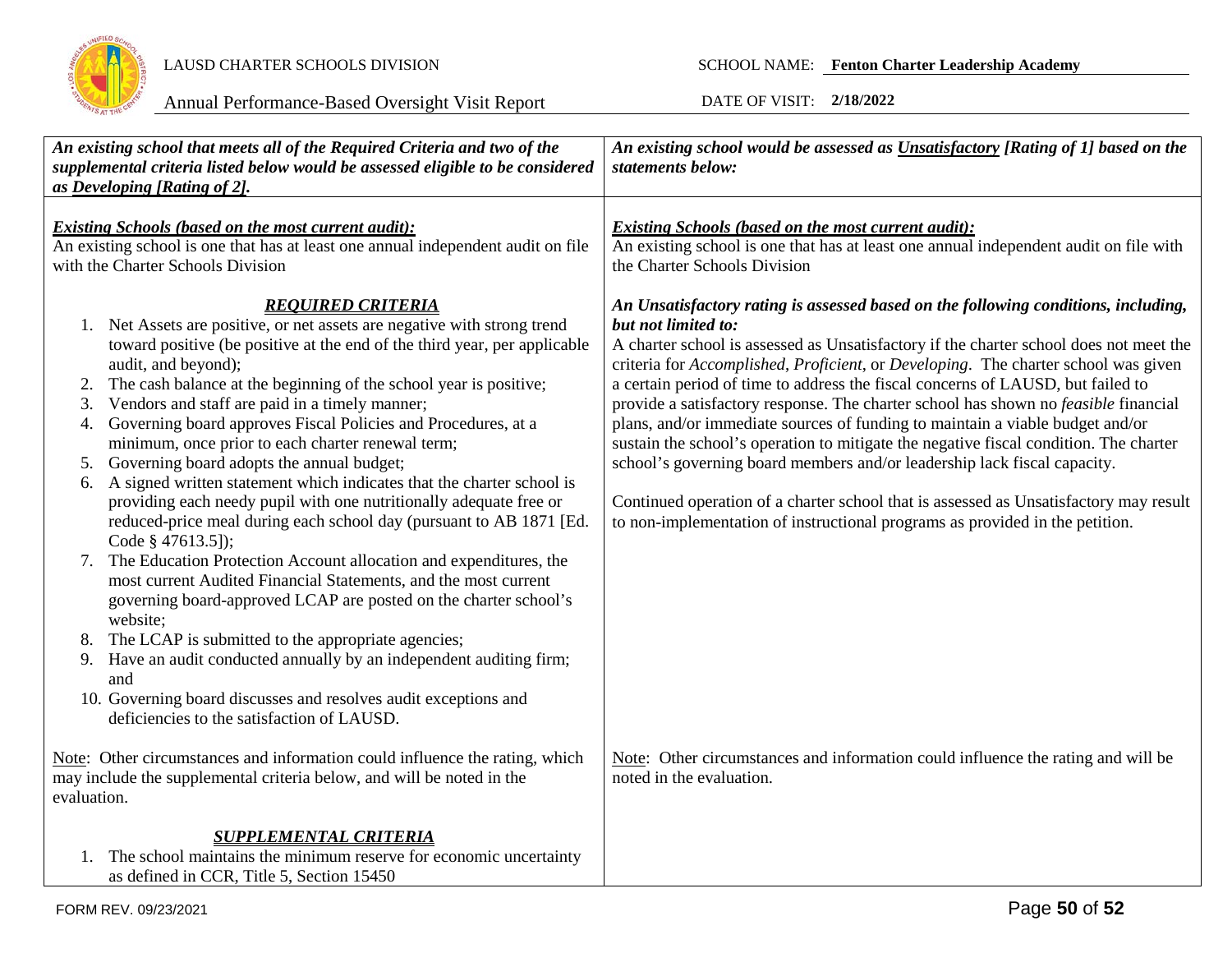

|    | An existing school that meets all of the Required Criteria and two of the      | An existing school would be assessed as Unsatisfactory [Rating of 1] based on the |
|----|--------------------------------------------------------------------------------|-----------------------------------------------------------------------------------|
|    | supplemental criteria listed below would be assessed eligible to be considered | statements below:                                                                 |
|    | as Developing [Rating of 2].                                                   |                                                                                   |
|    | (https://www.law.cornell.edu/regulations/california/5-CCR-Sec-                 |                                                                                   |
|    | 15450) per the most current audit (e.g., unrestricted fund balance             |                                                                                   |
|    | divided by total expenditures);                                                |                                                                                   |
|    | 2. The cash balance at the beginning of the school year is at least 5% of      |                                                                                   |
|    | the prior year expenses;                                                       |                                                                                   |
|    | 3. Enrollment is stable or changing at a manageable rate (e.g., the school     |                                                                                   |
|    | still maintains a balanced budget, etc.); and                                  |                                                                                   |
| 4. | Fiscal reports (e.g., balance sheet, income statement, budget to actuals,      |                                                                                   |
|    | cash flow statement, etc.) are presented to the governing board at each        |                                                                                   |
|    | regular governing board meeting.                                               |                                                                                   |
|    |                                                                                |                                                                                   |

|          | A new school that meets all of the Required Criteria listed below would be<br>assessed eligible to be considered as Developing [Rating of 2].                                                                                                                                                                                                                                                                                                                                                                                                                                                         | A new school would be assessed as <i>Unsatisfactory</i> [Rating of 1] based on the<br>statements below:                                                                                                                                                                                                                                                                                                                                                                                                                                                                                                                                                                                                                                          |
|----------|-------------------------------------------------------------------------------------------------------------------------------------------------------------------------------------------------------------------------------------------------------------------------------------------------------------------------------------------------------------------------------------------------------------------------------------------------------------------------------------------------------------------------------------------------------------------------------------------------------|--------------------------------------------------------------------------------------------------------------------------------------------------------------------------------------------------------------------------------------------------------------------------------------------------------------------------------------------------------------------------------------------------------------------------------------------------------------------------------------------------------------------------------------------------------------------------------------------------------------------------------------------------------------------------------------------------------------------------------------------------|
|          | <b>New Schools:</b>                                                                                                                                                                                                                                                                                                                                                                                                                                                                                                                                                                                   | <b>New Schools:</b>                                                                                                                                                                                                                                                                                                                                                                                                                                                                                                                                                                                                                                                                                                                              |
| 3.       | <b>REOUIRED CRITERIA</b><br>1. A new school is one that does not have an independent audit on file<br>with the Charter Schools Division;<br>The cash balance at the beginning of the school year is positive;<br>If enrollment is significantly below the enrollment per the school's<br>Pupil Estimates for New or Significantly Expanding Charters report<br>and/or its approved petition budget, the charter school has made<br>significant adjustments in their operations to allow for the reduced<br>income, and submitted a revised three-year budget and three-year cash<br>flow projections; | An Unsatisfactory rating is assessed based on the following conditions, including,<br>but not limited to:<br>A charter school is assessed as Unsatisfactory if the charter school does not meet the<br>criteria for <i>Accomplished, Proficient</i> , or <i>Developing</i> . The charter school was given<br>a certain period of time to address the fiscal concerns of LAUSD, but failed to<br>provide a satisfactory response. The charter school has shown no <i>feasible</i> financial<br>plans, and/or immediate sources of funding to maintain a viable budget and/or<br>sustain the school's operation to mitigate the negative fiscal condition. The charter<br>school's governing board members and/or leadership lack fiscal capacity. |
| 4.<br>5. | Projected debt, if any, is managed efficiently and will not cause the<br>charter school to end the fiscal year with negative net assets. The non-<br>profit organization is financially viable to support the charter school;<br>Interim reports and unaudited actuals project:<br>a. Positive net assets<br>Expenses less than revenues<br>$b_{1}$                                                                                                                                                                                                                                                   | Continued operation of a charter school that is assessed as Unsatisfactory may result<br>to non-implementation of instructional programs as provided in the petition.                                                                                                                                                                                                                                                                                                                                                                                                                                                                                                                                                                            |